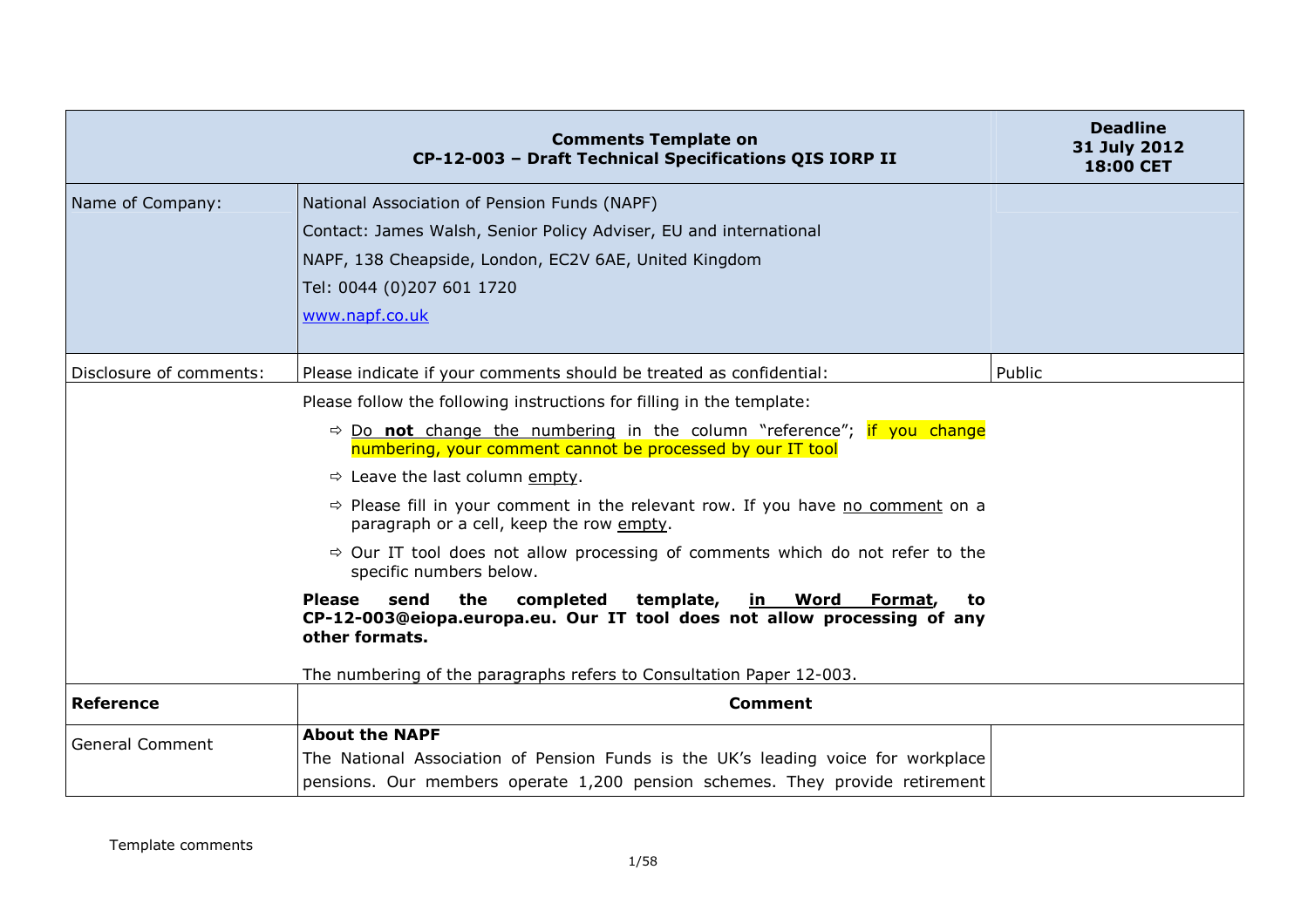| <b>Comments Template on</b><br>CP-12-003 - Draft Technical Specifications QIS IORP II                                         | <b>Deadline</b><br>31 July 2012<br>18:00 CET |
|-------------------------------------------------------------------------------------------------------------------------------|----------------------------------------------|
| income for nearly 15 million people and have almost €950 billion of assets under                                              |                                              |
| management. Our membership also includes over 400 providers of essential advice                                               |                                              |
| and services to the pensions sector. This includes accounting firms, solicitors, fund<br>managers, consultants and actuaries. |                                              |
| The NAPF is also a founder member of the European Federation for Retirement<br>Provision (EFRP).                              |                                              |
| NAPF's approach to the IORP Directive review                                                                                  |                                              |
| Although the NAPF recognises there are some benefits to be gained from                                                        |                                              |
| strengthening the IORP Directive's provisions in relation to governance and                                                   |                                              |
| communications, the NAPF does not support the EC's approach to pension scheme                                                 |                                              |
| funding, where its proposals draw heavily on Pillar I of the Solvency II Directive.                                           |                                              |
| We are very concerned that the new funding framework set out in the Holistic Balance                                          |                                              |
| Sheet is unnecessary and potentially damaging for pension schemes and the economy<br>alike.                                   |                                              |
| The timescale given for the consultation is unrealistic. It would be potentially                                              |                                              |
| damaging to produce a proposal based on QIS answers that would, at best, be                                                   |                                              |
| unclear, incomplete and unreliable.                                                                                           |                                              |
| The IORP Directive review could set the framework for pension scheme funding and                                              |                                              |
| regulation for many years to come. These are very significant issues with                                                     |                                              |
| consequences for savers, investors and the EU's economic prospects. It is vital to take                                       |                                              |
| the time to get them right. This should involve a number of rounds of QIS.                                                    |                                              |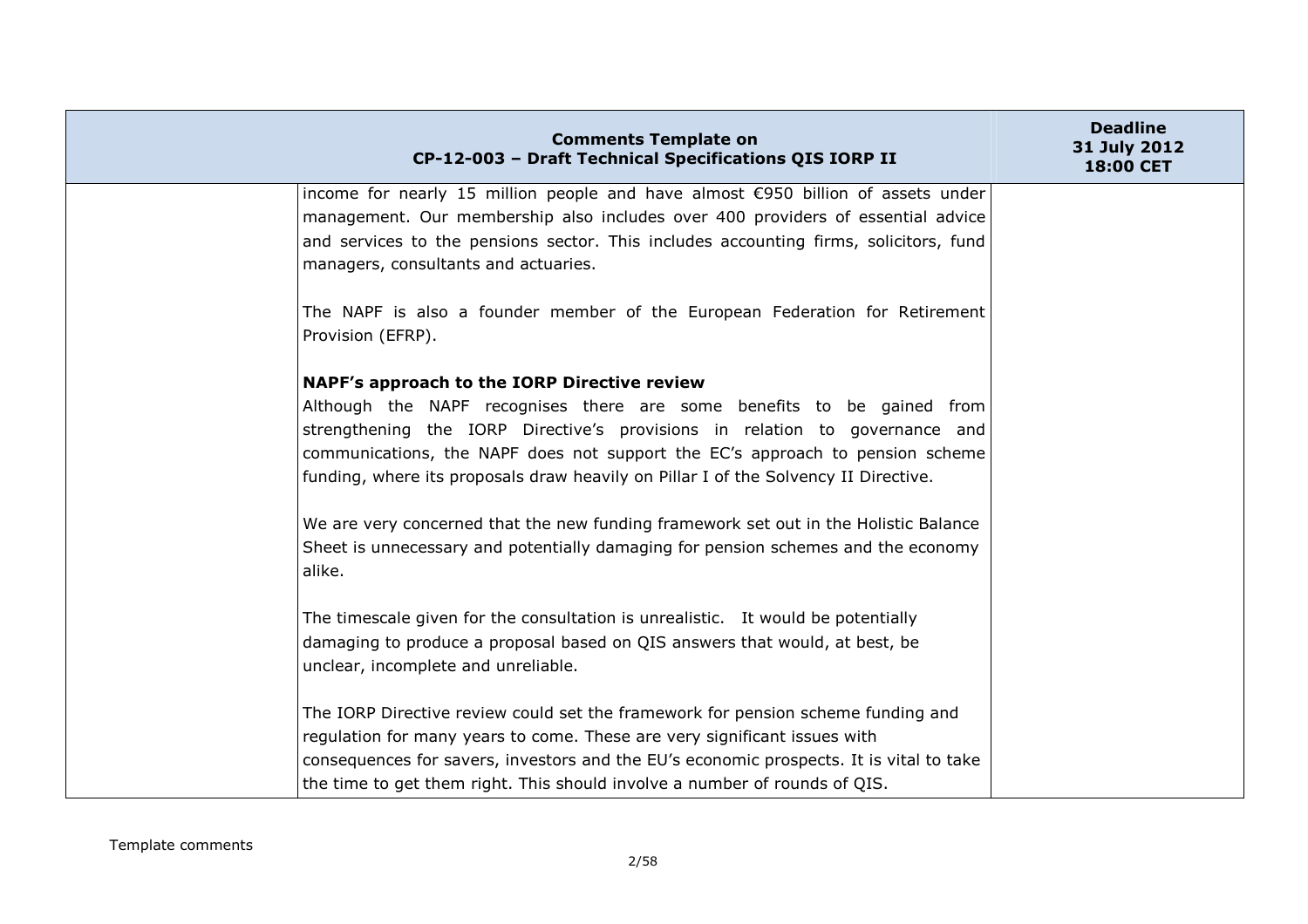| <b>Comments Template on</b><br>CP-12-003 - Draft Technical Specifications QIS IORP II                                                                                                                                                                                                                                                                                                        | <b>Deadline</b><br>31 July 2012<br><b>18:00 CET</b> |
|----------------------------------------------------------------------------------------------------------------------------------------------------------------------------------------------------------------------------------------------------------------------------------------------------------------------------------------------------------------------------------------------|-----------------------------------------------------|
| This response gives detailed answers to the 23 questions in the consultation paper.<br>However, this willingness to engage on the detail should not be taken as acceptance of<br>the overall principles of EIOPA's approach, about which the NAPF has a series of<br>concerns.                                                                                                               |                                                     |
| • The EC argues that a new IORP Directive would help to promote the<br>development of cross-border pension schemes. The NAPF does not detect a<br>demand for such schemes. In any case, there are far more significant barriers<br>to cross-border pension provision, such as differences between Member States'<br>tax regimes. The NAPF does not accept the case for a new IORP Directive. |                                                     |
| NAPF research <sup>1</sup> shows that just one element of the Holistic Balance Sheet - the<br>$\bullet$<br>shift to using a risk-free discount rate in calculating the 'Level A' measure of<br>liabilities - would increase the liabilities of UK defined benefit pension schemes<br>by 27%. This would equate to a $\epsilon$ 330 billion increase in scheme funding<br>requirements.       |                                                     |
| The extra funding demands on sponsoring employers would increase their<br>$\bullet$<br>insolvency risk and undermine their credit ratings.                                                                                                                                                                                                                                                   |                                                     |
| Employers would be forced to reduce or cease providing pension benefits to<br>$\bullet$<br>their employees, resulting in less generous benefits for scheme members.<br>There would be a further shift from defined benefit to defined contribution<br>pensions, creating a system in which members would be more exposed to                                                                  |                                                     |

<sup>1</sup> *Impact of risk-free discount rate on pension scheme funding: cases studies from NAPF member pension schemes*, NAPF, December 2011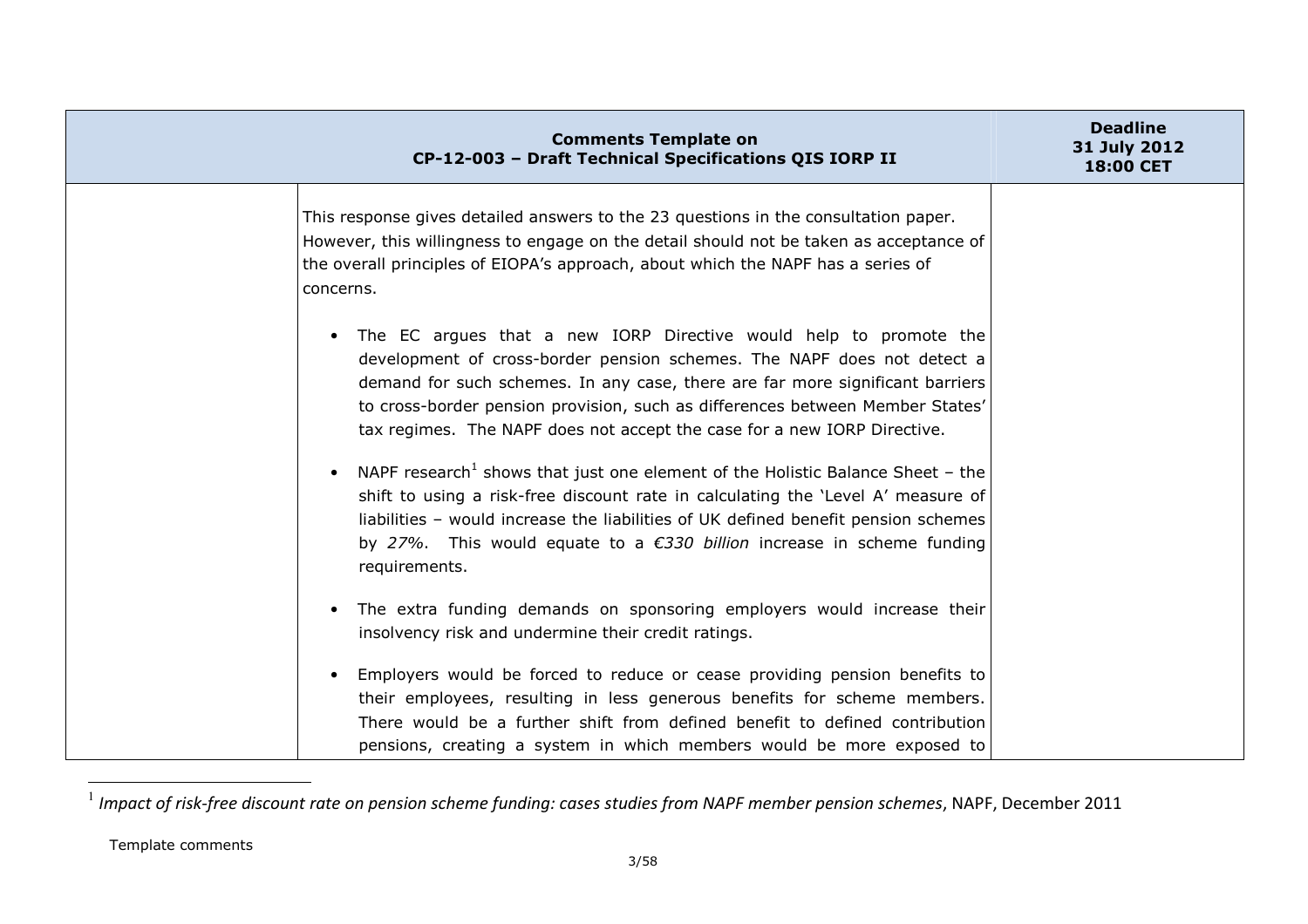|     | <b>Comments Template on</b><br>CP-12-003 - Draft Technical Specifications QIS IORP II                                                                                                                                                                                                                                                                                                                    | <b>Deadline</b><br>31 July 2012<br>18:00 CET |
|-----|----------------------------------------------------------------------------------------------------------------------------------------------------------------------------------------------------------------------------------------------------------------------------------------------------------------------------------------------------------------------------------------------------------|----------------------------------------------|
|     | risks.                                                                                                                                                                                                                                                                                                                                                                                                   |                                              |
|     | If sponsoring employers were required to put more funds into their pension<br>schemes, then there would be less money available for investment and<br>innovation, with a concomitant impact on growth. So the new IORP Directive<br>could have a significant negative impact on the EU economy, making it more<br>difficult to achieve the EC's 'Europe 2020' targets on job creation and<br>investment. |                                              |
|     | The real priority for EC-level action should be to extend workplace pension<br>saving to the 60 per cent of EU citizens who currently have no access to it.                                                                                                                                                                                                                                              |                                              |
| Q1. | Do stakeholders agree with the general set-up of the QIS exercise as put                                                                                                                                                                                                                                                                                                                                 |                                              |
|     | forward in the Introduction (Chapter 1)? What improvements do<br>stakeholders suggest?                                                                                                                                                                                                                                                                                                                   |                                              |
|     | The NAPF has serious concerns that the set-up of the QIS exercise is not fit for<br>purpose.                                                                                                                                                                                                                                                                                                             |                                              |
|     | Six-week consultation period inadequate                                                                                                                                                                                                                                                                                                                                                                  |                                              |
|     | The six-week period allowed for the present consultation is completely inadequate for<br>careful consideration of the complex issues raised. It does not allow stakeholders to<br>get detailed input from technical experts.                                                                                                                                                                             |                                              |
|     | NAPF recognises that EIOPA's timetable is largely driven by the European<br>$\bullet$<br>Commission's objective of delivering a draft Directive by summer 2013. But EIOPA                                                                                                                                                                                                                                |                                              |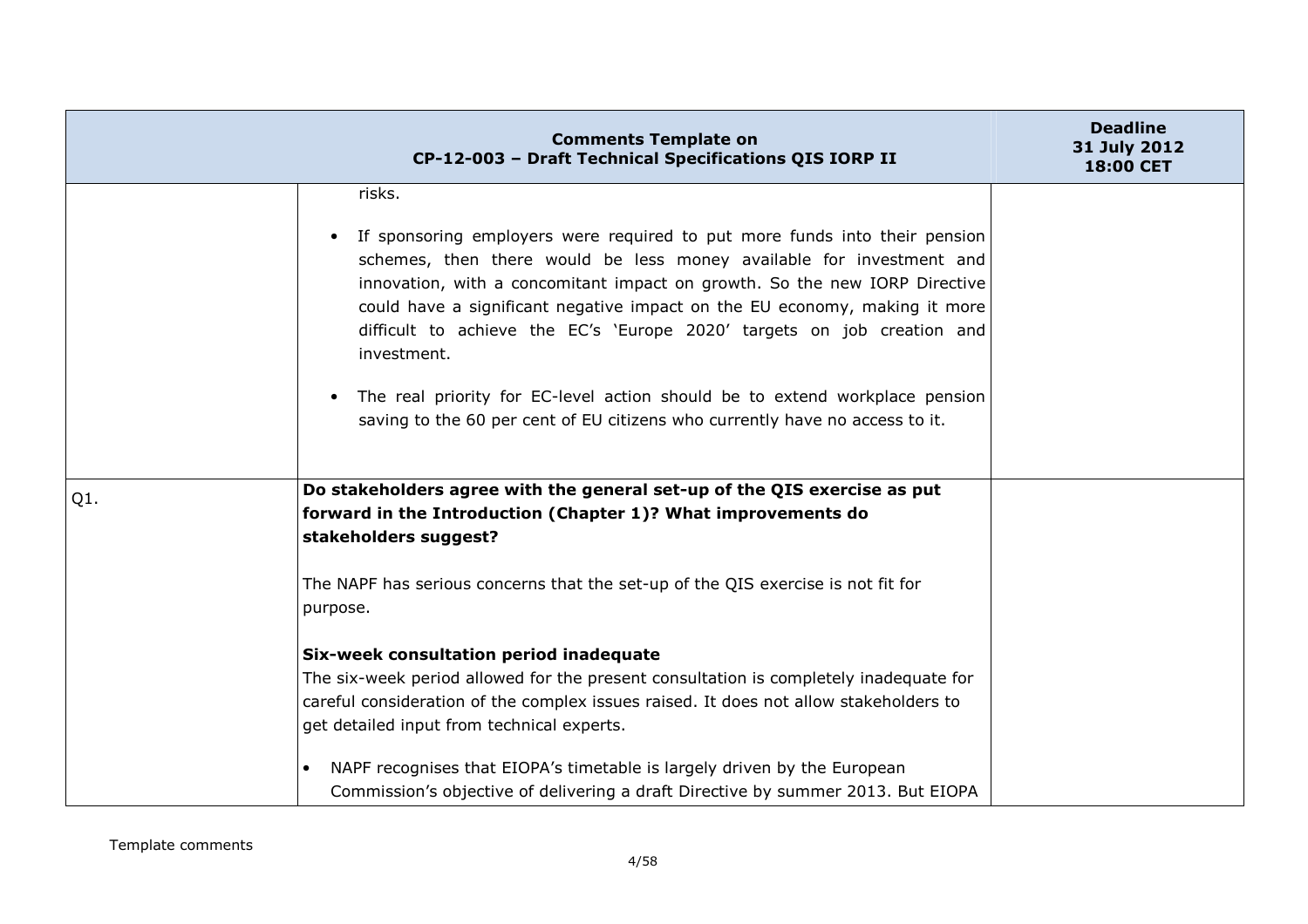| <b>Comments Template on</b><br>CP-12-003 - Draft Technical Specifications QIS IORP II                                                                                                                                                                                                                                                                                                                                                                                                                                                                                                                                        | <b>Deadline</b><br>31 July 2012<br>18:00 CET |
|------------------------------------------------------------------------------------------------------------------------------------------------------------------------------------------------------------------------------------------------------------------------------------------------------------------------------------------------------------------------------------------------------------------------------------------------------------------------------------------------------------------------------------------------------------------------------------------------------------------------------|----------------------------------------------|
| - as the EC's adviser - should make it clear that more time is needed to test policy<br>options and develop a sound policy proposal.                                                                                                                                                                                                                                                                                                                                                                                                                                                                                         |                                              |
| The European Commission's 'General principles and minimum standards for<br>$\bullet$<br>consultation of interested parties by the Commission <sup>'2</sup> stipulate a minimum of 8<br>weeks for consultations. The present consultation is in breach of the EC's own<br>standards.                                                                                                                                                                                                                                                                                                                                          |                                              |
| Getting the QIS right - several rounds required<br>The IORP Directive review could set the framework for pension scheme funding and<br>regulation for many years to come. These are very significant issues with<br>consequences for savers, investors and the EU's economic prospects. It is vital to take<br>the time to get them right. This should involve a number of rounds of QIS.                                                                                                                                                                                                                                    |                                              |
| The Holistic Balance Sheet proposal raises completely new concepts that require<br>far more detailed consideration than is possible within the current timetable. For<br>example, the valuation of sponsor covenant and pension protection schemes<br>presents completely new challenges that should each be the subject of a separate<br>QIS. In fact it is apparent that EIOPA has had to develop a brand-new<br>methodology for the valuation of these elements, and it is not clear that this is the<br>methodology that would actually apply if the Holistic Balance Sheet were to be<br>adopted in the IORP Directive. |                                              |
| EIOPA is right to note (at para 1.9.1 of the consultation paper) that the Solvency II                                                                                                                                                                                                                                                                                                                                                                                                                                                                                                                                        |                                              |

<sup>2</sup> http://eur-lex.europa.eu/LexUriServ/LexUriServ.do?uri=COM:2002:0704:FIN:EN:PDF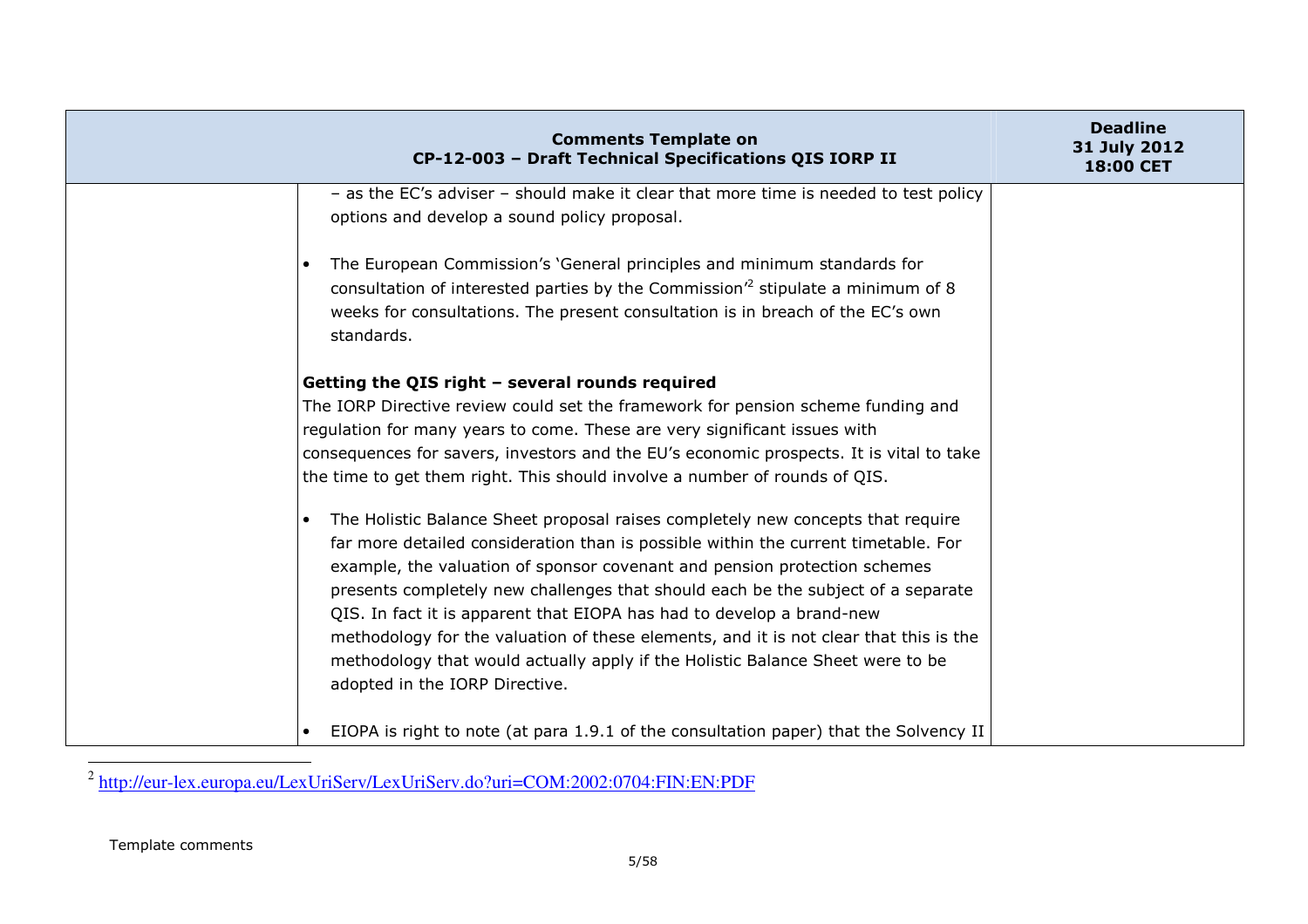| <b>Comments Template on</b><br>CP-12-003 - Draft Technical Specifications QIS IORP II                                                                                                                                                                                                                                                                                                                                                                                                                                                                                                                                                                                                                                                                                                                                                                                                                                                                                                                     | <b>Deadline</b><br>31 July 2012<br>18:00 CET |
|-----------------------------------------------------------------------------------------------------------------------------------------------------------------------------------------------------------------------------------------------------------------------------------------------------------------------------------------------------------------------------------------------------------------------------------------------------------------------------------------------------------------------------------------------------------------------------------------------------------------------------------------------------------------------------------------------------------------------------------------------------------------------------------------------------------------------------------------------------------------------------------------------------------------------------------------------------------------------------------------------------------|----------------------------------------------|
| Directive for insurers has been in development for over 10 years and has taken<br>five QIS exercises. The issues for IORPs are more complex, not least because the<br>proposed regime would represent a greater change from pensions schemes'<br>existing practice than Solvency II did for insurers. EIOPA should advise the EC that<br>further QIS exercises may well be necessary, for example, on Pillar II or Pillar III-<br>related issues or if the final methodlogy is different from that currently proposed.<br>The proposed QIS methodology does not address the most important question -<br>how will the Holistic Balance Sheet be used in practice? If it is to replace the<br>existing scheme-specific funding regime in the UK, then clarity is needed about<br>what kind of recovery periods will be permitted, tiering of assets and what funding<br>levels will need to be targeted. This would have a direct and very significant impact<br>on pension scheme and corporate finances. |                                              |
| The QIS methodology does not explain how multi-employer schemes would be<br>treated within the Holistic Balance Sheet. There are particular, complex challenges<br>in measuring sponsor covenant in these schemes.<br>No guidance is provided on how covenant should be measured in those schemes<br>that are partly or entirely in the public sector and which have some degree of<br>government support. Employers such as universities have an important - if<br>intangible - degree of government backing that is not currently reflected in the<br>Holistic Balance Sheet. Once again, these issues should be fully examined in a<br>future QIS.                                                                                                                                                                                                                                                                                                                                                     |                                              |
| This proposed QIS falls between two stools. It is contains too much technical detail<br>to warrant the very short 6-week timeframe for responses, but it does not examine                                                                                                                                                                                                                                                                                                                                                                                                                                                                                                                                                                                                                                                                                                                                                                                                                                 |                                              |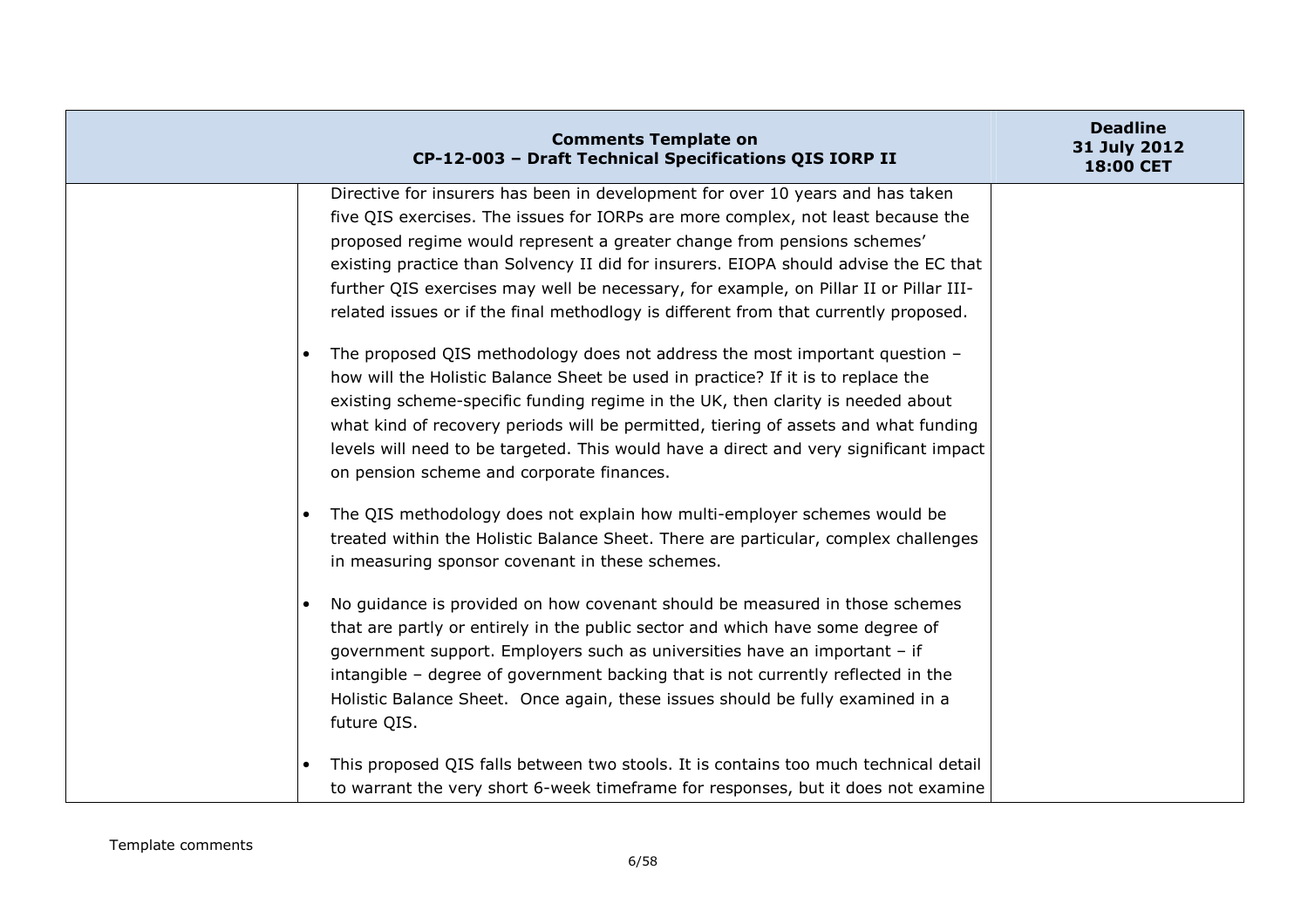|                  | <b>Comments Template on</b><br>CP-12-003 - Draft Technical Specifications QIS IORP II                                                                                                                                                                                                                                                                                                                                                                                                                                                                                                                                                                                                                                                                                                                                                                                                                                                                                                                                                                                                                | <b>Deadline</b><br>31 July 2012<br>18:00 CET |
|------------------|------------------------------------------------------------------------------------------------------------------------------------------------------------------------------------------------------------------------------------------------------------------------------------------------------------------------------------------------------------------------------------------------------------------------------------------------------------------------------------------------------------------------------------------------------------------------------------------------------------------------------------------------------------------------------------------------------------------------------------------------------------------------------------------------------------------------------------------------------------------------------------------------------------------------------------------------------------------------------------------------------------------------------------------------------------------------------------------------------|----------------------------------------------|
|                  | the issues as thoroughly as the QIS for Solvency II, which is now in its fifth round<br>- especially in the novel areas of valuation of sponsor covenant and pension<br>protection schemes.                                                                                                                                                                                                                                                                                                                                                                                                                                                                                                                                                                                                                                                                                                                                                                                                                                                                                                          |                                              |
|                  | A comprehensive QIS                                                                                                                                                                                                                                                                                                                                                                                                                                                                                                                                                                                                                                                                                                                                                                                                                                                                                                                                                                                                                                                                                  |                                              |
|                  | NAPF notes (para 1.7.4) that national supervisory authorities will be given freedom<br>$\bullet$<br>to decide whether the QIS should be performed by IORPs, by supervisory<br>authorities, by actuarial firms or by a combination of all three. The NAPF is<br>concerned that, in the UK, the Pensions Regulator is planning to conduct the QIS<br>itself. Although the Regulator plans to involve IORPs in this work, IORPs will not be<br>able to respond to the QIS themselves. EIOPA should ensure that the national<br>supervisor cannot block IORPs from participating in their own right<br>NAPF proposes that a genuinely 'holistic' assessment of the security of any<br>particular pension scheme would look, not just at the purely financial issues<br>covered by the Holistic Balance Sheet, but also at the quality of scheme<br>governance and the manner in which the scheme communicates with members.<br>EIOPA should examine alternatives to the Holistic Balance Sheet. These could<br>include Asset Liability Management Studies (ALMs), stress tests and scenario<br>analysis. |                                              |
| Q <sub>2</sub> . | Do stakeholders believe that the adjustment (discretionary and conditional                                                                                                                                                                                                                                                                                                                                                                                                                                                                                                                                                                                                                                                                                                                                                                                                                                                                                                                                                                                                                           |                                              |
|                  | benefits, last resort benefit reductions) and security mechanisms (sponsor<br>support, pension protection schemes) IORPs dispose of are taken into                                                                                                                                                                                                                                                                                                                                                                                                                                                                                                                                                                                                                                                                                                                                                                                                                                                                                                                                                   |                                              |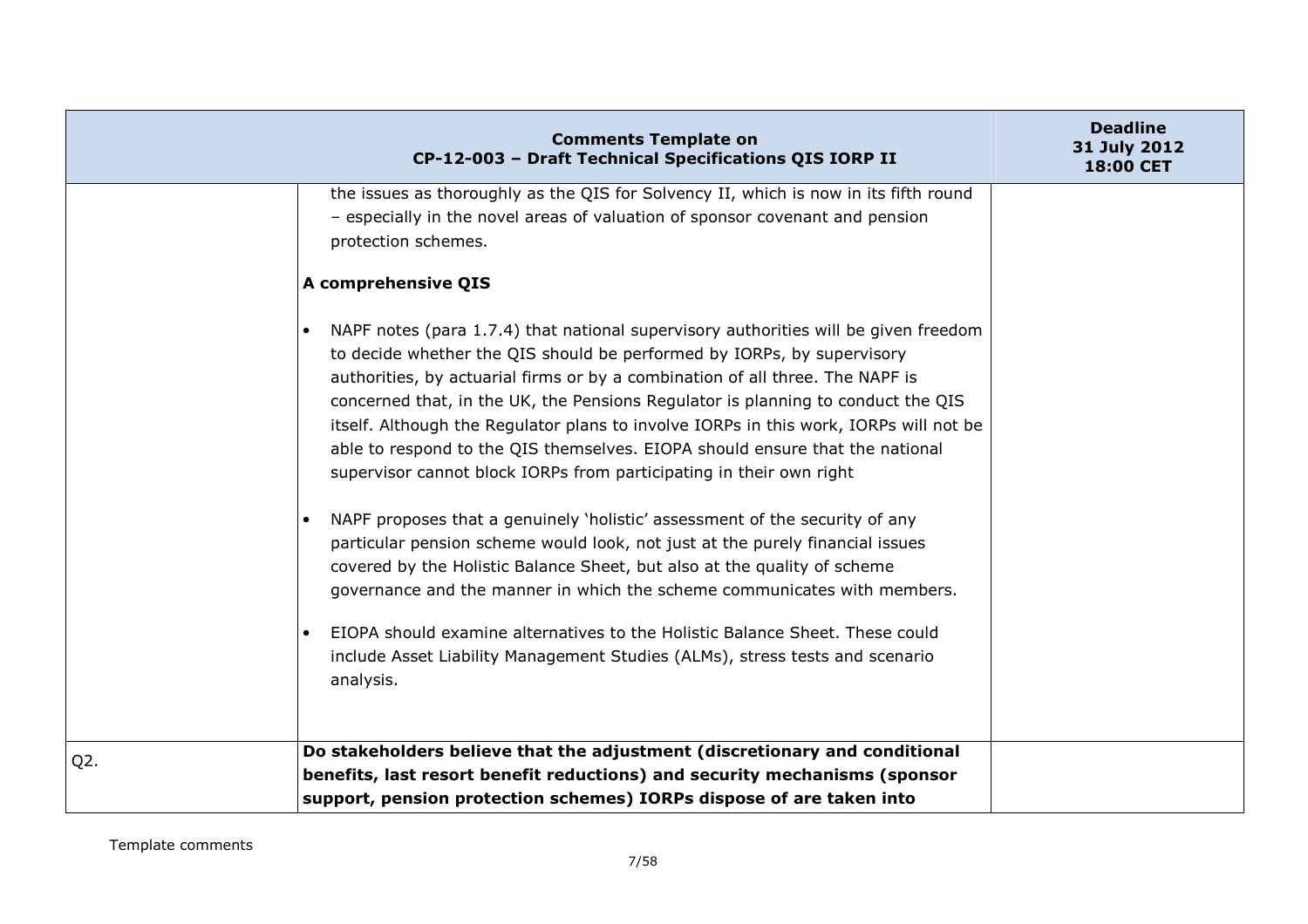|                  | <b>Comments Template on</b><br>CP-12-003 - Draft Technical Specifications QIS IORP II                                                                                                                                                                                                                                                                                                                                                                                                                                                                         | <b>Deadline</b><br>31 July 2012<br><b>18:00 CET</b> |
|------------------|---------------------------------------------------------------------------------------------------------------------------------------------------------------------------------------------------------------------------------------------------------------------------------------------------------------------------------------------------------------------------------------------------------------------------------------------------------------------------------------------------------------------------------------------------------------|-----------------------------------------------------|
|                  | account adequately?                                                                                                                                                                                                                                                                                                                                                                                                                                                                                                                                           |                                                     |
|                  | Although adjustment mechanisms will be of greater concern to other Member States,<br>it is apparent that the question of how to take account of such facilities presents a new<br>challenge for EIOPA that has not been covered in its analysis of Solvency II. There is<br>also considerable scope for Member States to arrive at different judgements as to<br>whether a particular benefit is unconditional, conditional or discretionary. A more<br>iterative process - staging of the QIS - would help to ensure greater consistency and<br>reliability. |                                                     |
|                  | Sponsor support and pension protection are further - complex - elements that were<br>not covered by Solvency II. The proposed methodlogy for valuing these is technically<br>complex and precise, yet includes seemingly arbitrarily-determined variables at critical<br>points. Much more study is required if they are to be accurately assessed for the<br>purposes of the Holistic Balance Sheet, and this is a further reason why more than one<br>round of QIS is required.                                                                             |                                                     |
| Q <sub>3</sub> . | Do stakeholders believe that the draft technical specifications provide enough<br>information and are sufficiently clear and understandable? Which parts could<br>be improved upon?                                                                                                                                                                                                                                                                                                                                                                           |                                                     |
|                  | As noted in the previous answer, there is a worrying lack of clarity in relation to<br>elements that would not have been covered in the analysis of Solvency II, such as<br>valuation of adjustment mechanisms, sponsor support and pension protection<br>schemes. It is not clear how the 'Level A' and 'Level B' measures of liabilities would be                                                                                                                                                                                                           |                                                     |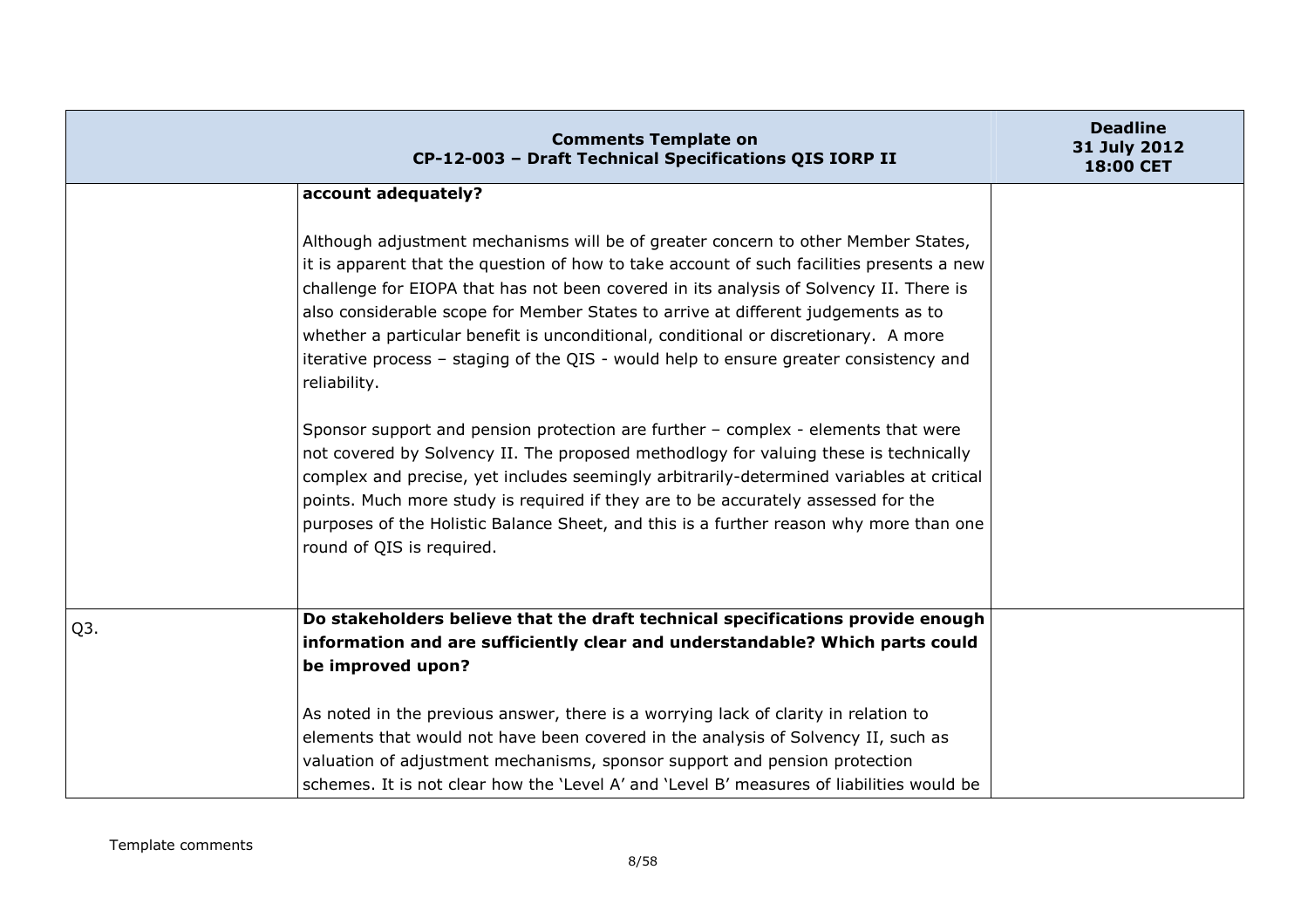| <b>Comments Template on</b><br>CP-12-003 - Draft Technical Specifications QIS IORP II                                                                                                                                                                                                                         | <b>Deadline</b><br>31 July 2012<br>18:00 CET |
|---------------------------------------------------------------------------------------------------------------------------------------------------------------------------------------------------------------------------------------------------------------------------------------------------------------|----------------------------------------------|
| used.                                                                                                                                                                                                                                                                                                         |                                              |
| The derivation of many of the parameters and formulae is not explained adequately<br>and without background information on these choices, it is difficult to assess their<br>reasonability for IORPS.<br>If there is to be a regime flexible enough to apply across the EU, it would be better to             |                                              |
| set out higher level principles to be interpreted according to local circumstances.<br>Furthermore, EIOPA should bear in mind that, while many of the specifications of                                                                                                                                       |                                              |
| Solvency II would have been familiar to insurers, the Holistic Balance Sheet will be<br>completely new territory for IORPs and extra explanation may be required.                                                                                                                                             |                                              |
| The numbers generated by the Holistic Balance Sheet will be based on an<br>accumulation of many assumptions. There is reason to doubt that the Holistic Balance<br>Sheet will actually provide an assessment of the strength of the scheme's funding<br>situation that bears any relationship to the reality. |                                              |
| For example, it is not clear how the two measure of liabilities ('Level A' and 'Level B')<br>will be used in practice and how they will relate to each other.                                                                                                                                                 |                                              |
| It is disappointing that EIPA has not published the spreadsheets that will be used in<br>the QIS as part of the present consultation; this makes it impossible for stakeholders<br>to test the methodology.                                                                                                   |                                              |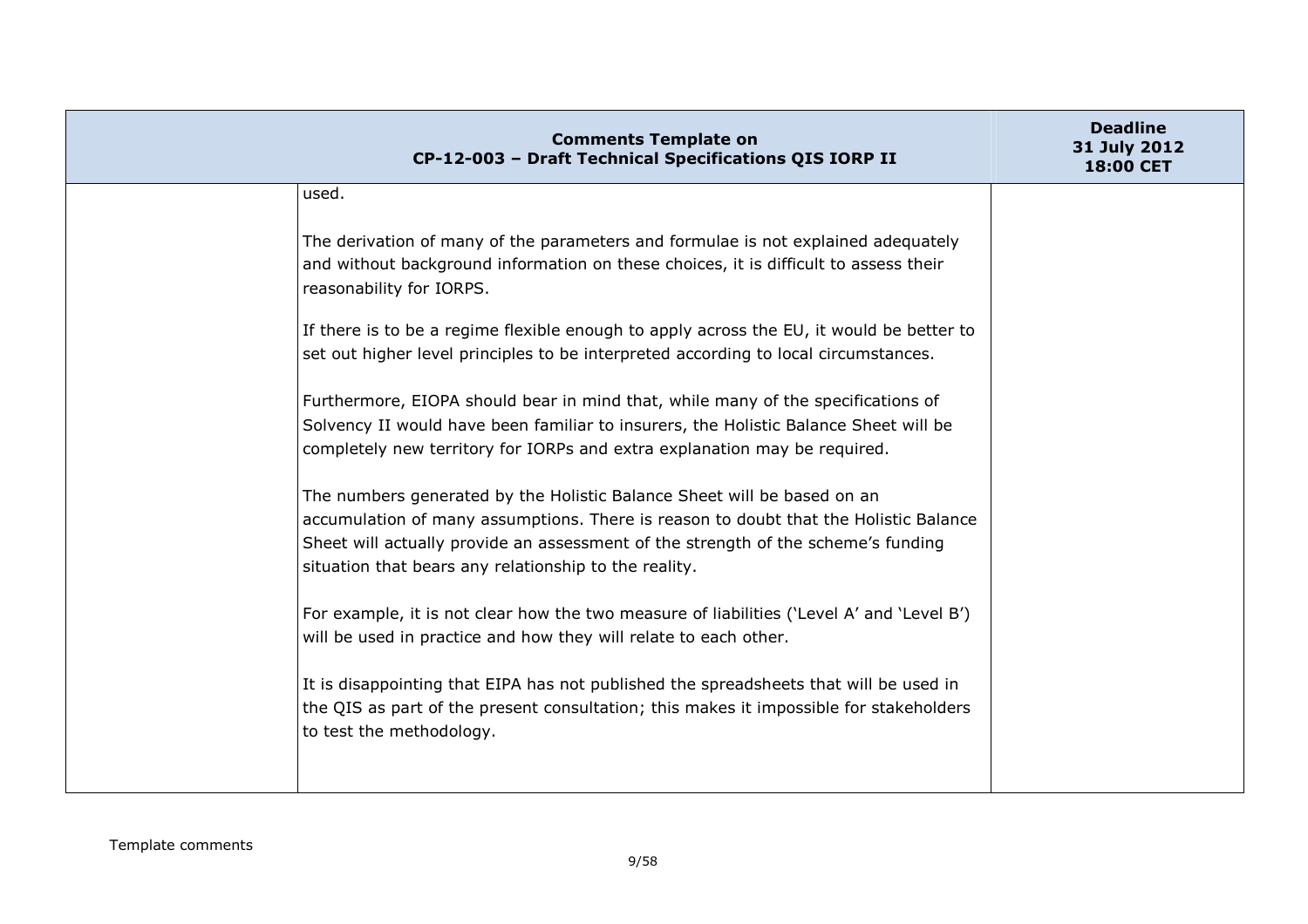|     | <b>Comments Template on</b><br>CP-12-003 - Draft Technical Specifications QIS IORP II                                                                                                                                                                                                                                                                                                                                                                                                      | <b>Deadline</b><br>31 July 2012<br>18:00 CET |
|-----|--------------------------------------------------------------------------------------------------------------------------------------------------------------------------------------------------------------------------------------------------------------------------------------------------------------------------------------------------------------------------------------------------------------------------------------------------------------------------------------------|----------------------------------------------|
| Q4. | Do stakeholders believe that the calculations proposed in the technical<br>specifications are feasible at appropriate costs and with appropriate accuracy<br>within the given timeframe of the QIS?                                                                                                                                                                                                                                                                                        |                                              |
|     | The NAPF's key concern is not so much about the cost of the QIS itself, but about the<br>costs that IORPs will face if the proposed QIS methodology subsequently becomes the<br>methodology that IORPs will have to use when calculating the Holistic Balance Sheet.<br>The NAPF would argue that the significant costs that would be incurred cannot be<br>justified by the very unreliable information that the Holistic Balance Sheet would<br>generate.                                |                                              |
|     | UK pension schemes only conduct an exercise of this level of complexity once every<br>three years, in their triennial valuations. An average triennial valuation costs in the<br>region of $\epsilon$ 51,000- $\epsilon$ 102,000, - more for the largest schemes. <sup>3</sup> The calculation of the<br>Holistic Balance Sheet would be even more costly, as it would require extra<br>calculations for sponsor covenant, pension protection schemes and Solvency Capital<br>Requirement. |                                              |
|     | There is a risk that the introduction of the Holistic Balance Sheet will actually cause<br>confusion and unnecessary worry about the strength of pension scheme funding by<br>generating spurious sets of numbers that do not accurately reflect the actual security                                                                                                                                                                                                                       |                                              |

<sup>&</sup>lt;sup>3</sup> See *KGC Actuarial Survey 2011* for more detail. The average fee for a triennial valuation ranged from €53,000 for a 2,000-life scheme to around €92,000 for a 10,000-life scheme. http://www.kimgublerconsulting.co.uk/v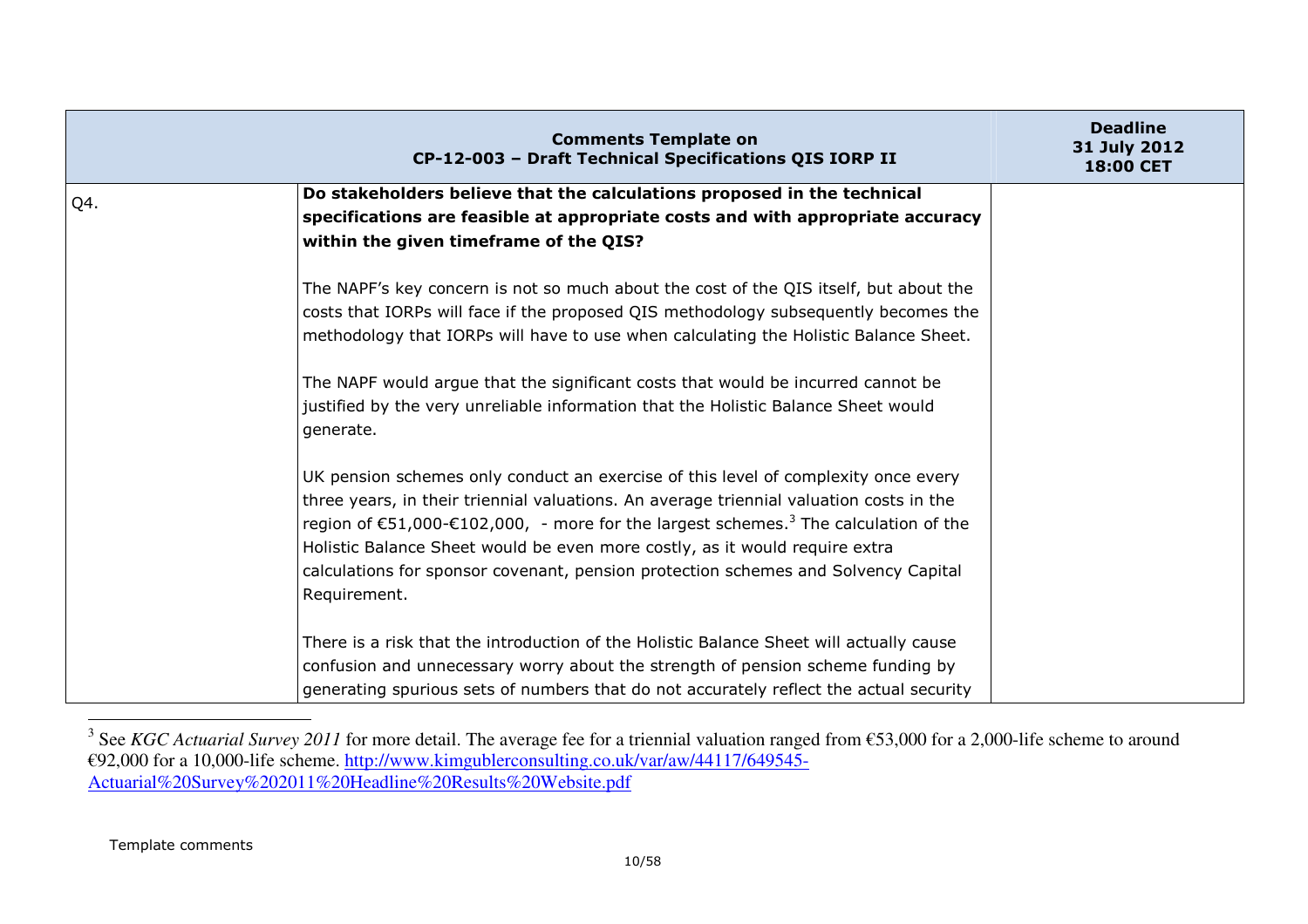|     | <b>Comments Template on</b><br>CP-12-003 - Draft Technical Specifications QIS IORP II                                                                                                                                                                                                                                                                                                                 | <b>Deadline</b><br>31 July 2012<br>18:00 CET |
|-----|-------------------------------------------------------------------------------------------------------------------------------------------------------------------------------------------------------------------------------------------------------------------------------------------------------------------------------------------------------------------------------------------------------|----------------------------------------------|
|     | of the members' benefits.                                                                                                                                                                                                                                                                                                                                                                             |                                              |
|     | There is also a risk that any disclosure of the detail of the Holistic Balance Sheet will<br>cause market movement in relation to the sponsor's share price.                                                                                                                                                                                                                                          |                                              |
| Q5. | <b>Valuation holistic balance sheet</b>                                                                                                                                                                                                                                                                                                                                                               |                                              |
|     | Do stakeholders believe that the draft technical specifications provide enough<br>guidance on how to set up and value the holistic balance sheet as discussed<br>in Chapter 2? If not, which parts could be improved upon and in what way?                                                                                                                                                            |                                              |
|     | Although larger schemes will be able to make the calculations required for the Holistic<br>Balance Sheet on the basis of the guidance provided, it does not follow that this will be<br>a good use of time or money.                                                                                                                                                                                  |                                              |
|     | As noted in our answer to question 4 above, a average triennial valuation can cost in<br>the region of $\epsilon$ 51,000- $\epsilon$ 102,000 - more for the largest schemes. <sup>4</sup> The calculation of<br>the Holistic Balance Sheet would be even more costly, as it would require extra<br>calculations for sponsor covenant, pension protection schemes and Solvency Capital<br>Requirement. |                                              |
|     | With IORPs under a number of severe pressures from market conditions, Quantitative                                                                                                                                                                                                                                                                                                                    |                                              |

<sup>&</sup>lt;sup>4</sup> See *KGC Actuarial Survey 2011* for more detail. The average fee for a triennial valuation ranged from €53,000 for a 2,000-life scheme to around €92,000 for a 10,000-life scheme. http://www.kimgublerconsulting.co.uk/v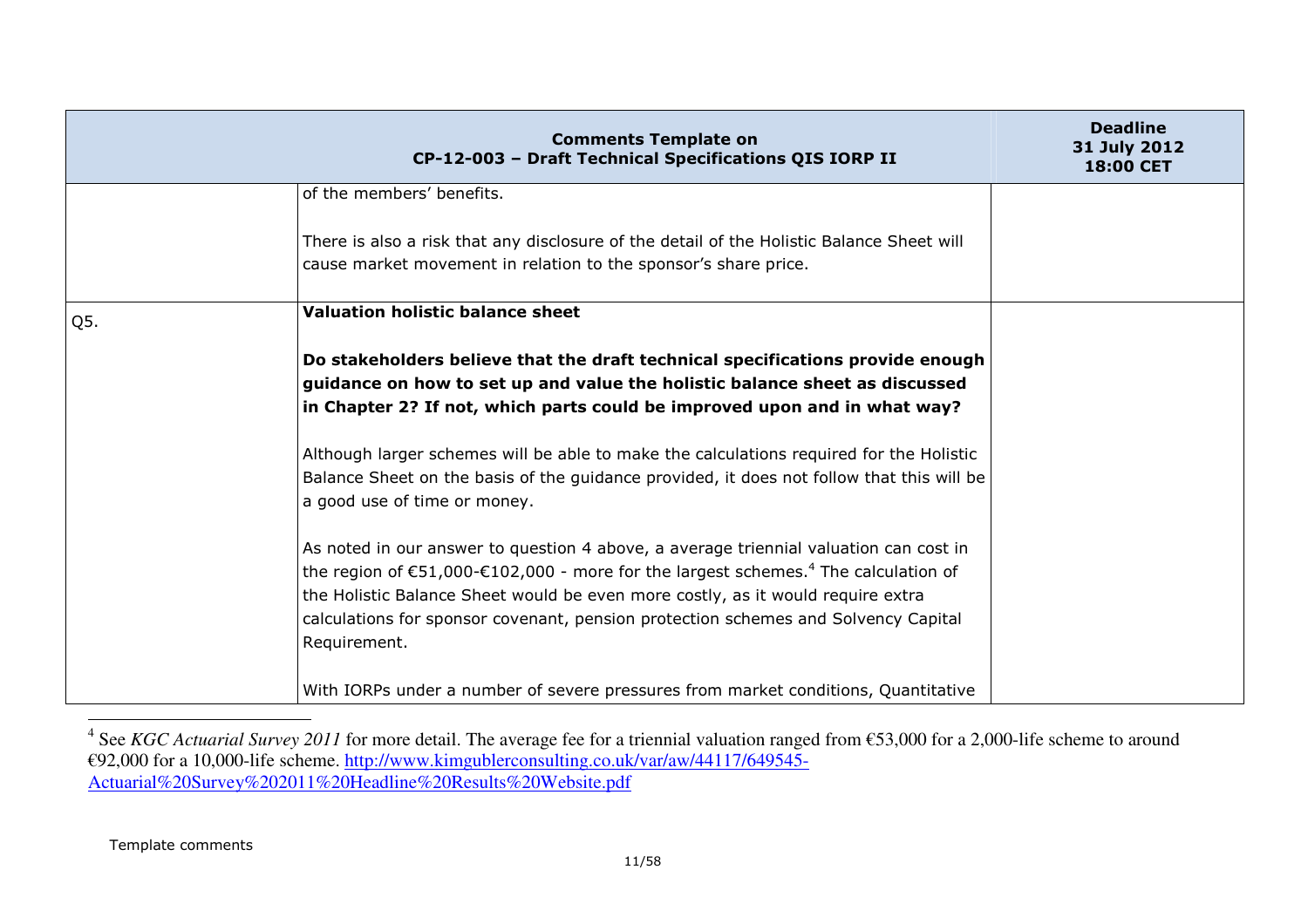|     | <b>Comments Template on</b><br>CP-12-003 - Draft Technical Specifications QIS IORP II                                                                                                                                                                                                                                                                                                                                                                                                                                                                                                                 | <b>Deadline</b><br>31 July 2012<br>18:00 CET |
|-----|-------------------------------------------------------------------------------------------------------------------------------------------------------------------------------------------------------------------------------------------------------------------------------------------------------------------------------------------------------------------------------------------------------------------------------------------------------------------------------------------------------------------------------------------------------------------------------------------------------|----------------------------------------------|
|     | Easing and increasing longevity, these extra burdens are not justified.<br>For some schemes the challenge will be much greater. Multi-employer schemes, for<br>example, would have to incur even greater costs in gathering the information required<br>on the value of each employer's support for the scheme. And it is not clear how<br>publicly funded bodies, such as universities, would go about calculating the Holistic<br>Balance Sheet, particularly the component for sponsor support. There are similar<br>uncertainities in relation to private sector pension schemes where government |                                              |
|     | intervention would be likely if the sponsor were facing insolvency - such as some of<br>the formerly state-owned utility providers.<br>Many elements of the Holistic Balance Sheet are drawn directly from Solvency II and<br>we believe that inadequate consideration has been given as to their suitability for<br>IORPs. For example, the purpose of the Risk Margin is not adequately explained in the<br>context of an IORP.                                                                                                                                                                     |                                              |
| Q6. | Given the purpose of the QIS, do stakeholders consider the proposed<br>simplifications for the valuation of the holistic balance sheet (for the risk<br>margin in section 2.5, sponsor support and pension protection schemes in<br>2.6 and amounts recoverable from insurance in 2.7) adequate? Do you have<br>suggestions for additional simplifications that would be appropriate?<br>The simplifications are not particularly simple; they still require an extensive range of<br>data.                                                                                                           |                                              |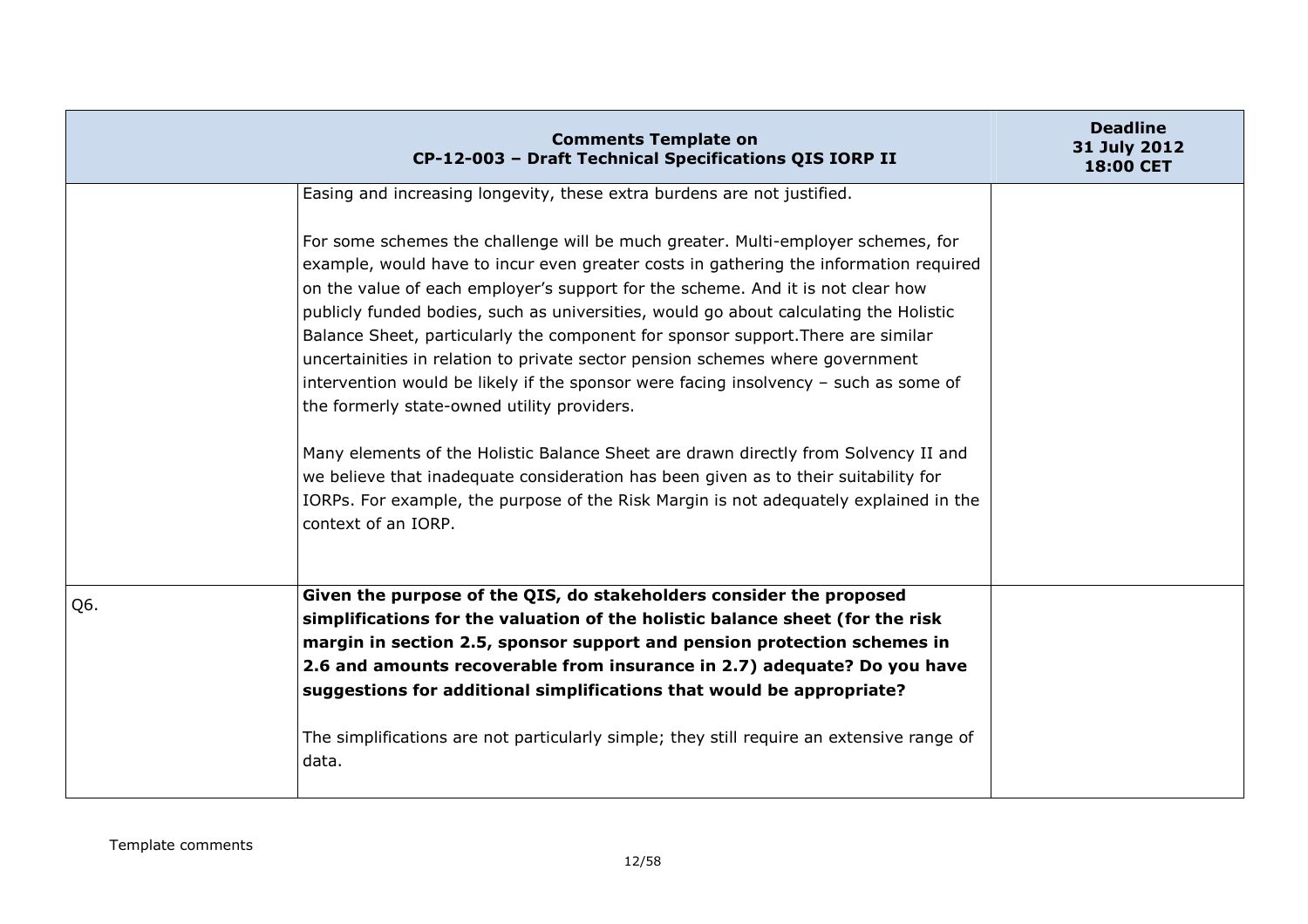|     | <b>Comments Template on</b><br>CP-12-003 - Draft Technical Specifications QIS IORP II     | <b>Deadline</b><br>31 July 2012<br>18:00 CET |
|-----|-------------------------------------------------------------------------------------------|----------------------------------------------|
|     | A more effective simplification would be to remove some elements of the Holistic          |                                              |
|     | Balance Sheet altogether. For example, there is no reason for the Risk Margin other       |                                              |
|     | than that it replicates the system applied to the insurance sector in Solvency II. Unlike |                                              |
|     | in insurance, the long-term nature of pension provision means that schemes are able       |                                              |
|     | to plan their way out of underfunding over a number of years, through recovery plans,     |                                              |
|     | so there is no need for a separate risk margin.                                           |                                              |
|     | Further simplifications should include removing elements of Solvency II that are not      |                                              |
|     | particularly relevant for pension schemes, eg spread risk, market risk concentrations     |                                              |
|     | and recoverables from insurance contracts.                                                |                                              |
|     | Given the impossibility of putting an accurate figure on the value of sponsor support,    |                                              |
|     | the NAPF would propose that the result emerging from the Holistic Balance Sheet will      |                                              |
|     | not be sufficiently robust to be used as a basis for scheme funding. At best it could be  |                                              |
|     | used as a disclosure item or as a prompt for discussion by the governing body,            |                                              |
|     | although the UK's system of triennial reviews already serves this purpose very well.      |                                              |
|     |                                                                                           |                                              |
| Q7. | The best estimate of technical provisions should be based on the most recent              |                                              |
|     | mortality tables including the future trend in mortality rates (Section 2.4). Do          |                                              |
|     | stakeholders believe that IORPs will be able to take into account this trend in           |                                              |
|     | mortality rates? Can you explain?                                                         |                                              |
|     | In the UK, guidance from the Pensions Regulator allows IORPs to choose reasonable         |                                              |
|     | assumptions about mortality, according to the nature of the particular scheme.            |                                              |
|     | Actuaries would also refer to industry-standard tables, such as those issued by the       |                                              |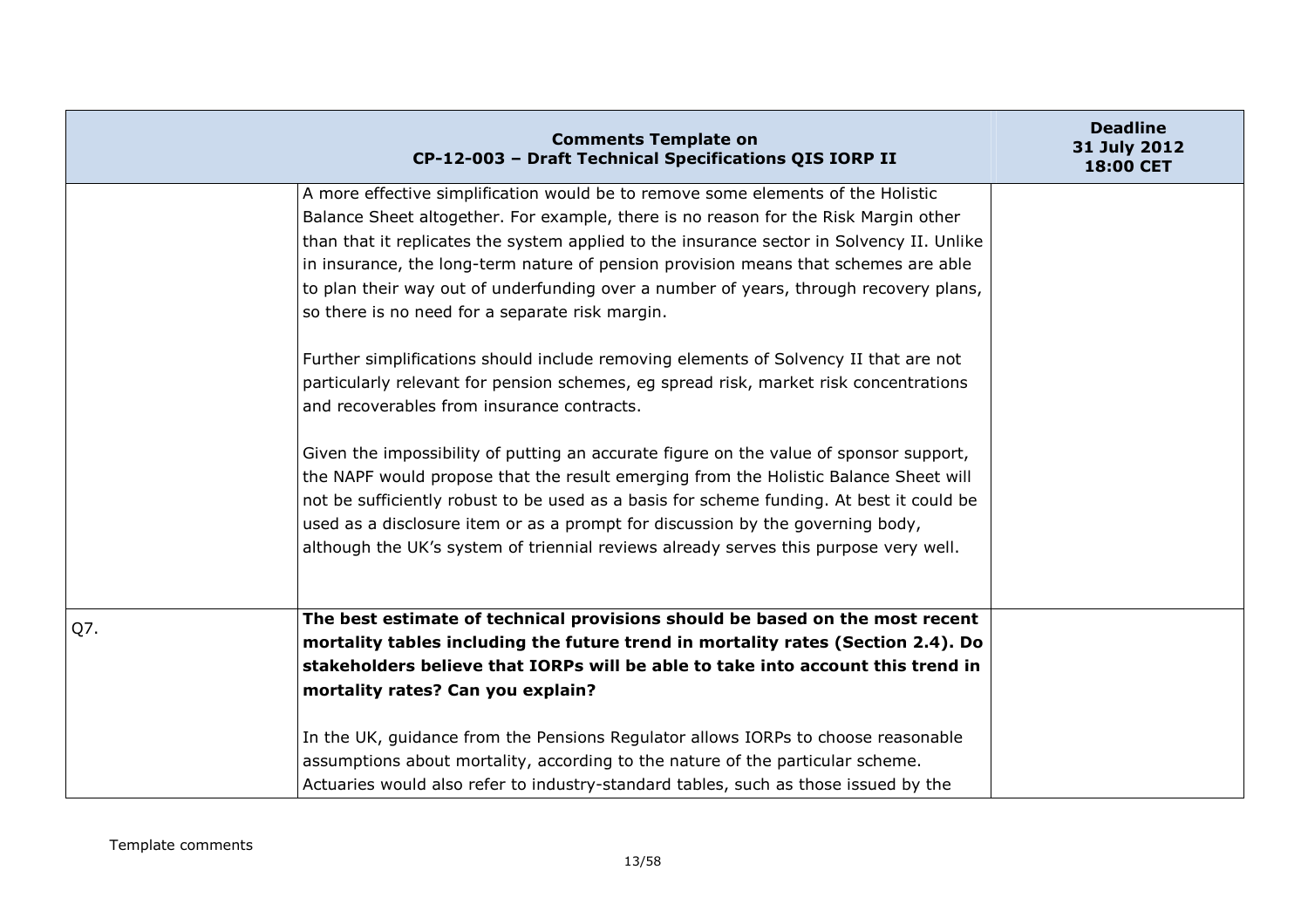|     | <b>Comments Template on</b><br>CP-12-003 - Draft Technical Specifications QIS IORP II                                                                                                                                                                                                                                                                     | <b>Deadline</b><br>31 July 2012<br><b>18:00 CET</b> |
|-----|-----------------------------------------------------------------------------------------------------------------------------------------------------------------------------------------------------------------------------------------------------------------------------------------------------------------------------------------------------------|-----------------------------------------------------|
|     | Board for Actuarial Standards.                                                                                                                                                                                                                                                                                                                            |                                                     |
|     | The NAPF is confident, therefore, that actuaries will be able to take account of<br>potential future trends in mortality rates.                                                                                                                                                                                                                           |                                                     |
|     | This question highlights one of the difficulties in applying a standard assessment<br>method across the EU, as some Member States use the 'foreseeable trend' for<br>mortality and some do not.                                                                                                                                                           |                                                     |
| Q8. | Is it clear enough from the technical specifications what cash flows should be<br>taken into account in the calculation of the best estimate (e.g. in relation to<br>benefits (unconditional, pure conditional, pure discretionary, mixed),<br>contributions, expenses, etc.) and how the projection of these cash flows<br>should be made (Section 2.4)? |                                                     |
|     | It is <b>not</b> clear which cash flows should be taken into account in calculating the best<br>estimate of Technical Provisions. Clearer definitions are required of unconditional,<br>conditional and discretionary benefits.                                                                                                                           |                                                     |
|     | Projecting cash flows in respect of each individual member would be so costly and<br>time consuming as to make it very difficult - particularly for smaller schemes.                                                                                                                                                                                      |                                                     |
| Q9. | EIOPA is considering to take into account in the QIS the possibility in some                                                                                                                                                                                                                                                                              |                                                     |
|     | member states to reduce benefits in case of sponsor default (for example,                                                                                                                                                                                                                                                                                 |                                                     |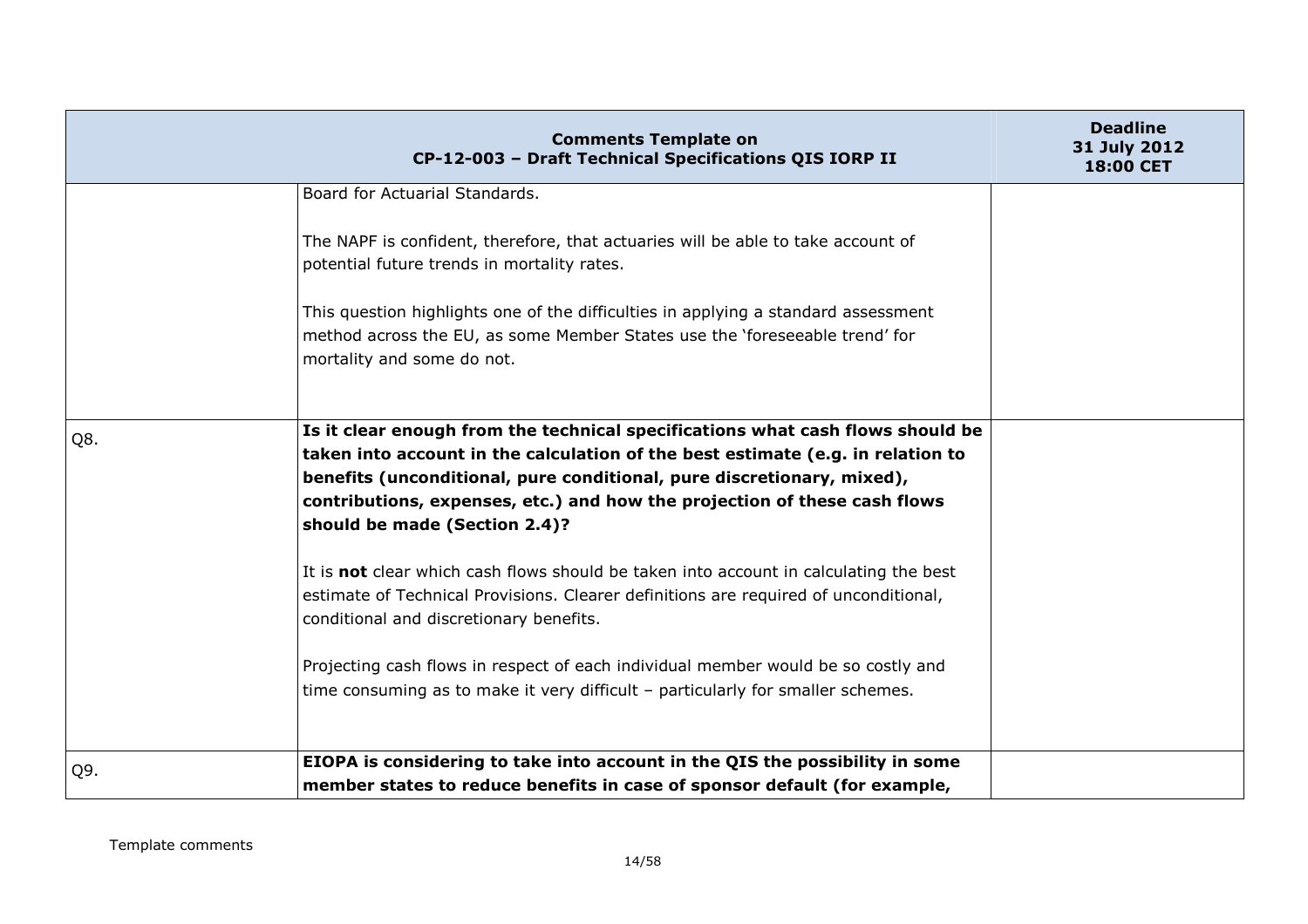|      | <b>Comments Template on</b><br>CP-12-003 - Draft Technical Specifications QIS IORP II                                                                                                                                                                                                                                                                                                                                                             | <b>Deadline</b><br>31 July 2012<br>18:00 CET |
|------|---------------------------------------------------------------------------------------------------------------------------------------------------------------------------------------------------------------------------------------------------------------------------------------------------------------------------------------------------------------------------------------------------------------------------------------------------|----------------------------------------------|
|      | when a pension protection scheme does not guarantee the full level of<br>benefits) in the valuation of the best estimate of technical provisions (see<br>Reduction of benefits in case of sponsor default in Section 2.4 and Pension<br>protection schemes in Section 2.6). Do stakeholders agree and, if yes, should<br>it only apply in case of sponsor support backed up by a pension protection<br>scheme or to sponsor support in general?   |                                              |
|      | The Holistic Balance Sheet calculation should take account of the possibility of<br>reducing benefits where a pension protection scheme does not guarantee the full level<br>of benefits, under the condition that benefit reduction is a regular steering instrument<br>and has been properly communicated to members.                                                                                                                           |                                              |
| Q10. | The technical specifications propose that security mechanisms should be<br>valued on a market consistent basis, i.e. by calculating the probability-<br>weighted average of (discounted) expected payments from the sponsor and<br>the pension protection scheme (Section 2.6). Do stakeholders agree with the<br>principles for the valuation of sponsor support and pension protection<br>schemes? If not, what alternatives would you propose? |                                              |
|      | The key difficulty with these proposals $-$ particularly those on sponsor support $-$ is<br>that the Holistic Balance Sheet attempts to ascribe objective values to concepts that<br>are inherently subjective.<br>Furthermore, there is an almost complete absence of reference to, or detail on, multi-<br>employer plans or those with employers who are from the non-profit making,                                                           |                                              |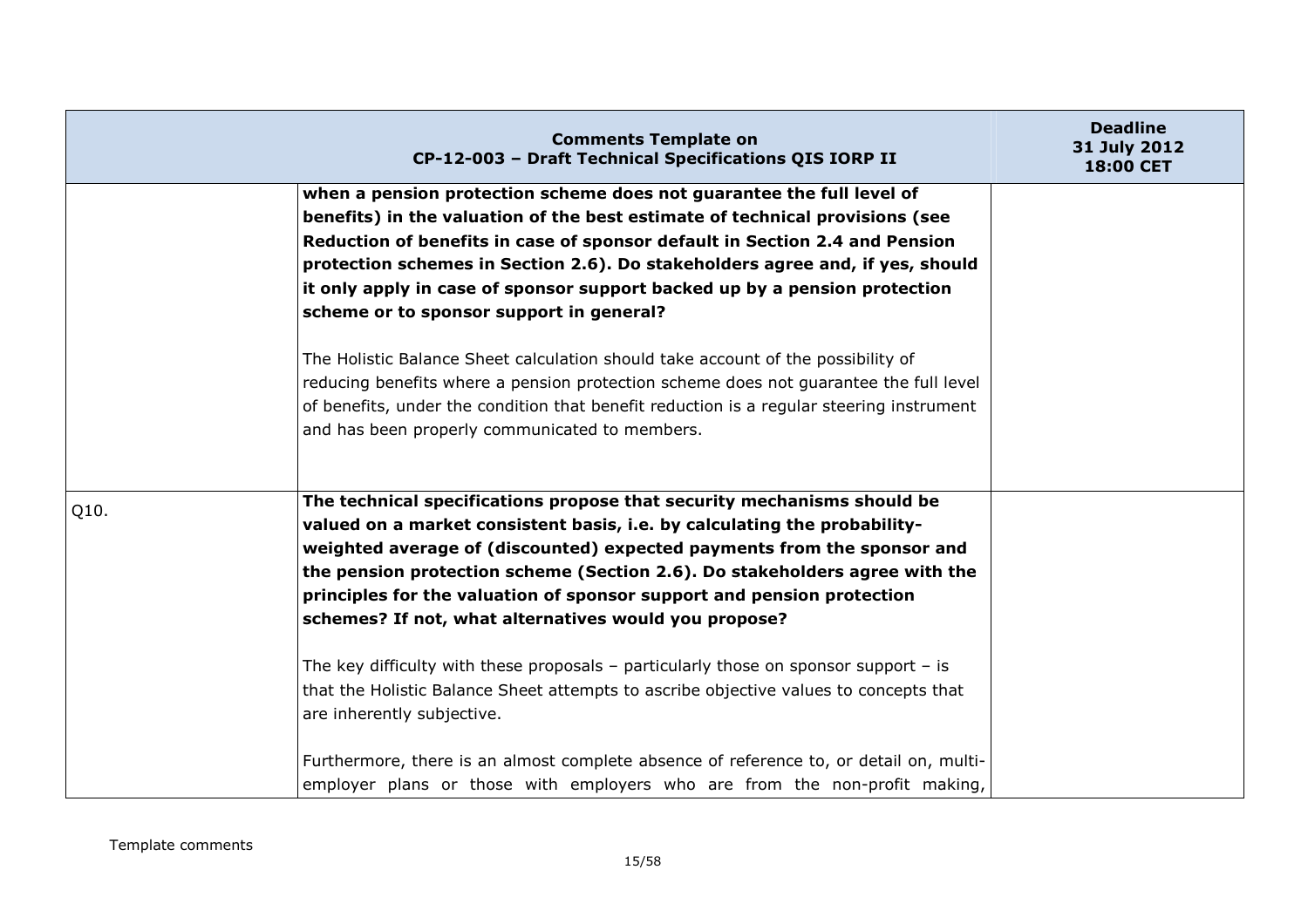|      | <b>Comments Template on</b><br>CP-12-003 - Draft Technical Specifications QIS IORP II                                                                                                                                                                                                                                                                     | <b>Deadline</b><br>31 July 2012<br>18:00 CET |
|------|-----------------------------------------------------------------------------------------------------------------------------------------------------------------------------------------------------------------------------------------------------------------------------------------------------------------------------------------------------------|----------------------------------------------|
|      | charitable or quasi-public sector. This is a major omission, which would make it                                                                                                                                                                                                                                                                          |                                              |
|      | impossible to place a robust value on sponsor support.                                                                                                                                                                                                                                                                                                    |                                              |
|      | The NAPF is also concerned that the complexity of the calculations, together with the<br>arbitrariness of some of the central parameters, renders the results unreliable. Their<br>worth is further undermined by the expense involved in undertaking the calculations<br>and the limited uses to which the Holistic Balance Sheet can reasonably be put. |                                              |
|      | EIOPA should consider simpler alternatives to the Holistic Balance Sheet, such as<br>Asset Liability Management, stress tests and continuity analysis.                                                                                                                                                                                                    |                                              |
| Q11. | Do stakeholders have suggestions for the parameters - such as the                                                                                                                                                                                                                                                                                         |                                              |
|      | probability of default and the recovery rate in the event of default - used in                                                                                                                                                                                                                                                                            |                                              |
|      | the valuation of sponsor support and pension protection schemes (Section<br>$2.6$ ?                                                                                                                                                                                                                                                                       |                                              |
|      | As noted in the previous answer, further guidance is required on how these factors<br>would be valued in the case of multi-employer schemes and not-for-profit<br>organisations.                                                                                                                                                                          |                                              |
|      | There is an assumption at HBS.6.17 that a 50% recovery rate will be secured from<br>defaulting employers. Whilst this might be as good as any arbitrary number to start<br>with, there would need to be a further assessment where there is the prospect of                                                                                               |                                              |
|      | government rescue for a failing employer (eg UK universities and other in-part publicly                                                                                                                                                                                                                                                                   |                                              |
|      | funded or statutory bodies that have IORPs). EIOPA should consider whether a                                                                                                                                                                                                                                                                              |                                              |
|      | scheme-specific approach wiould be more appropriate.                                                                                                                                                                                                                                                                                                      |                                              |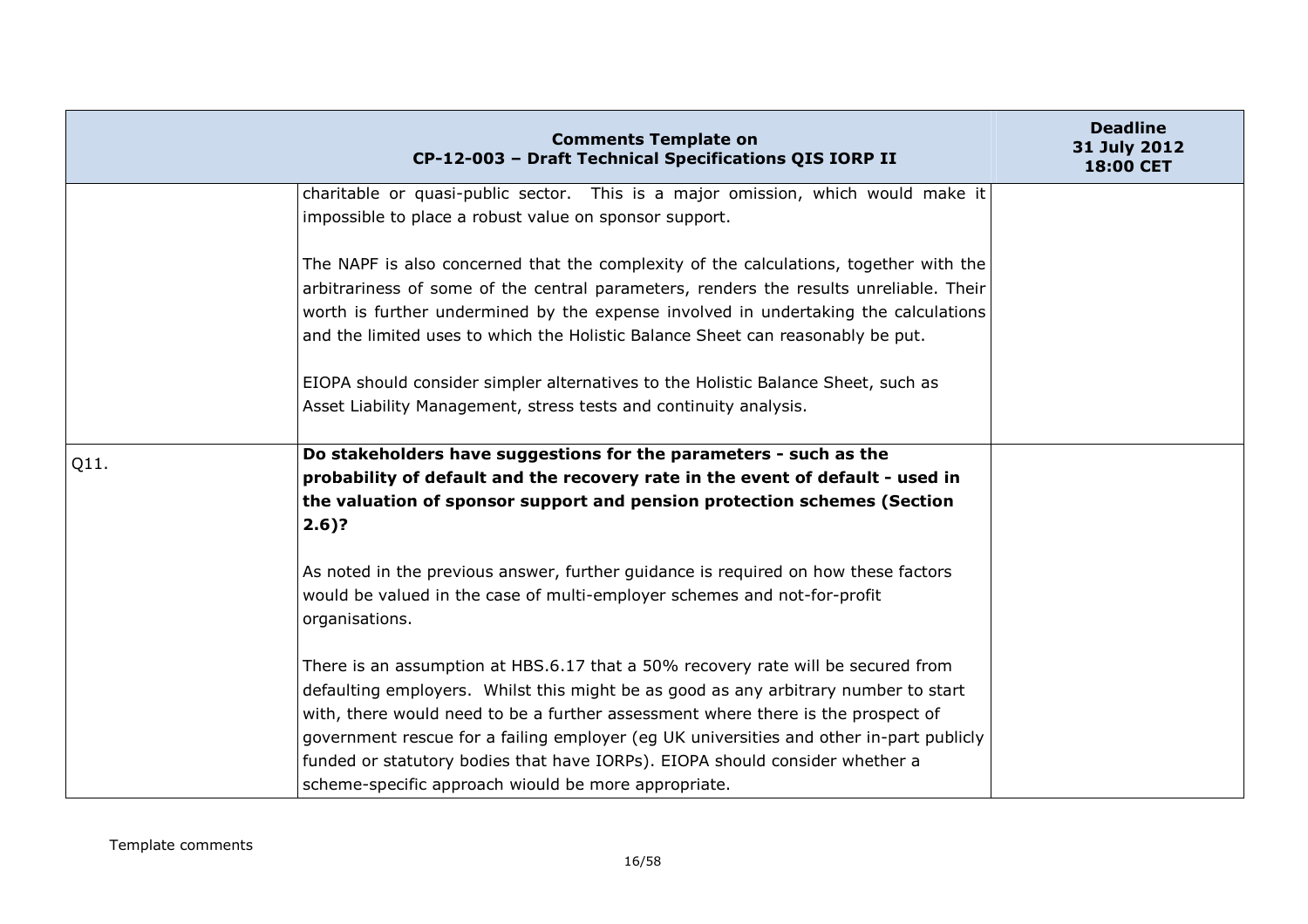|      | <b>Comments Template on</b><br>CP-12-003 - Draft Technical Specifications QIS IORP II                                                                                                                                                                                                                                                                                                                                                                                                                                                                                                                                                                                                                                                                                                                                                                                                                                                                                                                                                                                                                                                                                                                                                                                                                                                                                                                                                                                                                             | <b>Deadline</b><br>31 July 2012<br><b>18:00 CET</b> |
|------|-------------------------------------------------------------------------------------------------------------------------------------------------------------------------------------------------------------------------------------------------------------------------------------------------------------------------------------------------------------------------------------------------------------------------------------------------------------------------------------------------------------------------------------------------------------------------------------------------------------------------------------------------------------------------------------------------------------------------------------------------------------------------------------------------------------------------------------------------------------------------------------------------------------------------------------------------------------------------------------------------------------------------------------------------------------------------------------------------------------------------------------------------------------------------------------------------------------------------------------------------------------------------------------------------------------------------------------------------------------------------------------------------------------------------------------------------------------------------------------------------------------------|-----------------------------------------------------|
|      | In HBS.6.3. it is stated that the "value  of sponsor support can be derived from the<br>wealth of the sponsor which is available to give security to the pension promise". We<br>would argue that wealth of the sponsor is just one measure of the value of sponsor<br>support, and that also the longevity, standing and status of the sponsor is important -<br>elements that are much harder to measure. UK universities are a case in point - they<br>would generally be considered to be 'wealthy' and the sponsor support which they are<br>able to provide is considerable, however they do not have vast cashflows (they do not<br>have a profit-making objective). Their support is in the form of being able to provide<br>virtually guaranteed long-standing support to the scheme over many, many decades<br>(some have been in existence for hundreds of years), which allows a different pace of<br>funding to that found in some other schemes. This form of "wealth" is difficult to<br>measure - and the technical specification of the the QIS would appear not to cater for<br>this type of arrangement.<br>We also note that the European Parliament's ECON Committee has recently advised in<br>its statement of 19 June 2012 that "no EU law would be permitted to refer to credit<br>rating for regulatory purposes, and regulated financial institutions would not be<br>permitted to sell assets automatically in the event of a downgrade" - EIOPA's advice<br>seems at odds with this. |                                                     |
| Q12. | Do stakeholders agree with the methodology set out to value the maximum<br>value of sponsor support (Section 2.6)? Do stakeholders have suggestions for<br>the parameters used in valuing the maximum amount of sponsor support? In<br>particular, with regard to the proportions of future profits / EBTDA and the<br>time period of the calculations.                                                                                                                                                                                                                                                                                                                                                                                                                                                                                                                                                                                                                                                                                                                                                                                                                                                                                                                                                                                                                                                                                                                                                           |                                                     |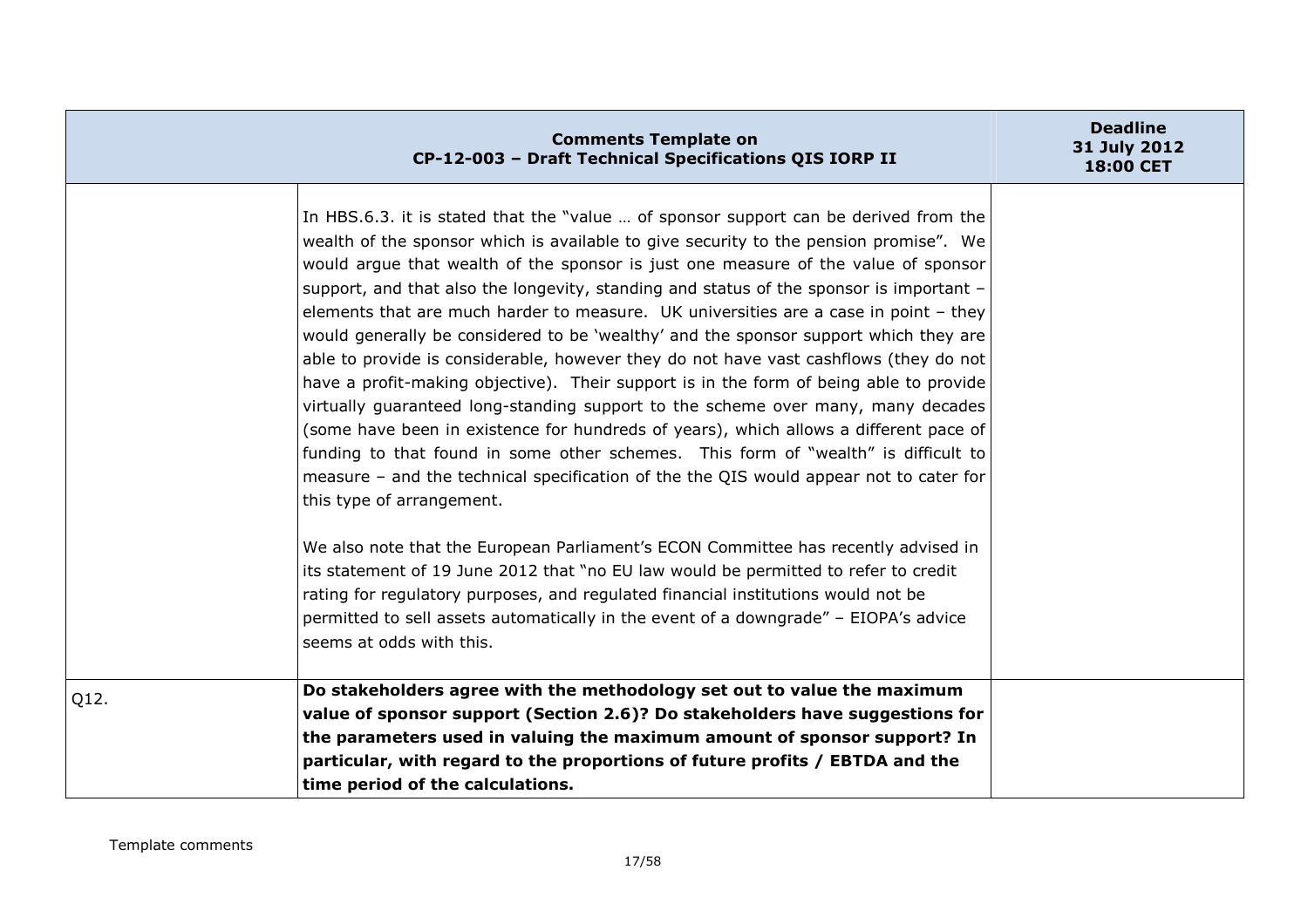|           | <b>Comments Template on</b><br>CP-12-003 - Draft Technical Specifications QIS IORP II                                                                                                                                                                                                                                                                                                                                                               | <b>Deadline</b><br>31 July 2012<br><b>18:00 CET</b> |
|-----------|-----------------------------------------------------------------------------------------------------------------------------------------------------------------------------------------------------------------------------------------------------------------------------------------------------------------------------------------------------------------------------------------------------------------------------------------------------|-----------------------------------------------------|
|           | The NAPF does not agree with the methodology for valuing maximum sponsor support.<br>The assumptions made for cash flows, default probabilities and recovery rates are - at<br>best - educated guesses.                                                                                                                                                                                                                                             |                                                     |
|           | The NAPF also has concerns on a number of points of detail:                                                                                                                                                                                                                                                                                                                                                                                         |                                                     |
|           | The provision at HBS.6.28(b) refers to future wealth by reference to "future<br>profits" of the sponsor, showing once again a lack of consideration towards non-<br>profit making entities.                                                                                                                                                                                                                                                         |                                                     |
| $\bullet$ | The proposal at HBS.6.15 also makes no mention of how the ratings would be<br>applied to the multiple sponsors of a multi-employer IORP $-$ this would need to be<br>spelt out.                                                                                                                                                                                                                                                                     |                                                     |
| $\bullet$ | In HBS.6.29 there is a reference to "assets over liabilities of the sponsor's balance<br>sheet". In some schemes of particular type and status, the assets on the balance<br>sheet are not shown at market value. The trustees of such IORPs spend<br>considerable time assessing the true value of the sponsor's assets available to the<br>scheme, whether or not they exist (or are correctly reflected) on the balance sheet<br>of the sponsor. |                                                     |
| $\bullet$ | In HBS.6.29, in the second bullet point, there is mention of "100% of the liabilities<br>of the sponsor towards the IORP, as written in the balance sheet of the sponsor".<br>For some non-sectionalised multi-employer pension schemes in the UK there is no<br>separation of assets and liabilities between the scheme's participating employers,                                                                                                 |                                                     |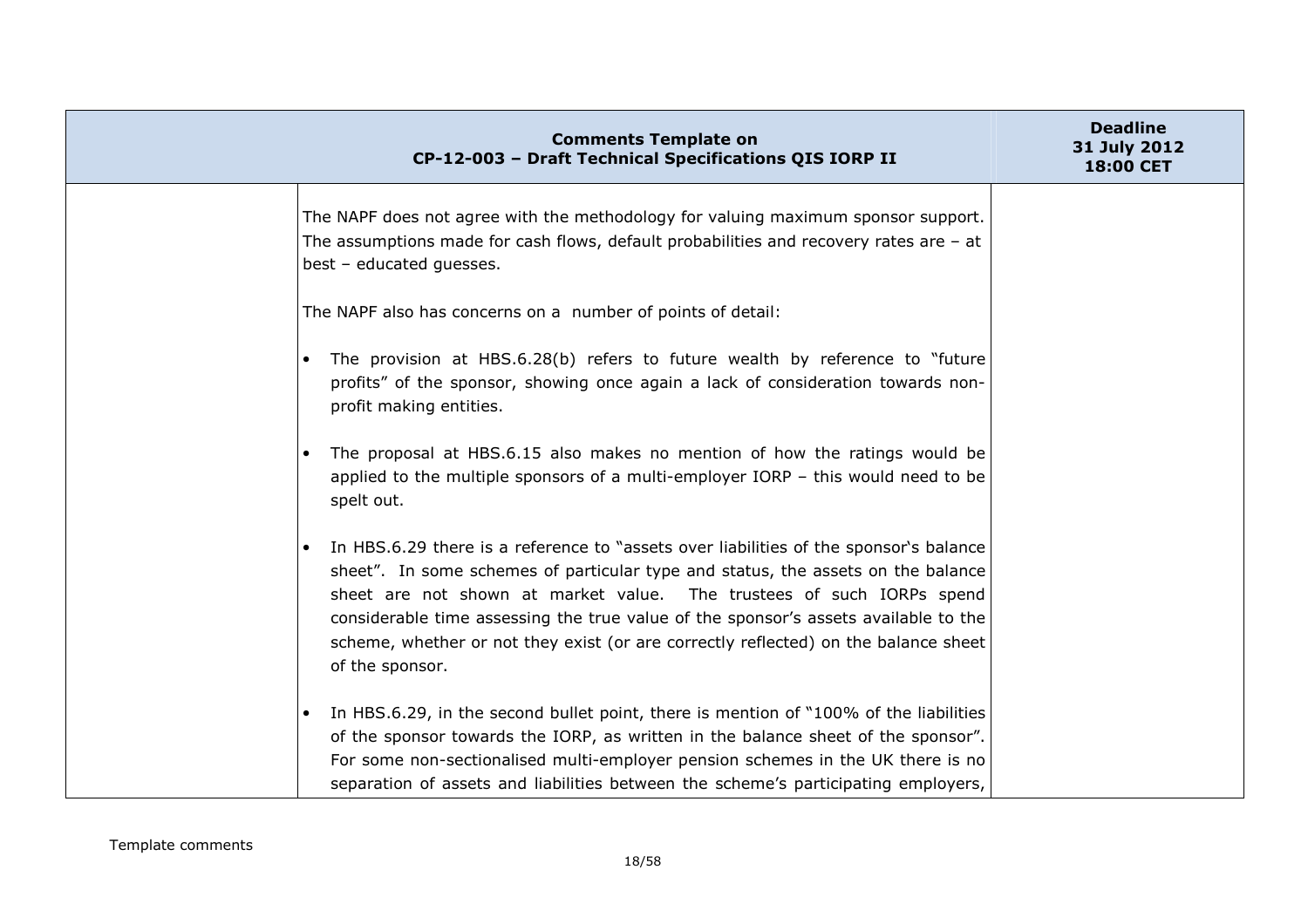|      | <b>Comments Template on</b><br>CP-12-003 - Draft Technical Specifications QIS IORP II                                                                                                                                                                                                                                                                                                                                                                                           | <b>Deadline</b><br>31 July 2012<br>18:00 CET |
|------|---------------------------------------------------------------------------------------------------------------------------------------------------------------------------------------------------------------------------------------------------------------------------------------------------------------------------------------------------------------------------------------------------------------------------------------------------------------------------------|----------------------------------------------|
|      | and, therefore, whilst the scheme is an IORP it has no scheme liabilities on the<br>balance sheet, hence the wealth component in this case could not be correctly<br>calculated.                                                                                                                                                                                                                                                                                                |                                              |
|      | At HBS.6.35 there is mention of multi-employer IORPs, and it states that "  it is<br>sufficient to make the calculations only for a sufficient number of (larger)<br>employers for which data is available". It then states that the calculations can<br>then be grossed up if the results would be seen as representative. What if they<br>would not be? This again is a very significant lack of detail and appreciation of the<br>need to cover multi-employer arrangements. |                                              |
|      | it is unclear whether recovery plan contributions should be included on top of<br>assumed future net profits. The difference can be substantial and if they are<br>additional (implied in the QIS specification) this could be considered to be double<br>counting.                                                                                                                                                                                                             |                                              |
|      | As already noted, we believe that EIOPA should consider alternative approaches to the<br>assessment of sponsor support and pension protection schemes. The consultation<br>period has not been long enough for us to consider and propose suitable alternatives.                                                                                                                                                                                                                |                                              |
| Q13. | The draft technical specifications propose performing an upward shift in the                                                                                                                                                                                                                                                                                                                                                                                                    |                                              |
|      | basic risk-free interest rate curve to approximate the so-called counter                                                                                                                                                                                                                                                                                                                                                                                                        |                                              |
|      | cyclical premium or to allow IORPs - under conditions - to apply the so-                                                                                                                                                                                                                                                                                                                                                                                                        |                                              |
|      | called matching premium (Section 2.8). Do stakeholders agree with this                                                                                                                                                                                                                                                                                                                                                                                                          |                                              |
|      | approach to take into account the long-term nature of pension liabilities?                                                                                                                                                                                                                                                                                                                                                                                                      |                                              |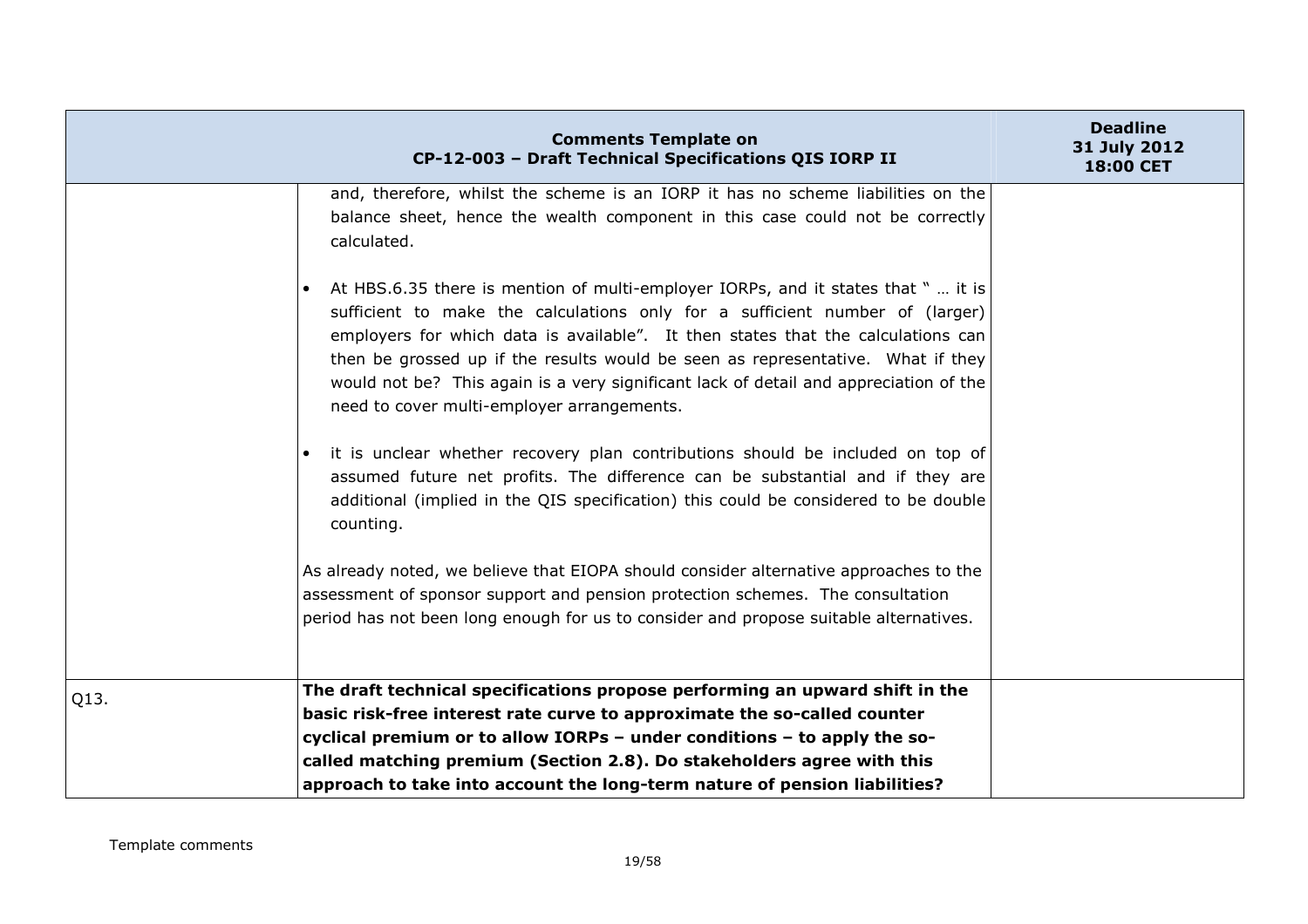| <b>Comments Template on</b><br>CP-12-003 - Draft Technical Specifications QIS IORP II                                                                                                                                                                                                                                                                                                                                                                                                                                                                                                                                                                                                                                                                                                                                                                                                                                     | <b>Deadline</b><br>31 July 2012<br><b>18:00 CET</b> |
|---------------------------------------------------------------------------------------------------------------------------------------------------------------------------------------------------------------------------------------------------------------------------------------------------------------------------------------------------------------------------------------------------------------------------------------------------------------------------------------------------------------------------------------------------------------------------------------------------------------------------------------------------------------------------------------------------------------------------------------------------------------------------------------------------------------------------------------------------------------------------------------------------------------------------|-----------------------------------------------------|
| It is not clear from the consultation how the 'Level A' and 'Level B' measures of<br>Technical Provisions will be used in practice. If $-$ as seems possible $-$ the intention is<br>that Level A would have some kind of precedence, then it would be better to swap the<br>'Level A' and 'level B' measures, so that the principle measure used in the Holistic<br>Balance Sheet would be based on the expected rate of return on assets.<br>Many pension schemes will inevitably be concerned that the Holistic Balance Sheet<br>calculations will be based on one day's figure for swap bid rates. We note that the<br>regulatory authorities in the Netherlands are about to move to using figures from the<br>last month, which introduces a degree of smoothing and reduces the risk of the<br>Holistic Balance Sheet being based on figures that represent a 'spike' rather than the<br>overall market situation. |                                                     |
| In relation to the approximations considered :                                                                                                                                                                                                                                                                                                                                                                                                                                                                                                                                                                                                                                                                                                                                                                                                                                                                            |                                                     |
| Counter-cyclical premium<br>We question whether the adjustment (50 bp) should vary from Member State to<br>Member State to take account of different yields on Member States' sovereign bonds.<br>Matching premium<br>We are disappointed that the draft QIS specifications have been imported from<br>Solvency II with minimal adjustment. In particular we are concerned at the limited<br>circumstances in which a matching premium may be used and remain to be convinced<br>that such restrictive conditions are necessary for IORPs.                                                                                                                                                                                                                                                                                                                                                                                |                                                     |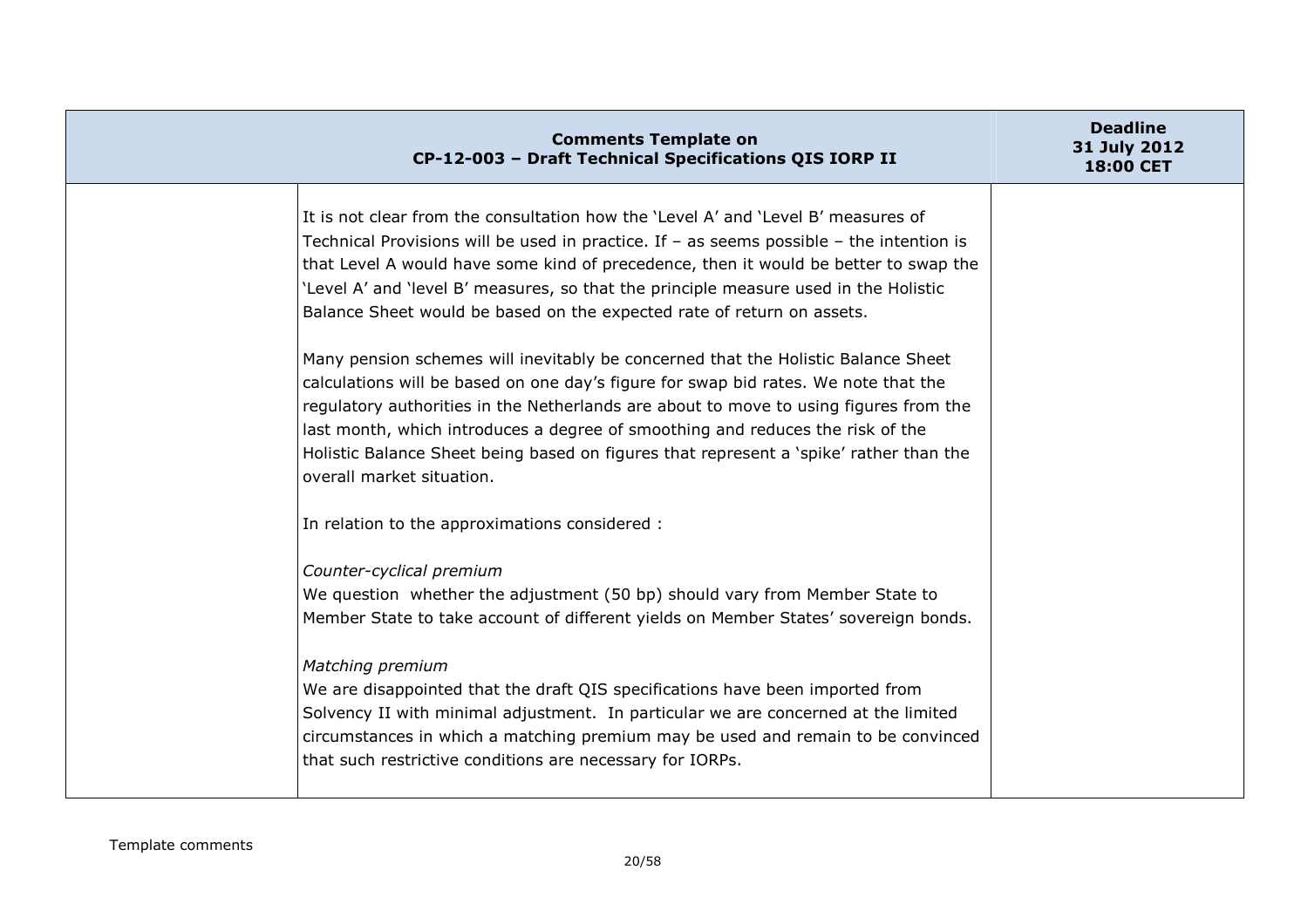|      | <b>Comments Template on</b><br>CP-12-003 - Draft Technical Specifications QIS IORP II                                                                                                                                                                                                                       | <b>Deadline</b><br>31 July 2012<br><b>18:00 CET</b> |
|------|-------------------------------------------------------------------------------------------------------------------------------------------------------------------------------------------------------------------------------------------------------------------------------------------------------------|-----------------------------------------------------|
|      |                                                                                                                                                                                                                                                                                                             |                                                     |
| Q14. | Do stakeholders agree that the proposed way to derive the level B discount<br>rate adequately reflects the expected return on assets of IORPs (Section<br>2.8)? If not, what alternative would you propose?                                                                                                 |                                                     |
|      | Further clarity is required over how the Level B discount rate will operate and<br>refinement is needed to take accont of the range of investment strategies available to<br>IORPs.                                                                                                                         |                                                     |
|      | The NAPF is concerned that the current proposals would lock in returns on government<br>bonds at current levels, which could easily prove inappropriate over the long term.                                                                                                                                 |                                                     |
|      | Paras HBS 8.18-8.21 set out values to be used for the return on a range of assets. It<br>is highly unlikely that these will be appropriate for all the economies in the EU, and<br>the NAPF would propose separate assumptiosn for individual Member States - or at<br>last for those outside the Eurozone. |                                                     |
| Q15. | Do stakeholders agree that the draft technical specifications specify a fixed<br>yearly percentage of respectively 2% and 3% for the expected inflation rate<br>and salary growth? Or should IORPs also be allowed to expect inflation<br>implied by financial markets? Could you explain?                  |                                                     |
|      | The issue of salary growth, and the assumption to be adopted for it by IORPs, is a<br>matter for trustee boards in the UK, and in setting this assumption they must have<br>reference to the type and nature of the workforce that forms part of the scheme. It is,                                         |                                                     |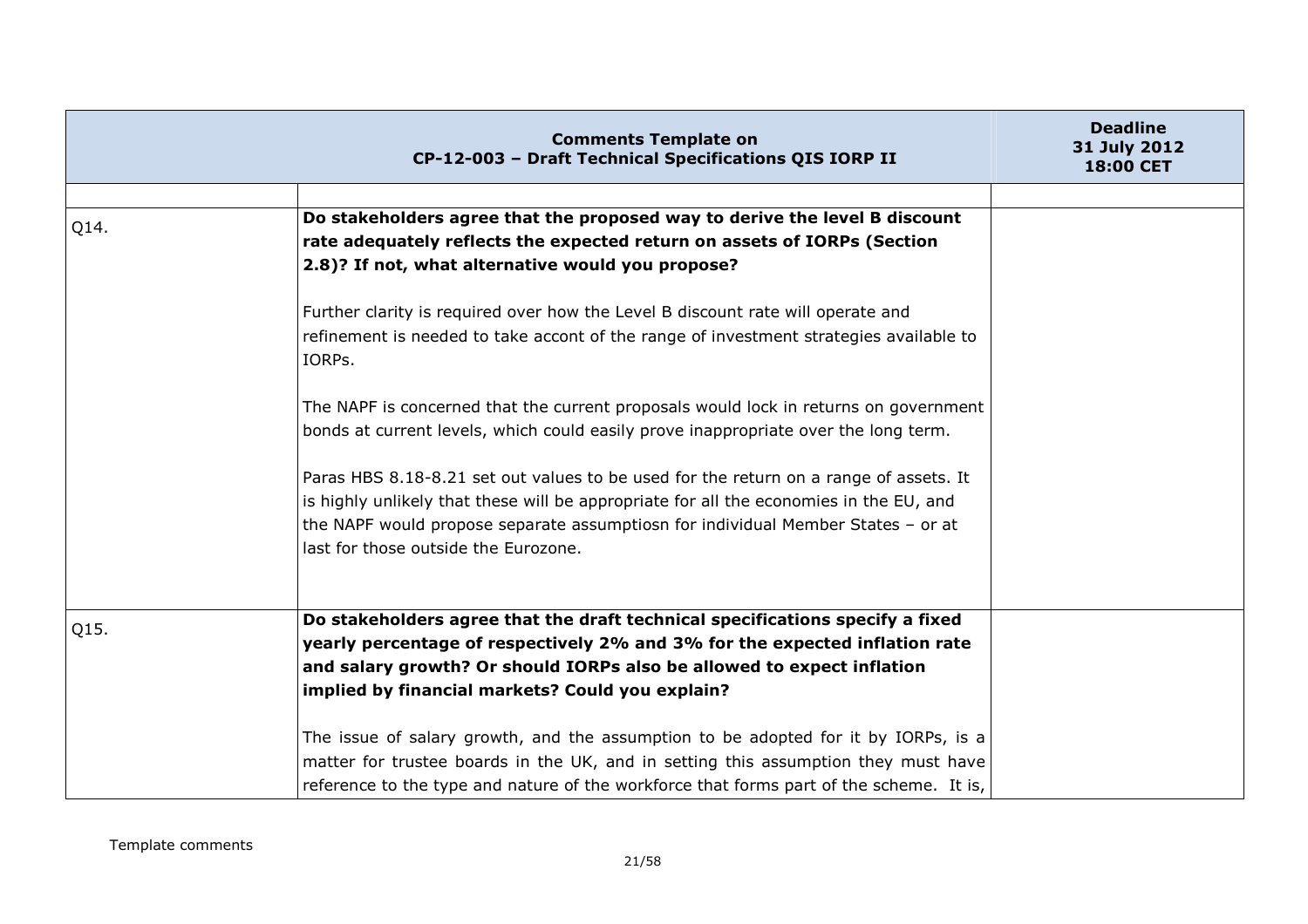|      | <b>Comments Template on</b><br>CP-12-003 - Draft Technical Specifications QIS IORP II                                                                                                                                                                                                                                                                                                                                          | <b>Deadline</b><br>31 July 2012<br><b>18:00 CET</b> |
|------|--------------------------------------------------------------------------------------------------------------------------------------------------------------------------------------------------------------------------------------------------------------------------------------------------------------------------------------------------------------------------------------------------------------------------------|-----------------------------------------------------|
|      | of course, for employers to set salaries; trustees will, therefore, have regard to<br>employers' intentions when setting their assumptions. It seems inappropriate for the<br>QIS exercise to determine a standard rate for the salary increase assumption.                                                                                                                                                                    |                                                     |
|      | Inflation and interest rate risks are among the most important considerations for<br>IORPs, and the NAPF is astonished that they are not examined in greater depth by the<br>QIS. In fact the EIOPA draft is at its weakest and least detailed on this - one of the<br>issues of greatest importance to UK IORPS. It is unclear why IORPs are not required to<br>set their inflation assumption in a market-consistent manner. |                                                     |
|      | It is also the case that UK IORPs typically apply inflationary adjustments based on<br>two different inflation measures, RPI and CPI. It is not clear what measure of inflation<br>the fixed 2% is targeting and it would not be appropriate to use the same assumption<br>for CPI and RPI.                                                                                                                                    |                                                     |
|      | EIOPA should also consider the potential market impact of 'standardising' expected<br>inflation and interest rates in this way. There would inevitably be consequences in<br>terms of demand for different types of bonds and securities, and these impacts would<br>need to be fully evaluated.                                                                                                                               |                                                     |
| Q16. | <b>SCR standard formula and MCR</b>                                                                                                                                                                                                                                                                                                                                                                                            |                                                     |
|      | Do stakeholders believe that the description of the SCR in Chapter 3 is<br>sufficiently clear and understandable to enable participants in the QIS to<br>perform the necessary calculations?                                                                                                                                                                                                                                   |                                                     |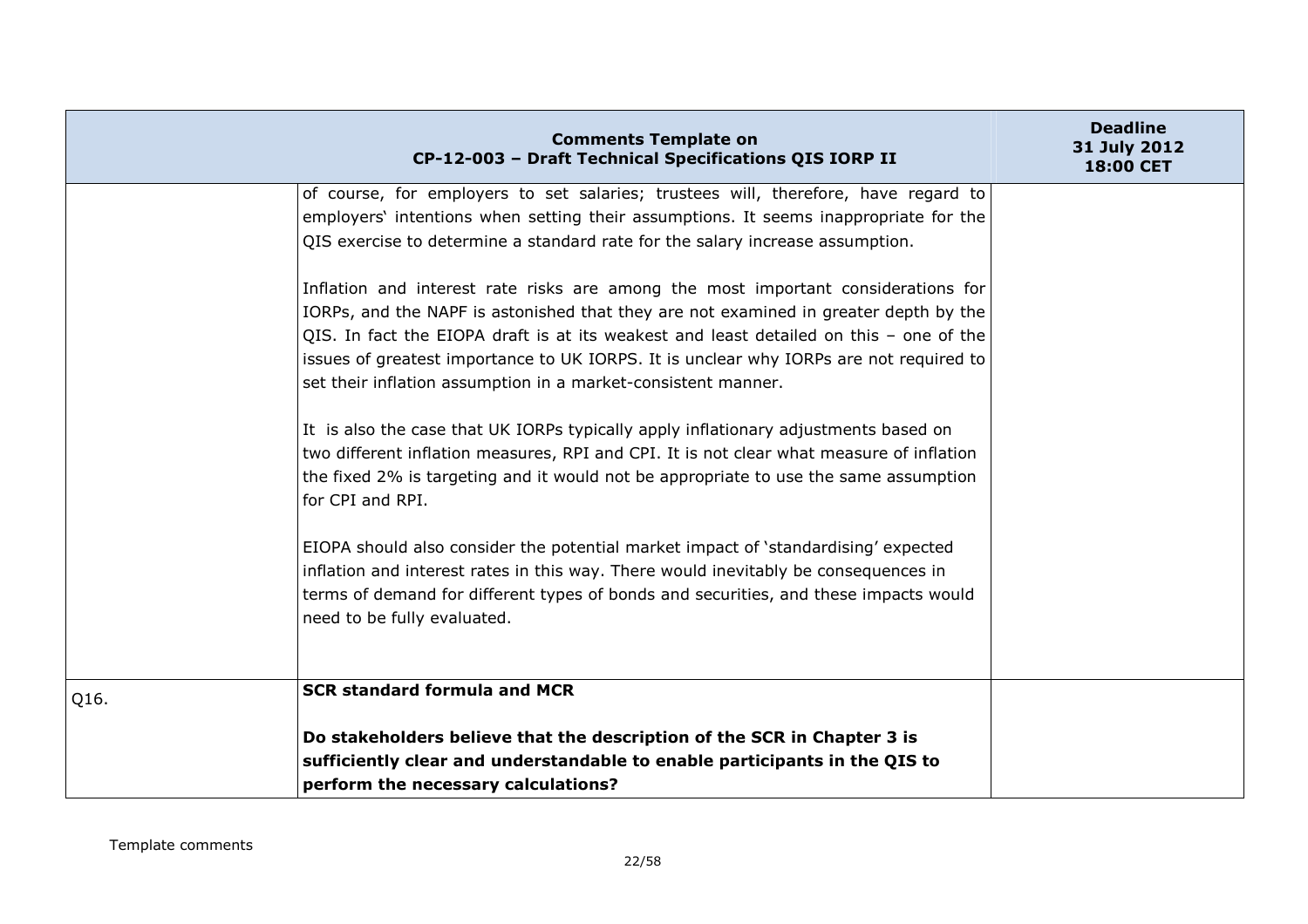|      | <b>Comments Template on</b><br>CP-12-003 - Draft Technical Specifications QIS IORP II                                                                                                                                                                                                                                                                                                                                                         | <b>Deadline</b><br>31 July 2012<br>18:00 CET |
|------|-----------------------------------------------------------------------------------------------------------------------------------------------------------------------------------------------------------------------------------------------------------------------------------------------------------------------------------------------------------------------------------------------------------------------------------------------|----------------------------------------------|
|      | The description of the SCR is not sufficiently clear and understandable, for a number<br>of reasons.                                                                                                                                                                                                                                                                                                                                          |                                              |
|      | More guidance is needed on how loss-absorbing capacity of adjustment<br>$\bullet$<br>mechanisms and security mechanisms will be used in the SCR calculation.                                                                                                                                                                                                                                                                                  |                                              |
|      | It is not clear how EIOPA will infer 97.5 and 95% security levels from calculations<br>$\bullet$<br>based on 99.5%, as the results will be non-linear.                                                                                                                                                                                                                                                                                        |                                              |
|      | It is unclear how sponsor default risk will be calculated for multi-employer<br>$\bullet$<br>schemes.                                                                                                                                                                                                                                                                                                                                         |                                              |
|      | In any case, EIOPA should recognise that the SCR has little relevance for many IORPs.<br>In the UK, many defined benefit IORPs are on a journey towards buyout. The funding<br>level required for buyout is below that required by an SCR-based system. So these<br>IORPs would be bought out before reaching the funding level that EIOPA is proposing.<br>Once bought out, they would be subject to an SCR anyway, as they would come under |                                              |
|      | the regulatory umbrella of the Solvency II legislation. So there is little to be gained by<br>including a SCR in the Holistic Balance Sheet.                                                                                                                                                                                                                                                                                                  |                                              |
| Q17. | Do stakeholders believe that the risks IORPs are facing are adequately                                                                                                                                                                                                                                                                                                                                                                        |                                              |
|      | reflected in the calculation of the SCR and MCR (Chapter 3 and 4)? Are there                                                                                                                                                                                                                                                                                                                                                                  |                                              |
|      | in the stakeholders' view any risks being considered that are not material and                                                                                                                                                                                                                                                                                                                                                                |                                              |
|      | could be excluded from the technical specifications? Are there other risks                                                                                                                                                                                                                                                                                                                                                                    |                                              |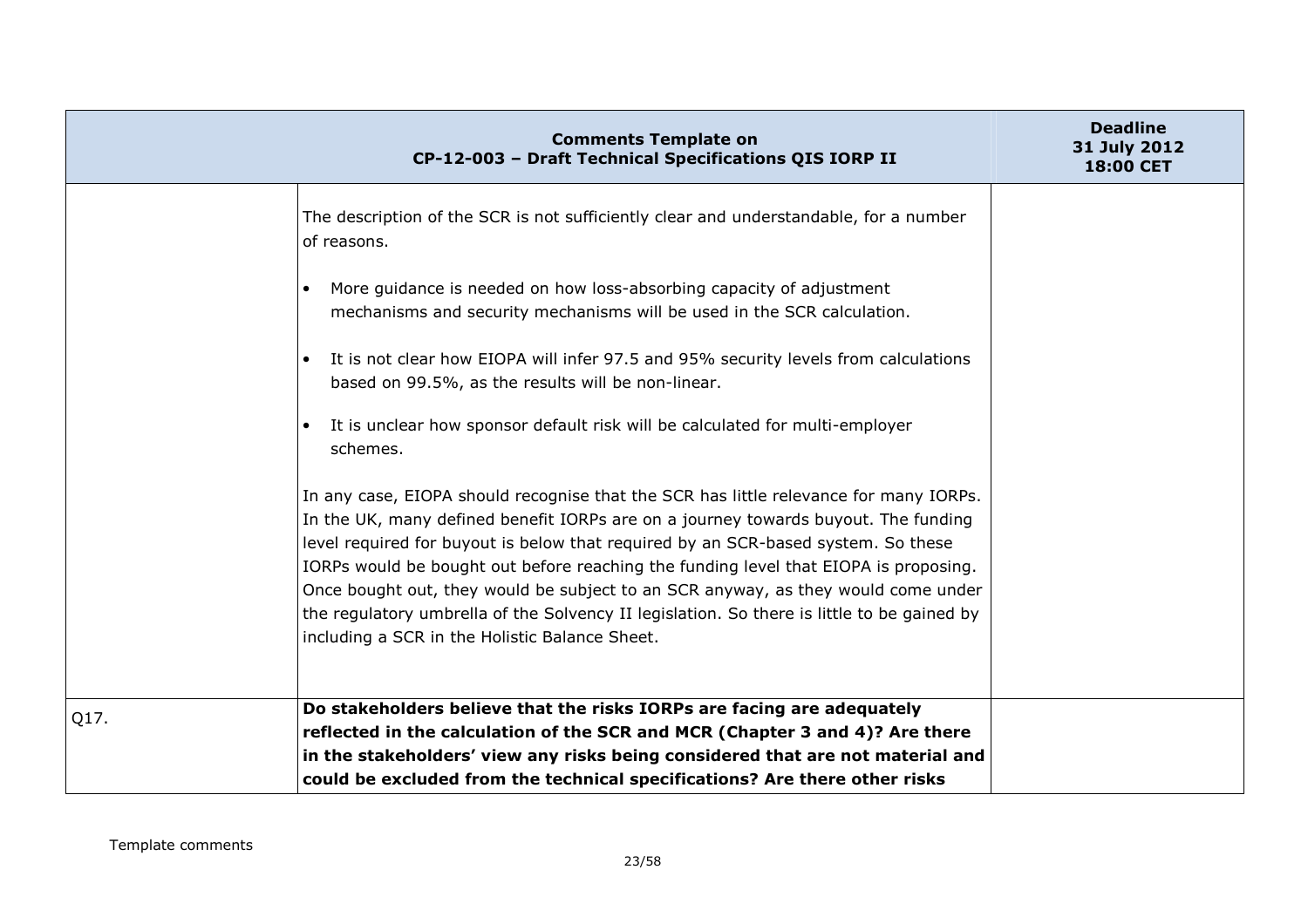| <b>Comments Template on</b><br>CP-12-003 - Draft Technical Specifications QIS IORP II                                                                                                                                                                                                                                                                      | <b>Deadline</b><br>31 July 2012<br>18:00 CET |
|------------------------------------------------------------------------------------------------------------------------------------------------------------------------------------------------------------------------------------------------------------------------------------------------------------------------------------------------------------|----------------------------------------------|
| that should be considered in the calculation of the SCR?                                                                                                                                                                                                                                                                                                   |                                              |
| The NAPF is very concerned that the SCR proposals appear to be directly copied from<br>Solvency II. Several of the risks included in the SCR are far less relevant for UK<br>pension schemes (at least in the U) and should be excluded. These include:                                                                                                    |                                              |
| catastrophe risk<br>health risk<br>operational risk<br>intangible asset risk<br>pension disability-morbidity risk<br>pension revision risk<br>$\overline{\phantom{a}}$                                                                                                                                                                                     |                                              |
| Note that pension disability-morbidity risk and pension revision risk are relevant for<br>some other Member States; these should be listed separately.                                                                                                                                                                                                     |                                              |
| Meanwhile, the EIOPA proposals completely overlook some significant risks. For<br>example - especially in the light of events in the Eurozone over the past 12 months -<br>it seems remarkable that no capital requirement should apply to bonds issued by<br>national governments, when the market applies, in some cases, a significant risk<br>premium. |                                              |
| If a market-consistent approach is inappropriate here, then it is inappropriate in other<br>areas. If, in the light of this comment, EIOPA considers a market-consistent approach<br>should be taken, then we assume that EIOPA would propose that this be amended<br>within Solvency II for insurers.                                                     |                                              |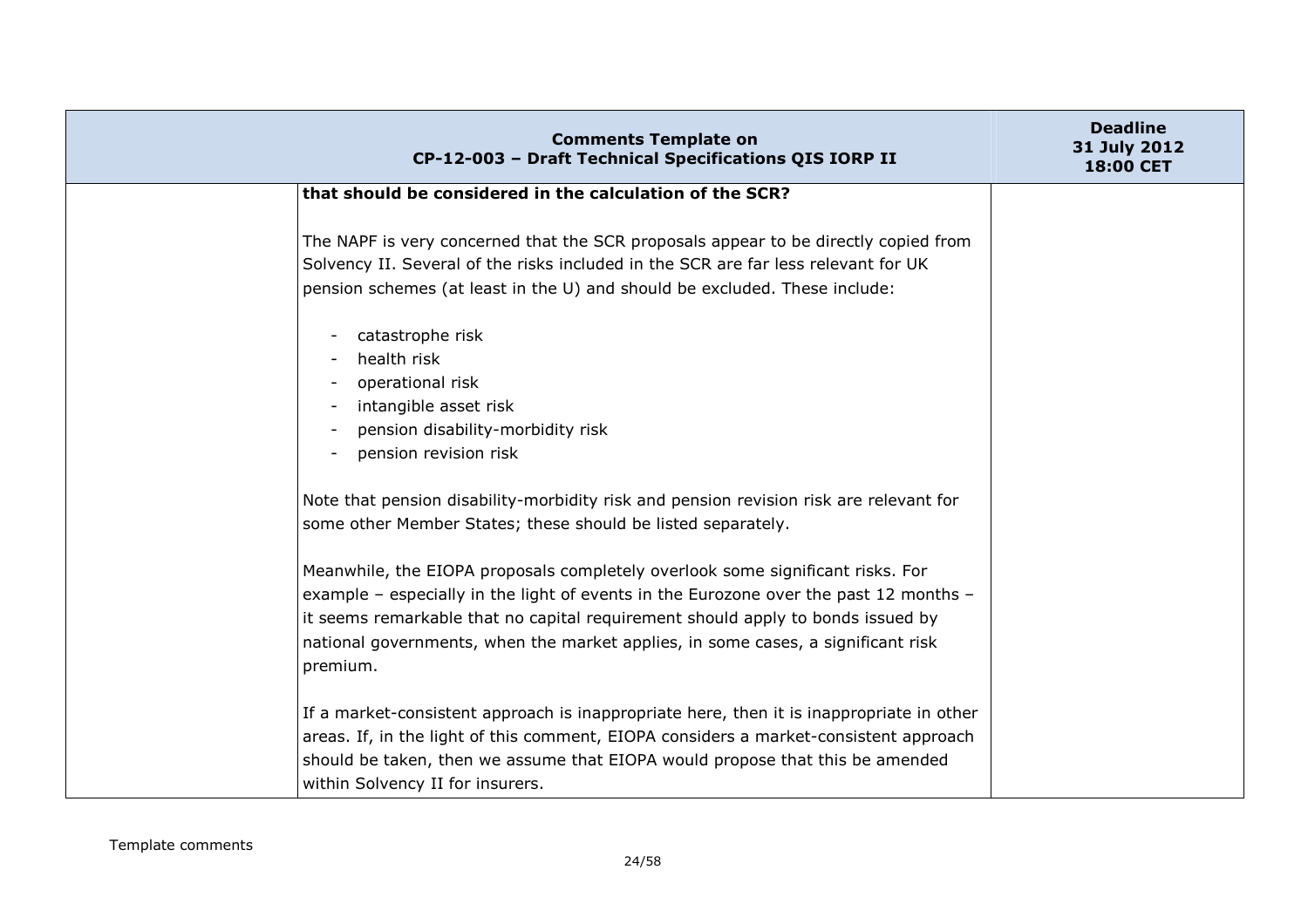|      | <b>Comments Template on</b><br>CP-12-003 - Draft Technical Specifications QIS IORP II                                         | <b>Deadline</b><br>31 July 2012<br>18:00 CET |
|------|-------------------------------------------------------------------------------------------------------------------------------|----------------------------------------------|
|      | If an SCR calculation is required, it might also be appropriate to include an additional<br>shock relating to inflation risk. |                                              |
|      | Again, these complex issues need to be examined in detail in a separate round of QIS.                                         |                                              |
|      | Do stakeholders believe that the way the loss-absorbing capacity of                                                           |                                              |
| Q18. | adjustment mechanisms and security mechanisms is taken into account in                                                        |                                              |
|      | the calculation of the SCR (Section 3.2) is adequate?                                                                         |                                              |
|      |                                                                                                                               |                                              |
|      | The modular approach – requiring three different SCR calculations – is complex and<br>expensive.                              |                                              |
|      | It would be simpler to recognise that, in the case of IORPs, the existence of sponsor                                         |                                              |
|      | support and pension protection schemes obviate the need for the SCR altogether.                                               |                                              |
|      |                                                                                                                               |                                              |
|      | Do stakeholders believe that the calculation of SCR in the Operational Risk                                                   |                                              |
| Q19. | module (Section 3.3) is adequate for IORPs?                                                                                   |                                              |
|      |                                                                                                                               |                                              |
|      | There is no need for a separate SCR element for operational risk, as IORPs already                                            |                                              |
|      | cater for unforeseen eventualities through conventional contingency planning.                                                 |                                              |
|      |                                                                                                                               |                                              |
|      | Good governance also plays a key role in reducing operational risk.                                                           |                                              |
|      |                                                                                                                               |                                              |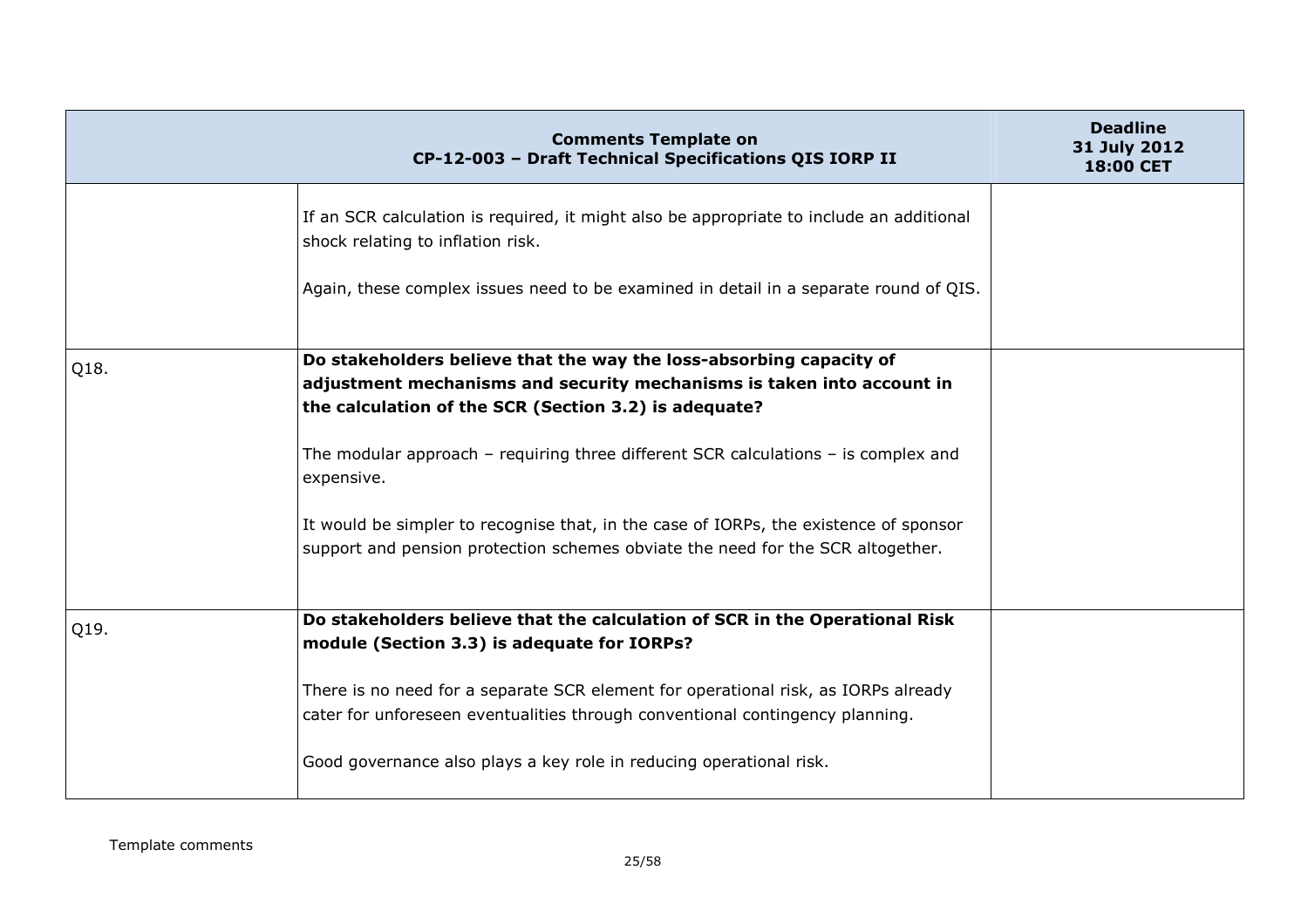|      | <b>Comments Template on</b><br>CP-12-003 - Draft Technical Specifications QIS IORP II                                                                        | <b>Deadline</b><br>31 July 2012<br>18:00 CET |
|------|--------------------------------------------------------------------------------------------------------------------------------------------------------------|----------------------------------------------|
|      |                                                                                                                                                              |                                              |
| Q20. | Do stakeholders believe that the simplifications provided for the calculation<br>of the SCR (for spread risk on bonds in section 3.5, value of collateral in |                                              |
|      | section 3.6 and mortality, longevity, benefit option and catastrophe risk in                                                                                 |                                              |
|      | section 3.7) are adequate? Do stakeholders have any concrete suggestions                                                                                     |                                              |
|      | for additional simplifications?                                                                                                                              |                                              |
|      |                                                                                                                                                              |                                              |
|      | Some of the basic calculations are too complex, especially if the Holistic Balance Sheet<br>is only to be used as an indicative item.                        |                                              |
|      |                                                                                                                                                              |                                              |
|      | As argued in answer to Question 17 above, a number of the risks currently proposed                                                                           |                                              |
|      | for the SCR are inappropriate for IORPs and should be removed. For example,                                                                                  |                                              |
|      | mortality could be removed, as it is more likely to produce a profit than a loss.                                                                            |                                              |
|      | The mortality and longevity sub-modules could be combined for IORPs.                                                                                         |                                              |
|      | In our view, the application of the benefit option risk sub-module needs to be clarified                                                                     |                                              |
|      | for IORPs. In particular, it is not clear how benefit options such as commutation of                                                                         |                                              |
|      | pension for a cash sum at retirement are to be taken into account. The lack of clarity                                                                       |                                              |
|      | arises because the wording used has been drafted in an insurance, rather than an                                                                             |                                              |
|      | IORP, context.                                                                                                                                               |                                              |
|      |                                                                                                                                                              |                                              |
|      |                                                                                                                                                              |                                              |
|      |                                                                                                                                                              |                                              |
|      |                                                                                                                                                              |                                              |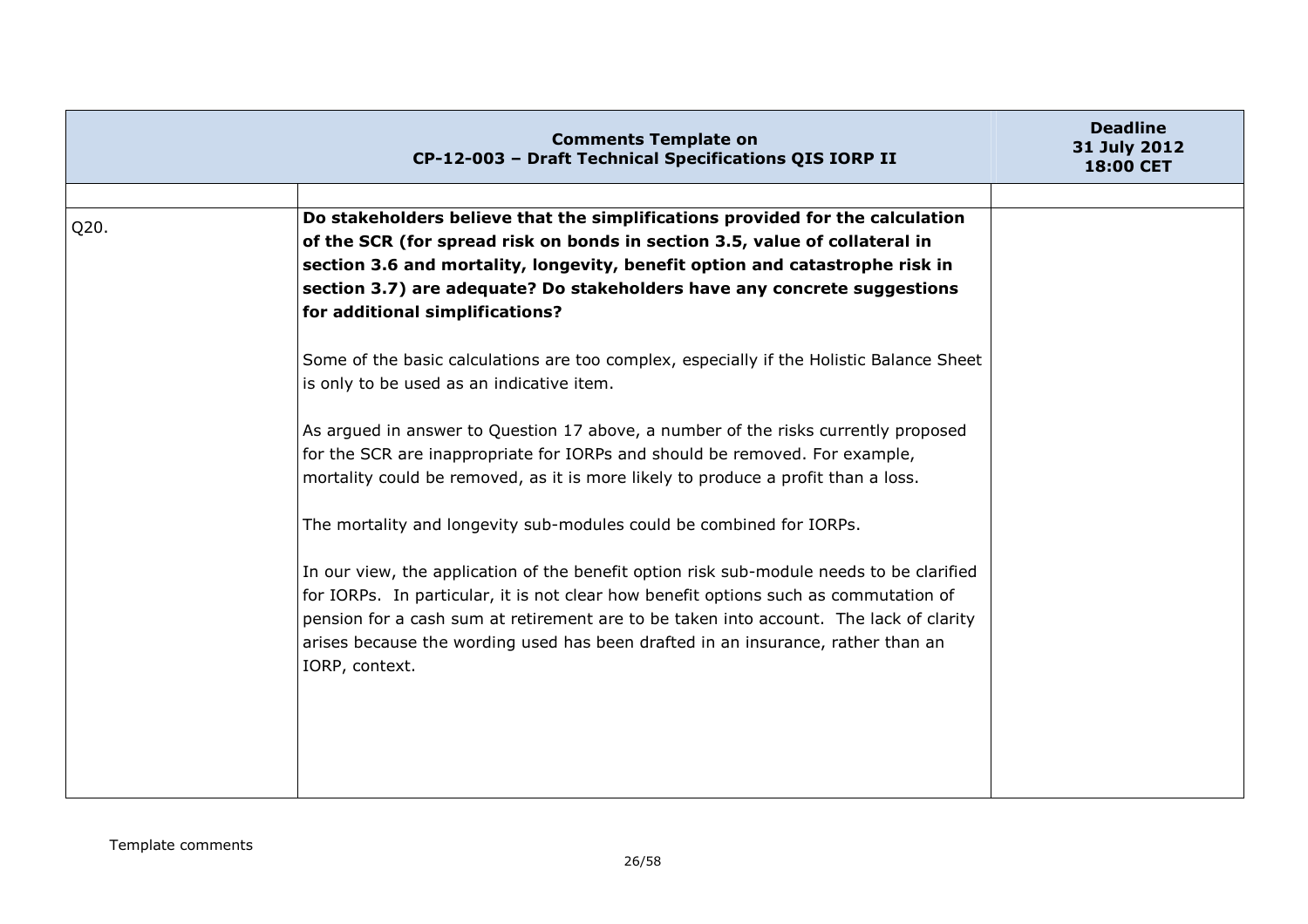|      | <b>Comments Template on</b><br>CP-12-003 - Draft Technical Specifications QIS IORP II                                                                                                                                                | <b>Deadline</b><br>31 July 2012<br>18:00 CET |
|------|--------------------------------------------------------------------------------------------------------------------------------------------------------------------------------------------------------------------------------------|----------------------------------------------|
| Q21. | Do stakeholders believe that the treatment of sponsor default risk in the<br>counterparty default risk module of the SCR calculation (Section 3.6) is<br>appropriate? If not, what improvements would stakeholders suggest?          |                                              |
|      | Sponsor default risk appears to be double-counted in the Holistic Balance Sheet - once<br>in the calculation of sponsor support and once in the SCR. EIOPA should review this<br>area to ensure there is no unnecessary duplication. |                                              |
|      | Aside from this concern, the NAPF notes a number of other respects in which the<br>proposal does not work well:                                                                                                                      |                                              |
|      | It is not clear how sponsor default risk should be valued in the case of parent<br>$\bullet$<br>companies outside the European Economic Area.                                                                                        |                                              |
|      | The consultation paper does not explain how sponsor default risk would be<br>assessed in the case of multi-employer plans and those in the public sector.                                                                            |                                              |
|      | It is inappropriate to assume the 'worst' credit risk for those sponsors that do not<br>have a formal credit rating (this would be unduly harsh on, for example, charities<br>and academic institutions.                             |                                              |
| Q22. | Do stakeholders believe that the calculation of SCR in the Benefit option risk<br>sub-module (Section 3.7) is adequate for IORPs?                                                                                                    |                                              |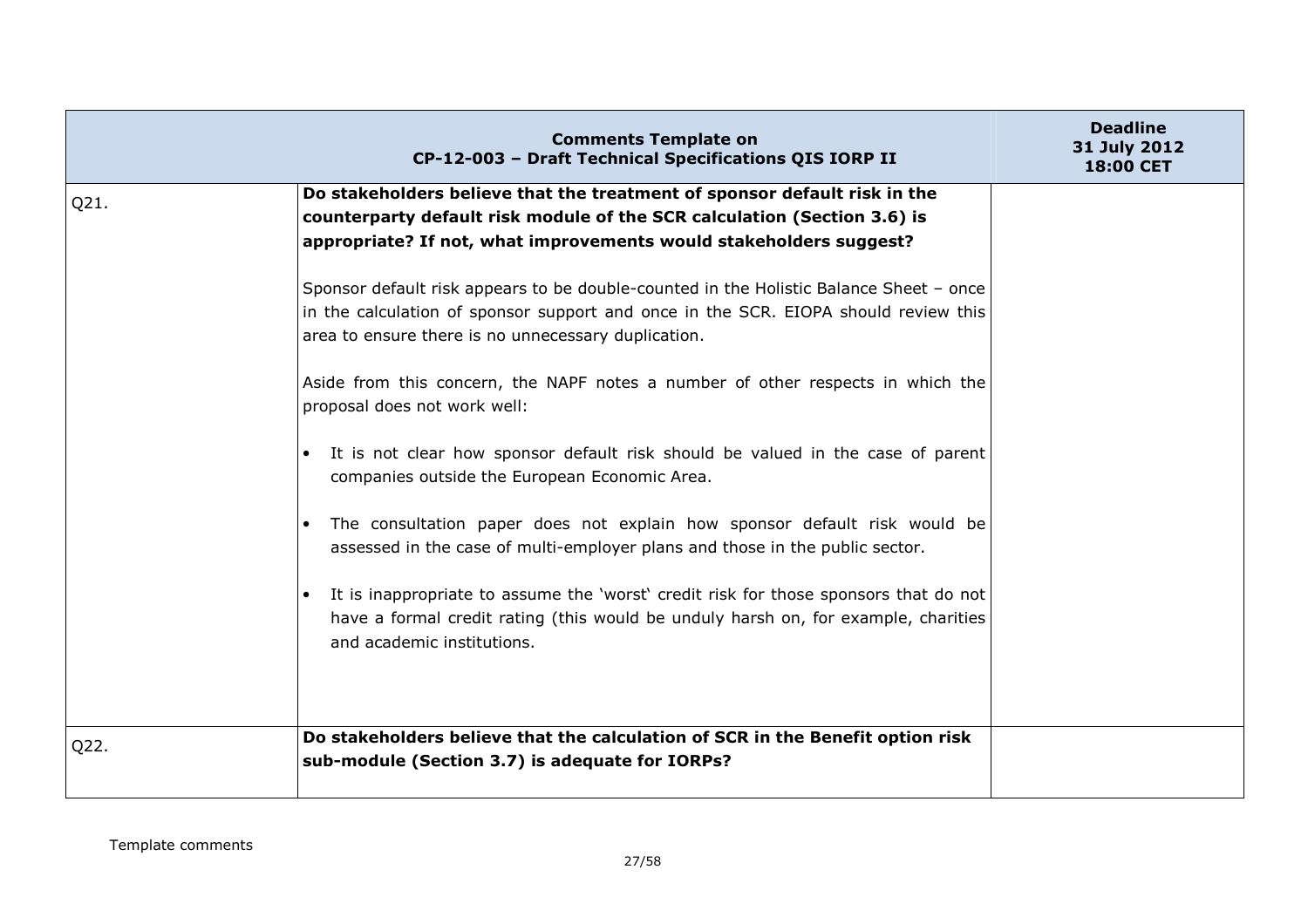|        | <b>Comments Template on</b><br>CP-12-003 - Draft Technical Specifications QIS IORP II                                                                           | <b>Deadline</b><br>31 July 2012<br>18:00 CET |
|--------|-----------------------------------------------------------------------------------------------------------------------------------------------------------------|----------------------------------------------|
|        | The benefit option risk sub-module (or 'lapse rate') is calibrated on insurance data and                                                                        |                                              |
|        | does not reflect actual/potential benefit option take-up within the IORP.                                                                                       |                                              |
|        |                                                                                                                                                                 |                                              |
| Q23.   | Do stakeholders believe that the descriptions of financial and insurance risk<br>mitigation (Section 3.9 and 3.10) are sufficiently clear and understandable to |                                              |
|        | enable participants in the QIS to perform the necessary calculations?                                                                                           |                                              |
|        | This area needs greater consideration and scrutiny than the consultation affords.                                                                               |                                              |
| I.1.1. |                                                                                                                                                                 |                                              |
| I.1.2. |                                                                                                                                                                 |                                              |
| I.1.3. |                                                                                                                                                                 |                                              |
| I.1.4. |                                                                                                                                                                 |                                              |
| I.1.5. |                                                                                                                                                                 |                                              |
| I.2.1. |                                                                                                                                                                 |                                              |
| I.2.2. |                                                                                                                                                                 |                                              |
| I.2.3. |                                                                                                                                                                 |                                              |
| I.2.4. |                                                                                                                                                                 |                                              |
| I.2.5. |                                                                                                                                                                 |                                              |
| I.2.6. |                                                                                                                                                                 |                                              |
| I.3.1. |                                                                                                                                                                 |                                              |
| I.3.2. |                                                                                                                                                                 |                                              |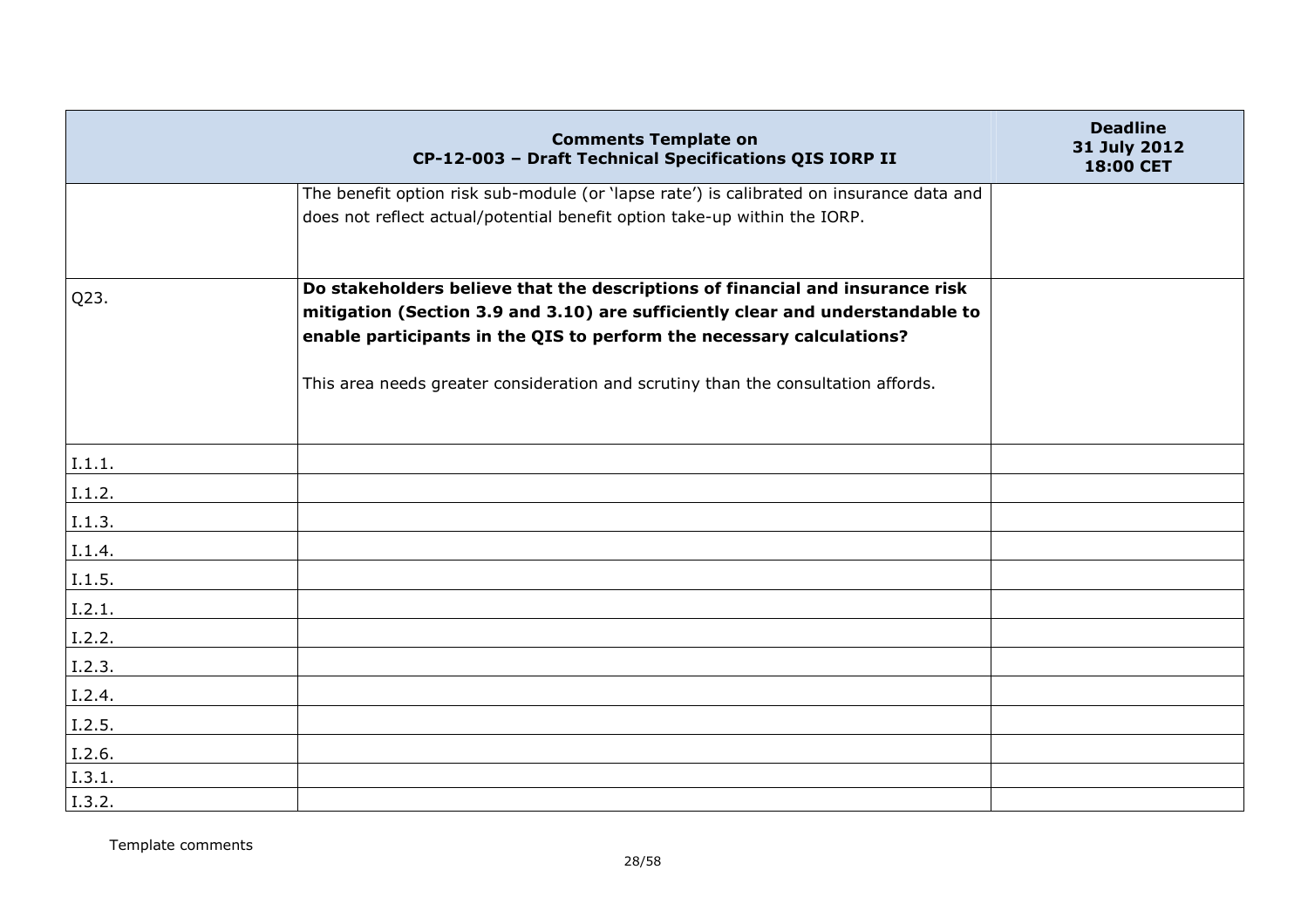|         | <b>Comments Template on</b><br>CP-12-003 - Draft Technical Specifications QIS IORP II | <b>Deadline</b><br>31 July 2012<br>18:00 CET |
|---------|---------------------------------------------------------------------------------------|----------------------------------------------|
| I.4.1.  |                                                                                       |                                              |
| I.4.2.  |                                                                                       |                                              |
| I.4.3.  |                                                                                       |                                              |
| I.4.4.  |                                                                                       |                                              |
| I.4.5.  |                                                                                       |                                              |
| I.4.6.  |                                                                                       |                                              |
| I.4.7.  |                                                                                       |                                              |
| I.4.8.  |                                                                                       |                                              |
| I.4.9.  |                                                                                       |                                              |
| I.4.10. |                                                                                       |                                              |
| I.4.11. |                                                                                       |                                              |
| I.4.12. |                                                                                       |                                              |
| I.4.13. |                                                                                       |                                              |
| I.4.14. |                                                                                       |                                              |
| I.4.15. |                                                                                       |                                              |
| I.4.16. |                                                                                       |                                              |
| I.4.17. |                                                                                       |                                              |
| I.4.18. |                                                                                       |                                              |
| I.4.19. |                                                                                       |                                              |
| I.4.20. |                                                                                       |                                              |
| I.4.21. |                                                                                       |                                              |
| I.4.22. |                                                                                       |                                              |
| I.5.1.  |                                                                                       |                                              |
| I.5.2.  |                                                                                       |                                              |

Template comments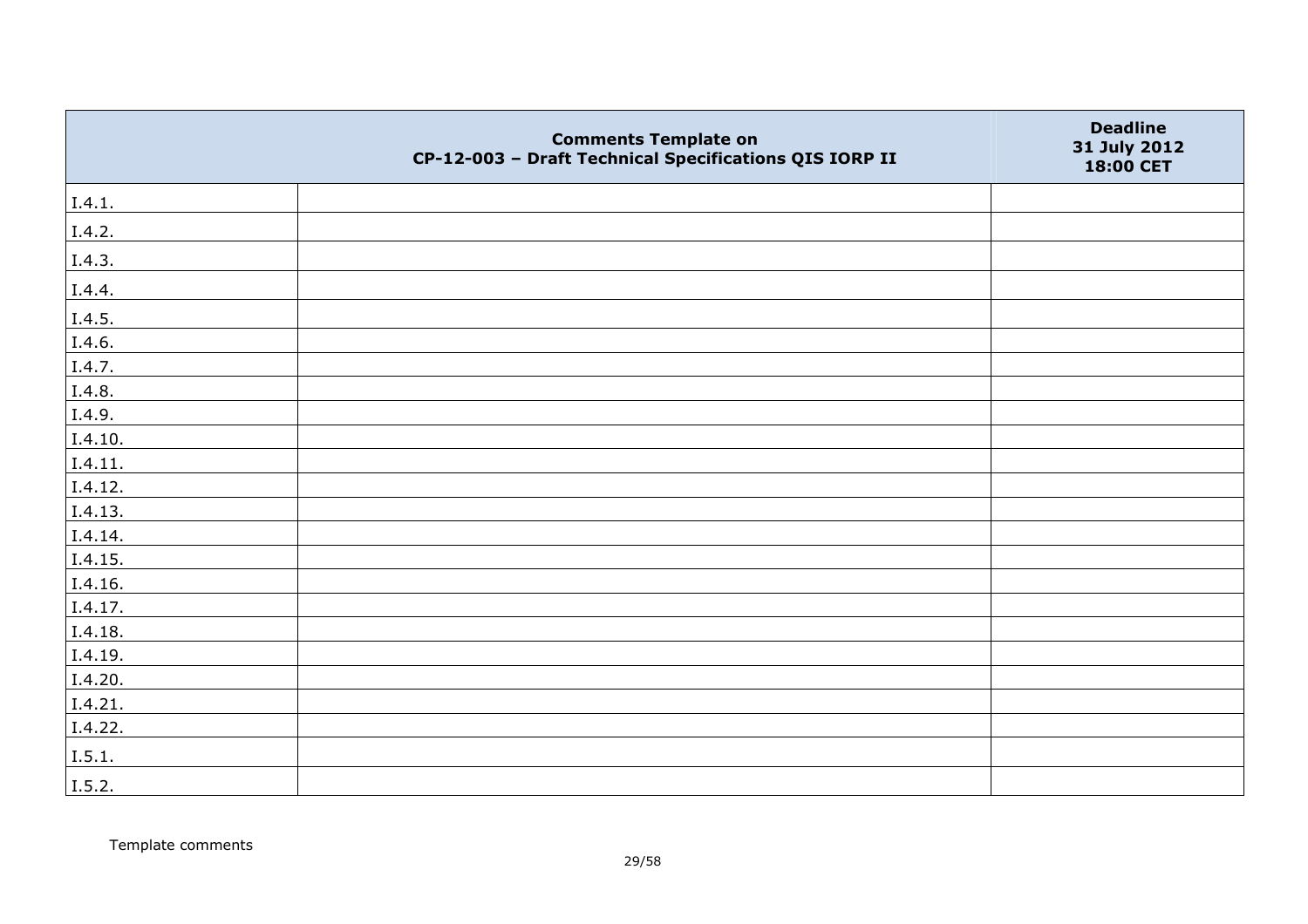|        | <b>Comments Template on</b><br>CP-12-003 - Draft Technical Specifications QIS IORP II | <b>Deadline</b><br>31 July 2012<br>18:00 CET |
|--------|---------------------------------------------------------------------------------------|----------------------------------------------|
| I.5.3. |                                                                                       |                                              |
| I.5.4. |                                                                                       |                                              |
| 1.5.5. |                                                                                       |                                              |
| I.5.6. |                                                                                       |                                              |
| I.5.7. |                                                                                       |                                              |
| I.5.8. |                                                                                       |                                              |
| I.6.1. |                                                                                       |                                              |
| I.6.2. |                                                                                       |                                              |
| I.6.3. |                                                                                       |                                              |
| I.7.1. |                                                                                       |                                              |
| I.7.2. |                                                                                       |                                              |
| I.7.3. |                                                                                       |                                              |
| I.7.4. |                                                                                       |                                              |
| I.7.5. |                                                                                       |                                              |
| I.8.1. |                                                                                       |                                              |
| I.8.2. |                                                                                       |                                              |
| I.8.3. |                                                                                       |                                              |
| I.8.4. |                                                                                       |                                              |
| I.8.5. |                                                                                       |                                              |
| I.8.6. |                                                                                       |                                              |
| I.9.1. |                                                                                       |                                              |
| I.9.2. |                                                                                       |                                              |

Template comments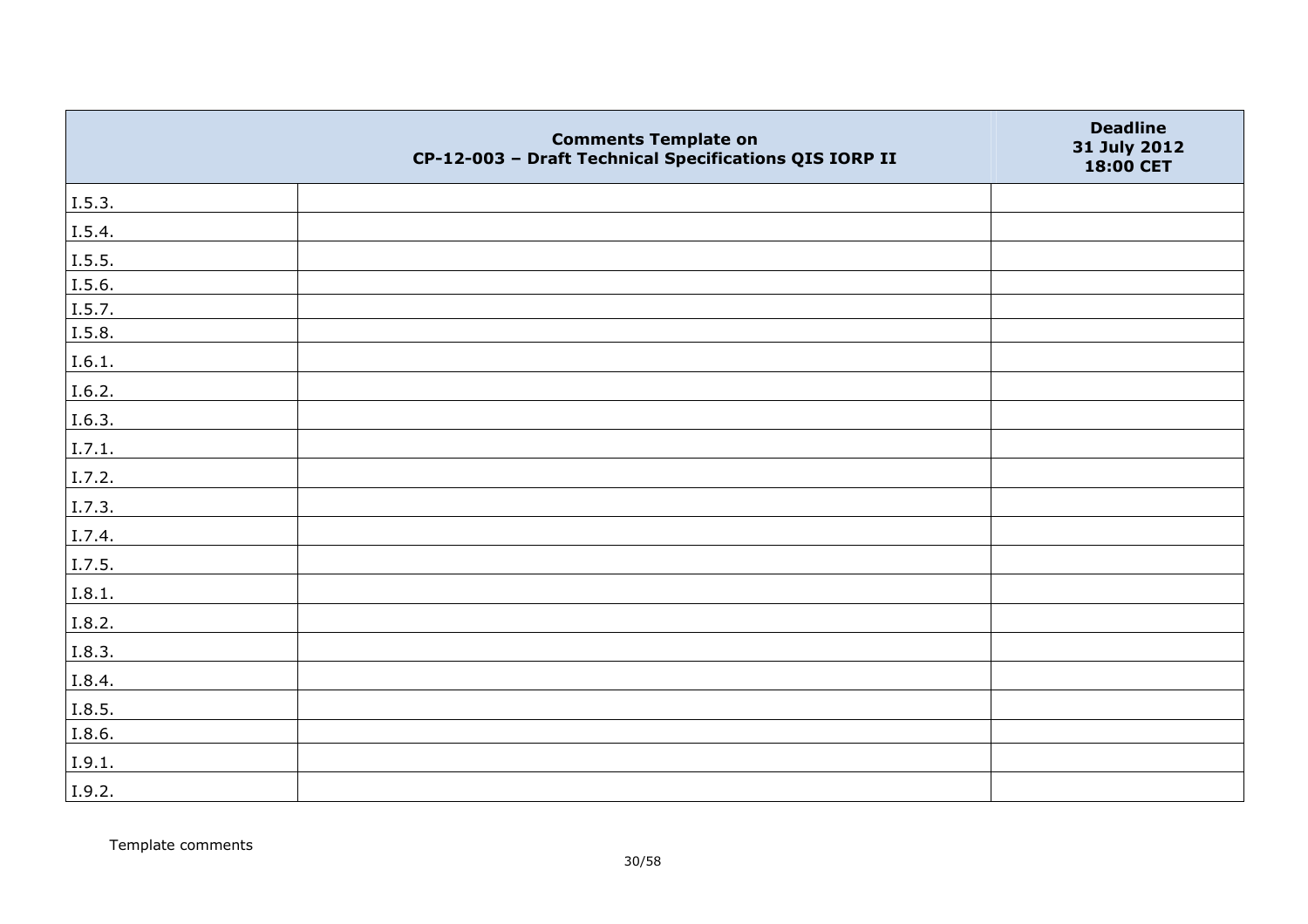|           | <b>Comments Template on</b><br>CP-12-003 - Draft Technical Specifications QIS IORP II | <b>Deadline</b><br>31 July 2012<br>18:00 CET |
|-----------|---------------------------------------------------------------------------------------|----------------------------------------------|
| I.9.3.    |                                                                                       |                                              |
| I.10.1.   |                                                                                       |                                              |
| I.10.2.   |                                                                                       |                                              |
| I.10.3.   |                                                                                       |                                              |
| I.10.4    |                                                                                       |                                              |
| I.11.1    |                                                                                       |                                              |
| HBS.1.1.  |                                                                                       |                                              |
| HBS.2.1.  |                                                                                       |                                              |
| HBS.2.2.  |                                                                                       |                                              |
| HBS.2.3.  |                                                                                       |                                              |
| HBS.2.4.  |                                                                                       |                                              |
| HBS.2.5.  |                                                                                       |                                              |
| HBS.2.6.  |                                                                                       |                                              |
| HBS.2.7.  |                                                                                       |                                              |
| HBS.2.8.  |                                                                                       |                                              |
| HBS.3.1.  |                                                                                       |                                              |
| HBS.3.2.  |                                                                                       |                                              |
| HBS.3.3.  |                                                                                       |                                              |
| HBS.3.4.  |                                                                                       |                                              |
| HBS.3.5.  |                                                                                       |                                              |
| HBS.3.6.  |                                                                                       |                                              |
| HBS.3.7.  |                                                                                       |                                              |
| HBS.3.8.  |                                                                                       |                                              |
| HBS.3.9.  |                                                                                       |                                              |
| HBS.3.10. |                                                                                       |                                              |

Template comments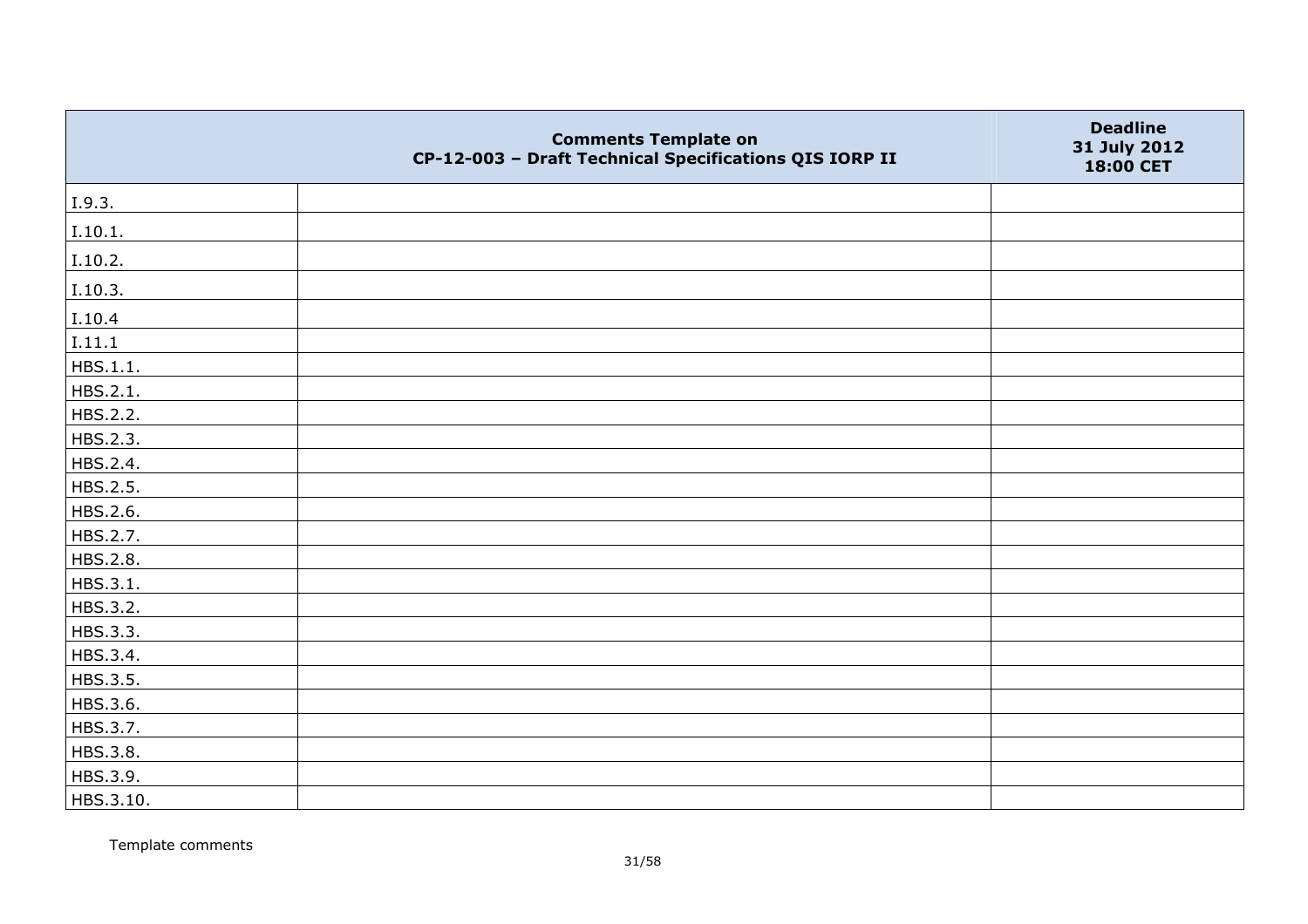|           | <b>Comments Template on</b><br>CP-12-003 - Draft Technical Specifications QIS IORP II | <b>Deadline</b><br>31 July 2012<br>18:00 CET |
|-----------|---------------------------------------------------------------------------------------|----------------------------------------------|
| HBS.3.11. |                                                                                       |                                              |
| HBS.3.12. |                                                                                       |                                              |
| HBS.3.13. |                                                                                       |                                              |
| HBS.3.14. |                                                                                       |                                              |
| HBS.3.15. |                                                                                       |                                              |
| HBS.3.16. |                                                                                       |                                              |
| HBS.3.17. |                                                                                       |                                              |
| HBS.3.18. |                                                                                       |                                              |
| HBS.3.19. |                                                                                       |                                              |
| HBS.3.20. |                                                                                       |                                              |
| HBS.3.21. |                                                                                       |                                              |
| HBS.3.22. |                                                                                       |                                              |
| HBS.3.23. |                                                                                       |                                              |
| HBS.3.24. |                                                                                       |                                              |
| HBS.3.25. |                                                                                       |                                              |
| HBS.3.26. |                                                                                       |                                              |
| HBS.3.27. |                                                                                       |                                              |
| HBS.3.28. |                                                                                       |                                              |
| HBS.3.29. |                                                                                       |                                              |
| HBS.4.1.  |                                                                                       |                                              |
| HBS.4.2.  |                                                                                       |                                              |
| HBS.4.3.  |                                                                                       |                                              |
| HBS.4.4.  |                                                                                       |                                              |
| HBS.4.5.  |                                                                                       |                                              |
| HBS.4.6.  |                                                                                       |                                              |
| HBS.4.7.  |                                                                                       |                                              |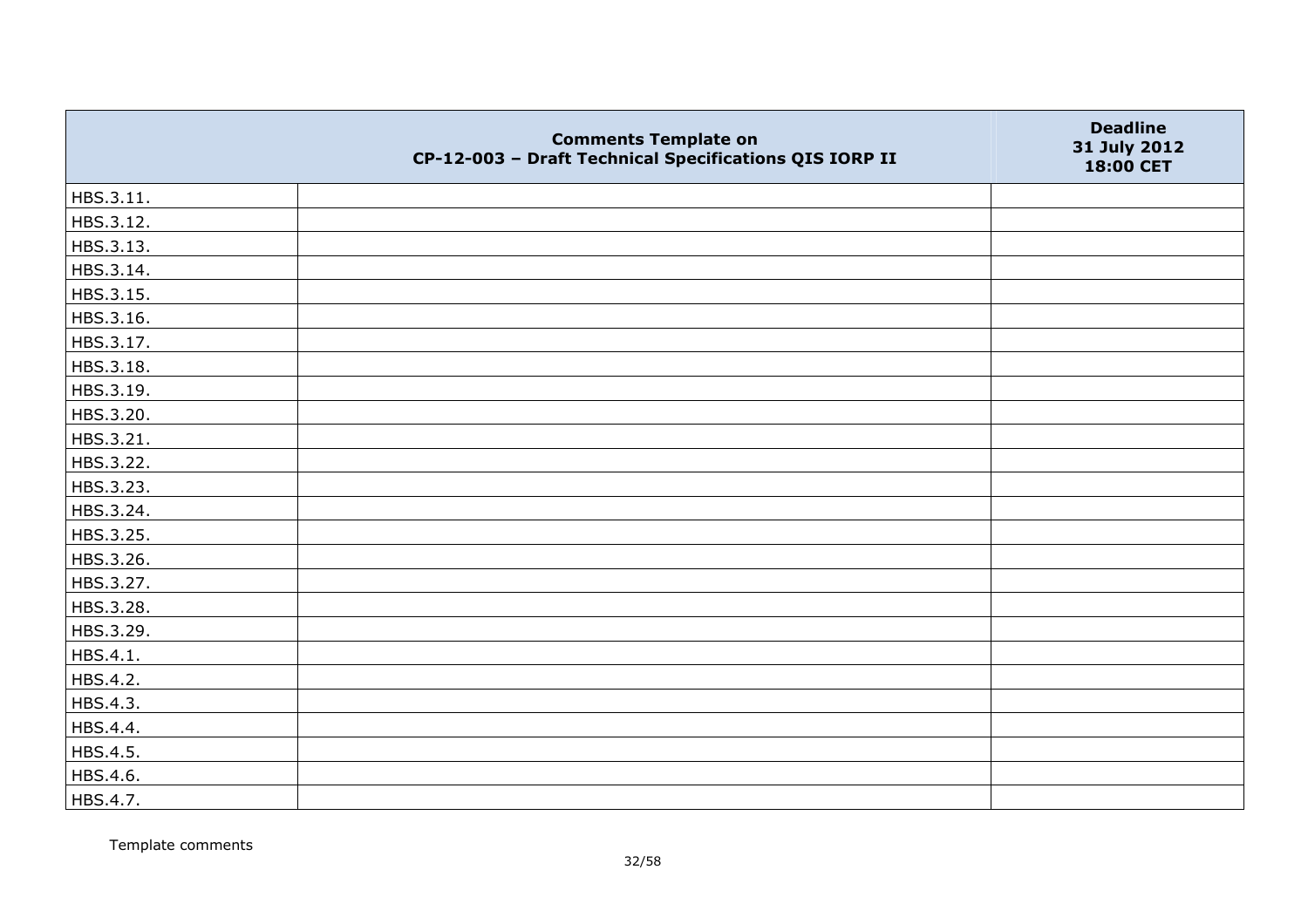|           | <b>Comments Template on</b><br>CP-12-003 - Draft Technical Specifications QIS IORP II | <b>Deadline</b><br>31 July 2012<br>18:00 CET |
|-----------|---------------------------------------------------------------------------------------|----------------------------------------------|
| HBS.4.8.  |                                                                                       |                                              |
| HBS.4.9.  |                                                                                       |                                              |
| HBS.4.10. |                                                                                       |                                              |
| HBS.4.11. |                                                                                       |                                              |
| HBS.4.12. |                                                                                       |                                              |
| HBS.4.13. |                                                                                       |                                              |
| HBS.4.14. |                                                                                       |                                              |
| HBS.4.15. |                                                                                       |                                              |
| HBS.4.16. |                                                                                       |                                              |
| HBS.4.17. |                                                                                       |                                              |
| HBS.4.18. |                                                                                       |                                              |
| HBS.4.19. |                                                                                       |                                              |
| HBS.4.20. |                                                                                       |                                              |
| HBS.4.21. |                                                                                       |                                              |
| HBS.4.22. |                                                                                       |                                              |
| HBS.4.23. |                                                                                       |                                              |
| HBS.4.24. |                                                                                       |                                              |
| HBS.4.25. |                                                                                       |                                              |
| HBS.4.26. |                                                                                       |                                              |
| HBS.4.27. |                                                                                       |                                              |
| HBS.4.28. |                                                                                       |                                              |
| HBS.4.29. |                                                                                       |                                              |
| HBS.4.30. |                                                                                       |                                              |
| HBS.4.31. |                                                                                       |                                              |
| HBS.4.32. |                                                                                       |                                              |
| HBS.4.33. |                                                                                       |                                              |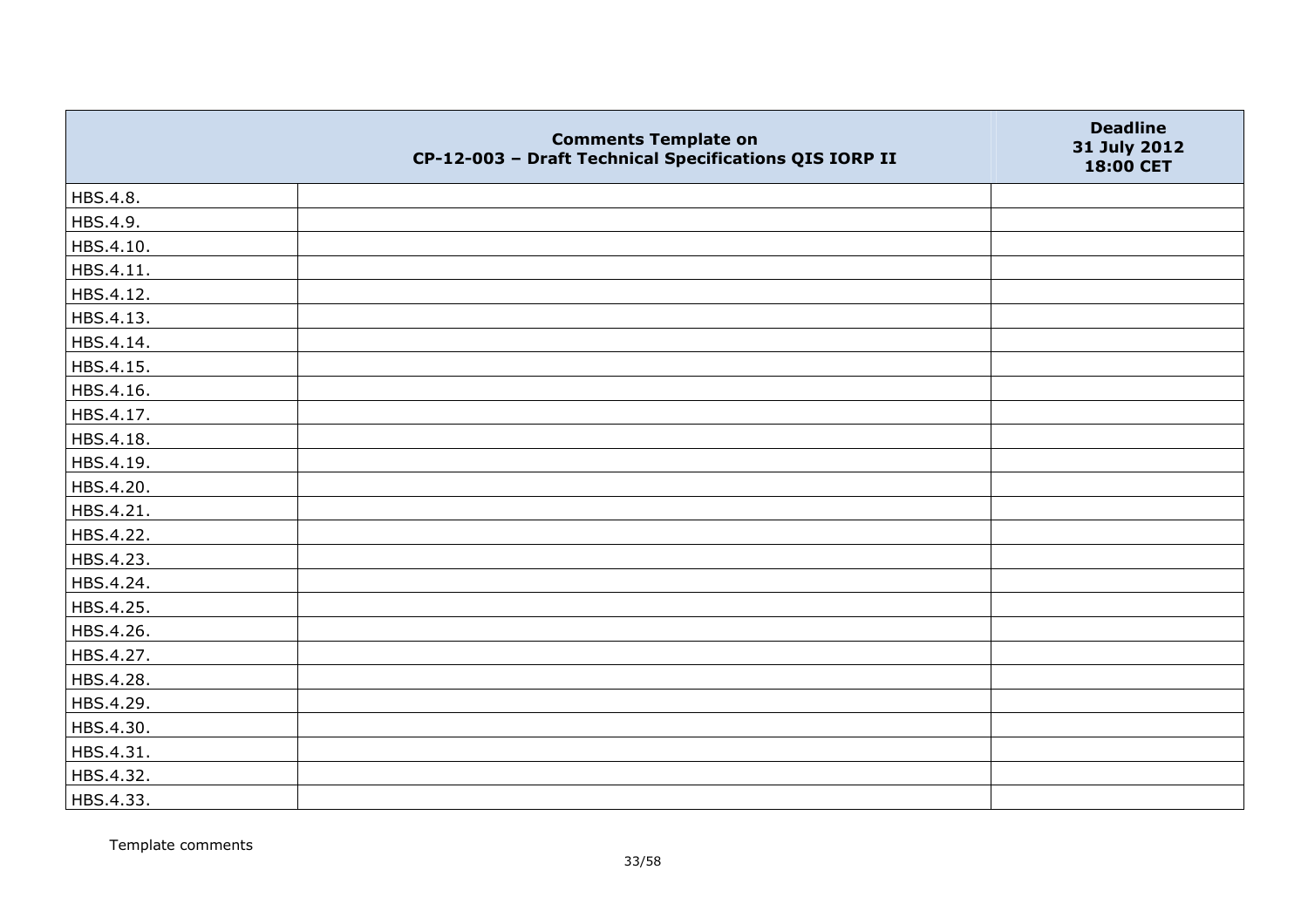|           | <b>Comments Template on</b><br>CP-12-003 - Draft Technical Specifications QIS IORP II | <b>Deadline</b><br>31 July 2012<br>18:00 CET |
|-----------|---------------------------------------------------------------------------------------|----------------------------------------------|
| HBS.4.34. |                                                                                       |                                              |
| HBS.4.35. |                                                                                       |                                              |
| HBS.4.36. |                                                                                       |                                              |
| HBS.4.37. |                                                                                       |                                              |
| HBS.4.38. |                                                                                       |                                              |
| HBS.4.39. |                                                                                       |                                              |
| HBS.4.40. |                                                                                       |                                              |
| HBS.4.41. |                                                                                       |                                              |
| HBS.4.42. |                                                                                       |                                              |
| HBS.4.43. |                                                                                       |                                              |
| HBS.4.44. |                                                                                       |                                              |
| HBS.4.45. |                                                                                       |                                              |
| HBS.4.46. |                                                                                       |                                              |
| HBS.4.47. |                                                                                       |                                              |
| HBS.4.48. |                                                                                       |                                              |
| HBS.4.49. |                                                                                       |                                              |
| HBS.4.50. |                                                                                       |                                              |
| HBS.4.51. |                                                                                       |                                              |
| HBS.4.52. |                                                                                       |                                              |
| HBS.4.53. |                                                                                       |                                              |
| HBS.4.54. |                                                                                       |                                              |
| HBS.4.55. |                                                                                       |                                              |
| HBS.4.56. |                                                                                       |                                              |
| HBS.4.57. |                                                                                       |                                              |
| HBS.4.58. |                                                                                       |                                              |
| HBS.4.59. |                                                                                       |                                              |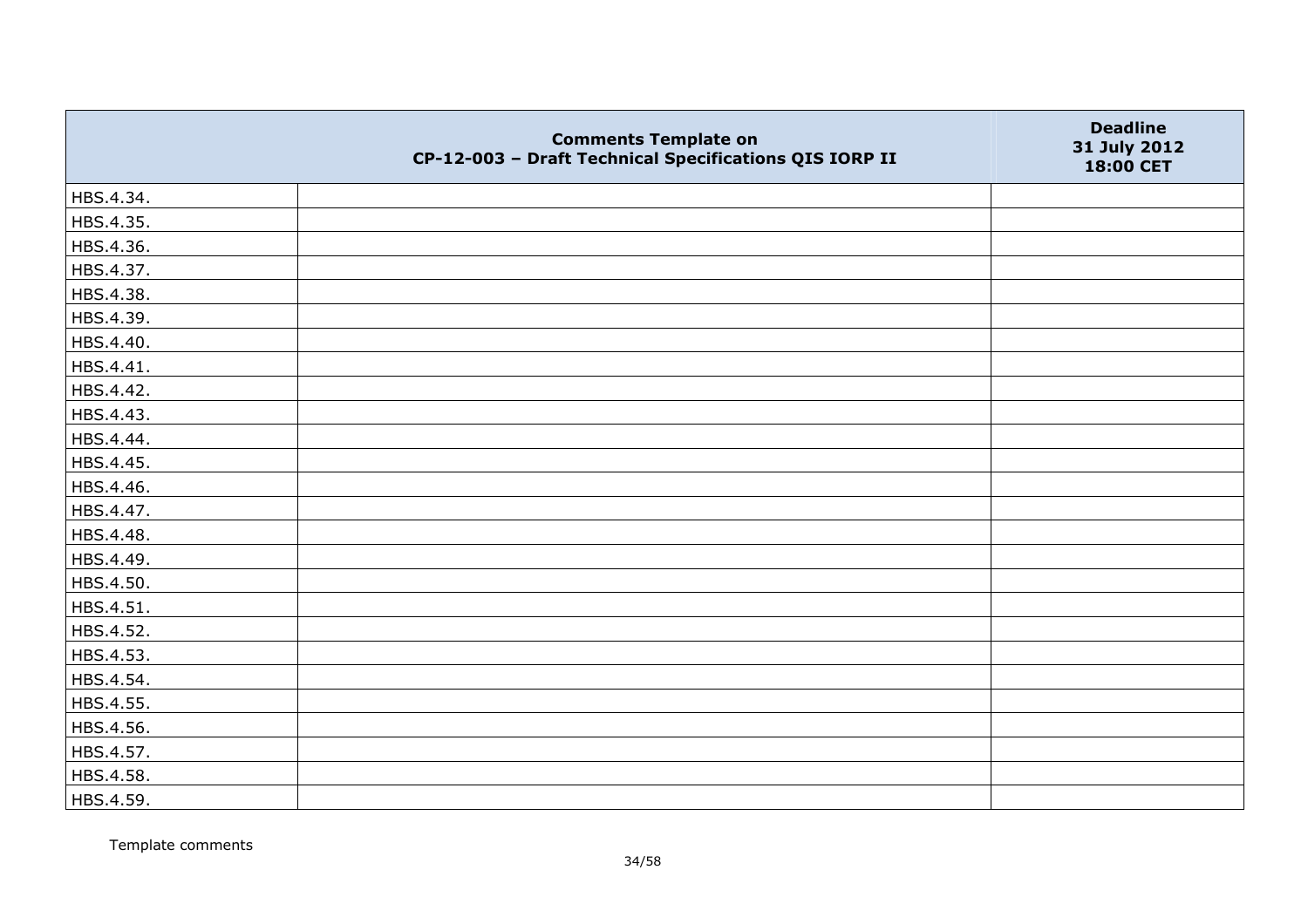|           | <b>Comments Template on</b><br>CP-12-003 - Draft Technical Specifications QIS IORP II | <b>Deadline</b><br>31 July 2012<br>18:00 CET |
|-----------|---------------------------------------------------------------------------------------|----------------------------------------------|
| HBS.4.60. |                                                                                       |                                              |
| HBS.4.61. |                                                                                       |                                              |
| HBS.5.1.  |                                                                                       |                                              |
| HBS.5.2.  |                                                                                       |                                              |
| HBS.5.3.  |                                                                                       |                                              |
| HBS.5.4.  |                                                                                       |                                              |
| HBS.5.5.  |                                                                                       |                                              |
| HBS.6.1.  |                                                                                       |                                              |
| HBS.6.2.  |                                                                                       |                                              |
| HBS.6.3.  |                                                                                       |                                              |
| HBS.6.4.  |                                                                                       |                                              |
| HBS.6.5.  |                                                                                       |                                              |
| HBS.6.6.  |                                                                                       |                                              |
| HBS.6.7.  |                                                                                       |                                              |
| HBS.6.8.  |                                                                                       |                                              |
| HBS.6.9.  |                                                                                       |                                              |
| HBS.6.10. |                                                                                       |                                              |
| HBS.6.11. |                                                                                       |                                              |
| HBS.6.12. |                                                                                       |                                              |
| HBS.6.13. |                                                                                       |                                              |
| HBS.6.14. |                                                                                       |                                              |
| HBS.6.15. |                                                                                       |                                              |
| HBS.6.16. |                                                                                       |                                              |
| HBS.6.17. |                                                                                       |                                              |
| HBS.6.18. |                                                                                       |                                              |
| HBS.6.19. |                                                                                       |                                              |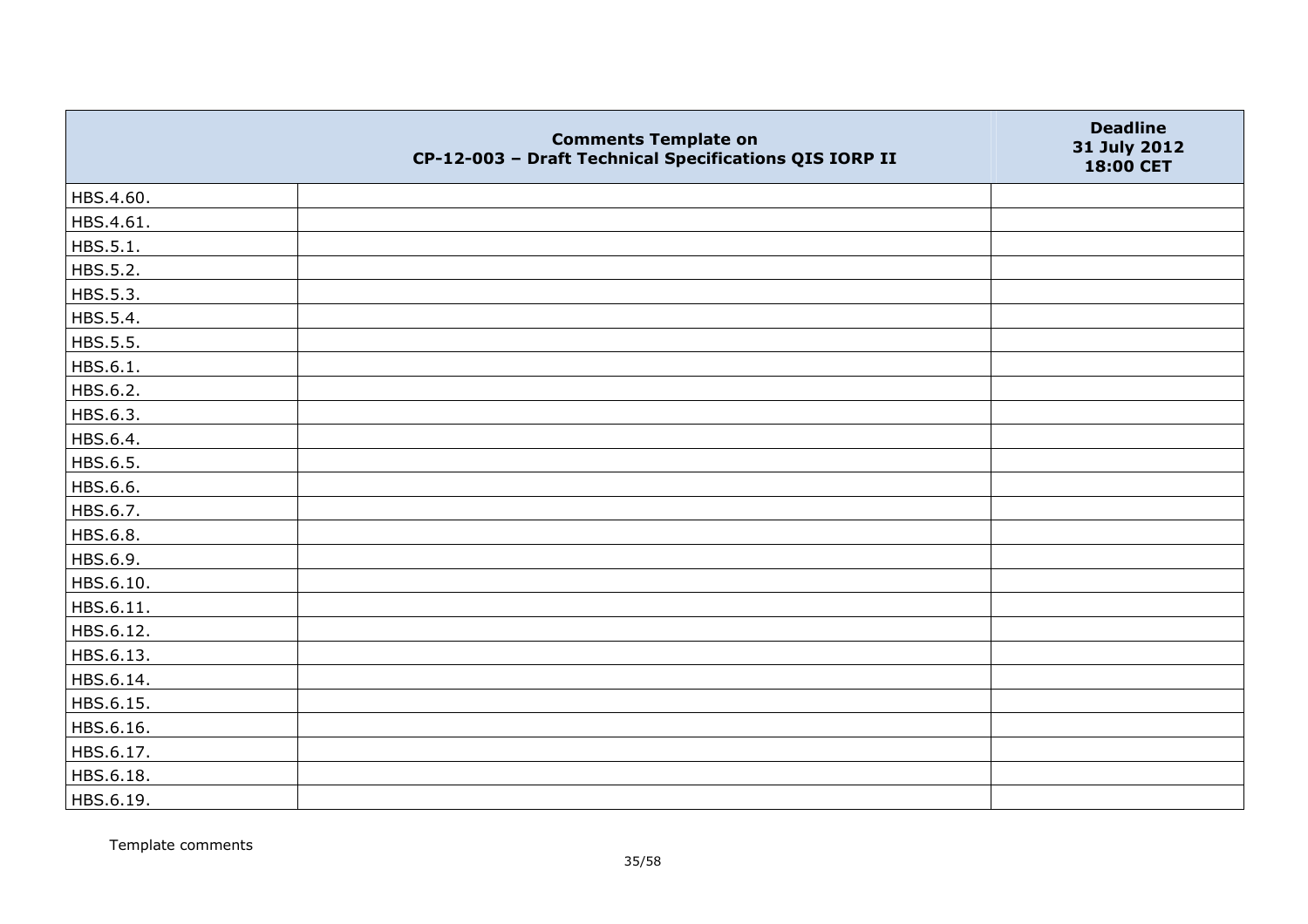|           | <b>Comments Template on</b><br>CP-12-003 - Draft Technical Specifications QIS IORP II | <b>Deadline</b><br>31 July 2012<br>18:00 CET |
|-----------|---------------------------------------------------------------------------------------|----------------------------------------------|
| HBS.6.20. |                                                                                       |                                              |
| HBS.6.21. |                                                                                       |                                              |
| HBS.6.22. |                                                                                       |                                              |
| HBS.6.23. |                                                                                       |                                              |
| HBS.6.24. |                                                                                       |                                              |
| HBS.6.25. |                                                                                       |                                              |
| HBS.6.26. |                                                                                       |                                              |
| HBS.6.27. |                                                                                       |                                              |
| HBS.6.28. |                                                                                       |                                              |
| HBS.6.29. |                                                                                       |                                              |
| HBS.6.30. |                                                                                       |                                              |
| HBS.6.31. |                                                                                       |                                              |
| HBS.6.32. |                                                                                       |                                              |
| HBS.6.33. |                                                                                       |                                              |
| HBS.6.34. |                                                                                       |                                              |
| HBS.6.35. |                                                                                       |                                              |
| HBS.6.36. |                                                                                       |                                              |
| HBS.6.37. |                                                                                       |                                              |
| HBS.6.38. |                                                                                       |                                              |
| HBS.6.39. |                                                                                       |                                              |
| HBS.6.40. |                                                                                       |                                              |
| HBS.6.41. |                                                                                       |                                              |
| HBS.6.42. |                                                                                       |                                              |
| HBS.6.43. |                                                                                       |                                              |
| HBS.6.44. |                                                                                       |                                              |
| HBS.6.45. |                                                                                       |                                              |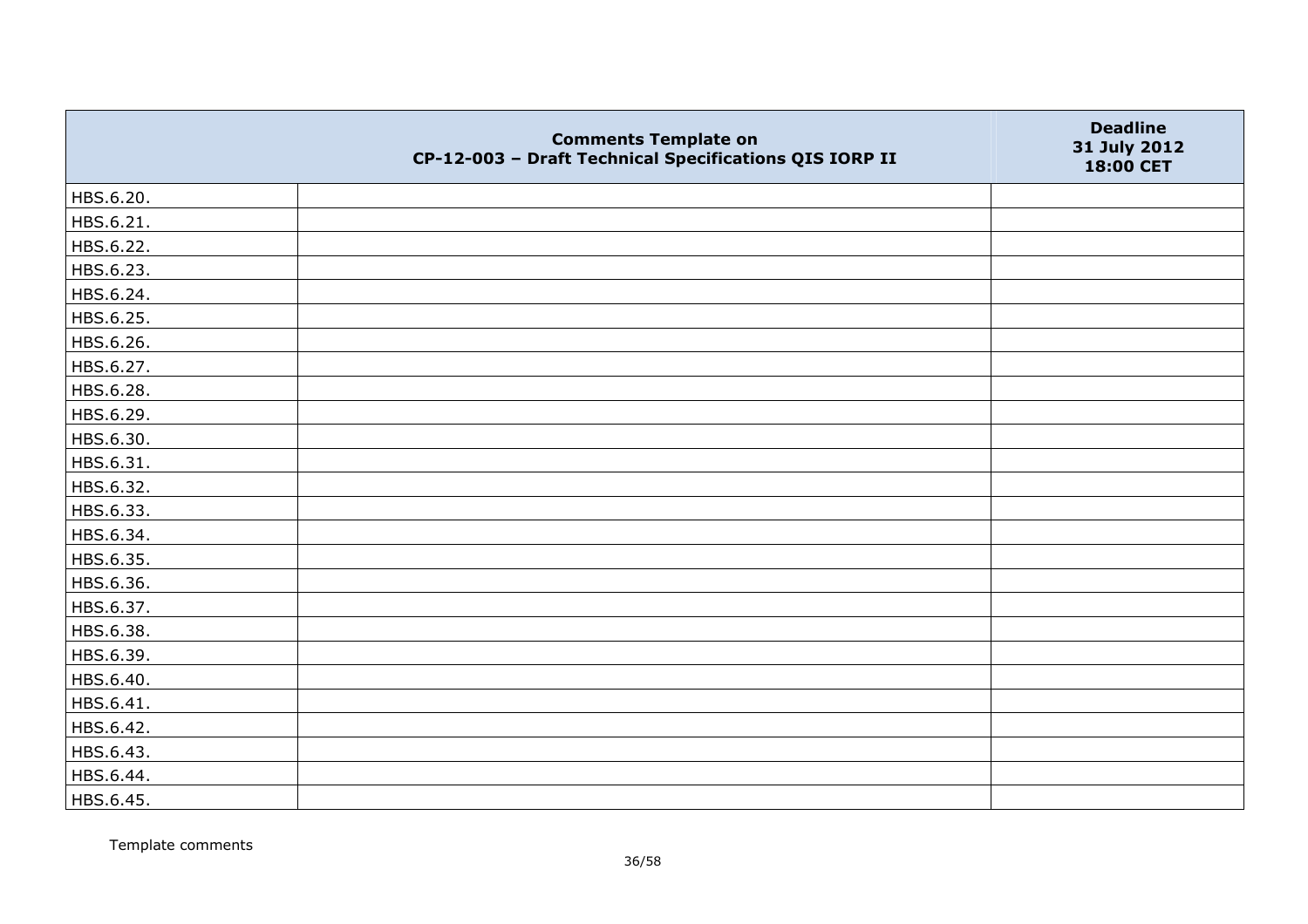|           | <b>Comments Template on</b><br>CP-12-003 - Draft Technical Specifications QIS IORP II | <b>Deadline</b><br>31 July 2012<br>18:00 CET |
|-----------|---------------------------------------------------------------------------------------|----------------------------------------------|
| HBS.6.46. |                                                                                       |                                              |
| HBS.6.47. |                                                                                       |                                              |
| HBS.6.48. |                                                                                       |                                              |
| HBS.6.49. |                                                                                       |                                              |
| HBS.6.50. |                                                                                       |                                              |
| HBS.6.51. |                                                                                       |                                              |
| HBS.6.52. |                                                                                       |                                              |
| HBS.6.53. |                                                                                       |                                              |
| HBS.6.54. |                                                                                       |                                              |
| HBS.6.55. |                                                                                       |                                              |
| HBS.6.56. |                                                                                       |                                              |
| HBS.6.57. |                                                                                       |                                              |
| HBS.6.58. |                                                                                       |                                              |
| HBS.6.59. |                                                                                       |                                              |
| HBS.6.60. |                                                                                       |                                              |
| HBS.6.61. |                                                                                       |                                              |
| HBS.6.62. |                                                                                       |                                              |
| HBS.6.63. |                                                                                       |                                              |
| HBS.6.64. |                                                                                       |                                              |
| HBS.6.65. |                                                                                       |                                              |
| HBS.6.66. |                                                                                       |                                              |
| HBS.6.67. |                                                                                       |                                              |
| HBS.6.68. |                                                                                       |                                              |
| HBS.6.69. |                                                                                       |                                              |
| HBS.6.70. |                                                                                       |                                              |
| HBS.6.71. |                                                                                       |                                              |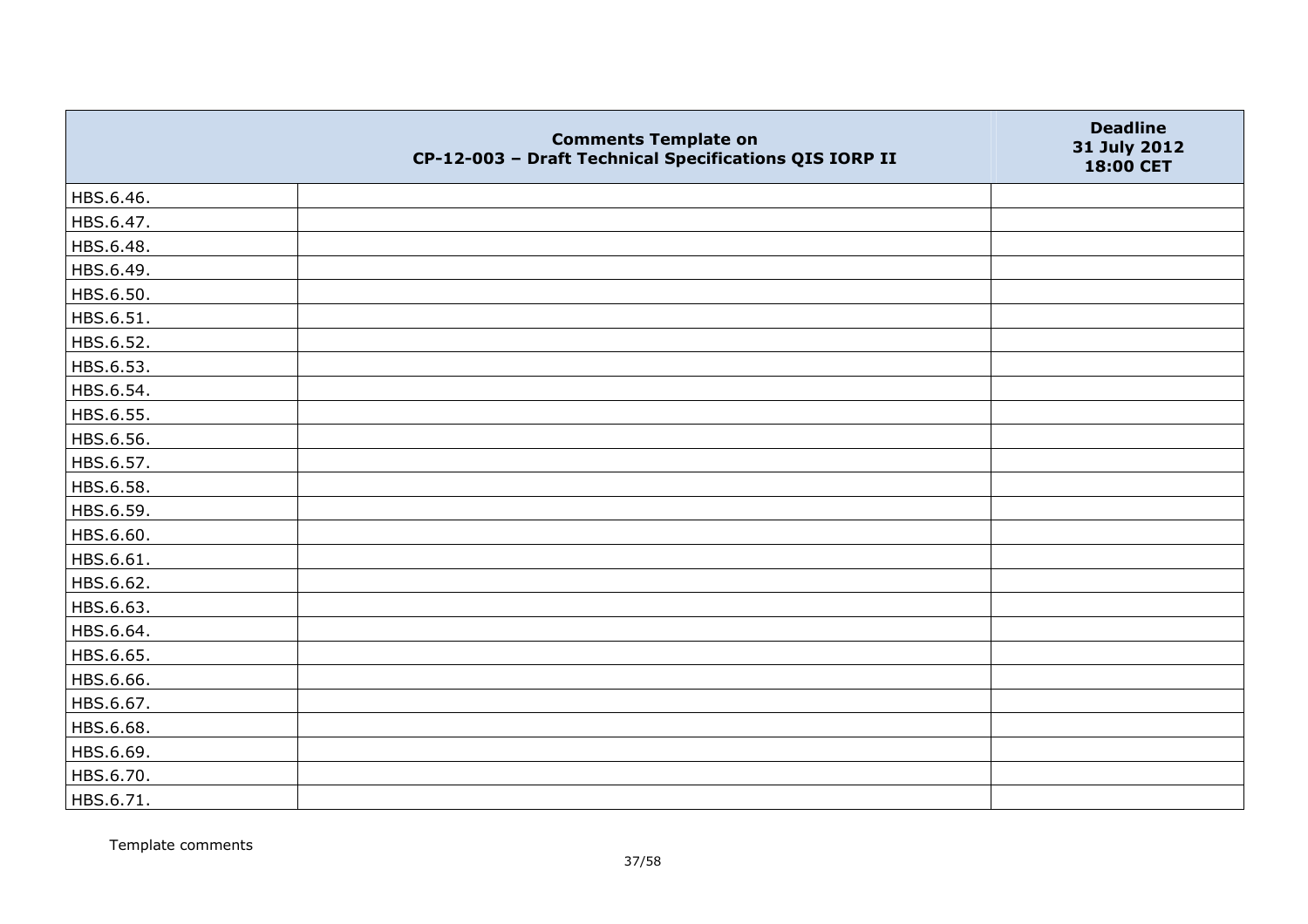|           | <b>Comments Template on</b><br>CP-12-003 - Draft Technical Specifications QIS IORP II | <b>Deadline</b><br>31 July 2012<br>18:00 CET |
|-----------|---------------------------------------------------------------------------------------|----------------------------------------------|
| HBS.6.72. |                                                                                       |                                              |
| HBS.6.73. |                                                                                       |                                              |
| HBS.6.74. |                                                                                       |                                              |
| HBS.6.75. |                                                                                       |                                              |
| HBS.6.76. |                                                                                       |                                              |
| HBS.6.77. |                                                                                       |                                              |
| HBS.6.78. |                                                                                       |                                              |
| HBS.6.79. |                                                                                       |                                              |
| HBS.6.80. |                                                                                       |                                              |
| HBS.6.81. |                                                                                       |                                              |
| HBS.6.82. |                                                                                       |                                              |
| HBS.6.83. |                                                                                       |                                              |
| HBS.6.84. |                                                                                       |                                              |
| HBS.6.85. |                                                                                       |                                              |
| HBS.6.86. |                                                                                       |                                              |
| HBS.6.87. |                                                                                       |                                              |
| HBS.6.88. |                                                                                       |                                              |
| HBS.6.89. |                                                                                       |                                              |
| HBS.6.90. |                                                                                       |                                              |
| HBS.7.1.  |                                                                                       |                                              |
| HBS.7.2.  |                                                                                       |                                              |
| HBS.7.3.  |                                                                                       |                                              |
| HBS.7.4.  |                                                                                       |                                              |
| HBS.7.5.  |                                                                                       |                                              |
| HBS.7.6.  |                                                                                       |                                              |
| HBS.7.7.  |                                                                                       |                                              |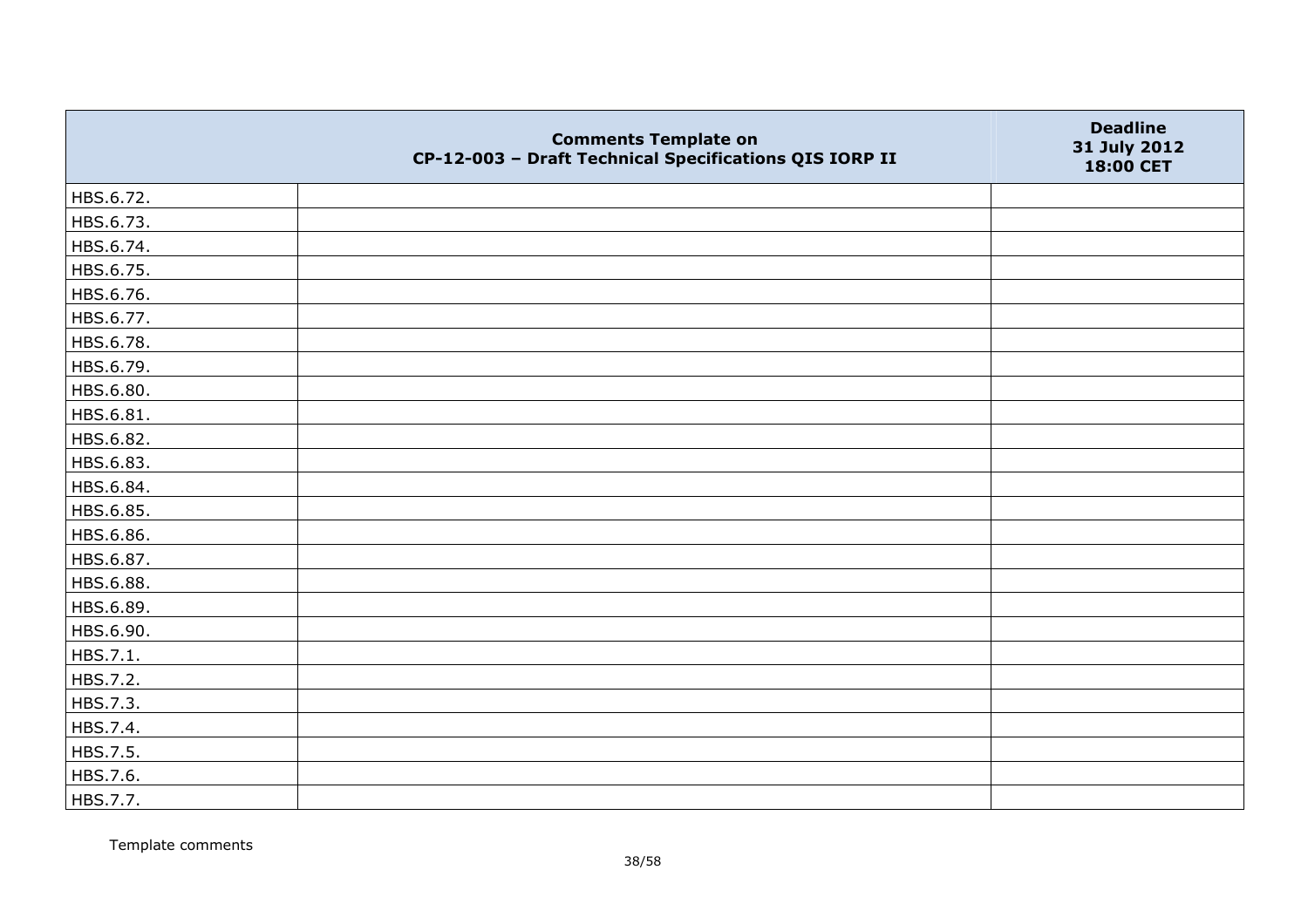|           | <b>Comments Template on</b><br>CP-12-003 - Draft Technical Specifications QIS IORP II | <b>Deadline</b><br>31 July 2012<br>18:00 CET |
|-----------|---------------------------------------------------------------------------------------|----------------------------------------------|
| HBS.7.8.  |                                                                                       |                                              |
| HBS.7.9.  |                                                                                       |                                              |
| HBS.7.10. |                                                                                       |                                              |
| HBS.7.11. |                                                                                       |                                              |
| HBS.7.12. |                                                                                       |                                              |
| HBS.7.13. |                                                                                       |                                              |
| HBS.7.14. |                                                                                       |                                              |
| HBS.7.15. |                                                                                       |                                              |
| HBS.7.16. |                                                                                       |                                              |
| HBS.7.17. |                                                                                       |                                              |
| HBS.7.18. |                                                                                       |                                              |
| HBS.7.19. |                                                                                       |                                              |
| HBS.7.20. |                                                                                       |                                              |
| HBS.7.21. |                                                                                       |                                              |
| HBS.7.22. |                                                                                       |                                              |
| HBS.7.23. |                                                                                       |                                              |
| HBS.7.24. |                                                                                       |                                              |
| HBS.7.25. |                                                                                       |                                              |
| HBS.7.26. |                                                                                       |                                              |
| HBS.7.27. |                                                                                       |                                              |
| HBS.7.28. |                                                                                       |                                              |
| HBS.7.29. |                                                                                       |                                              |
| HBS.7.30. |                                                                                       |                                              |
| HBS.7.31. |                                                                                       |                                              |
| HBS.7.32. |                                                                                       |                                              |
| HBS.7.33. |                                                                                       |                                              |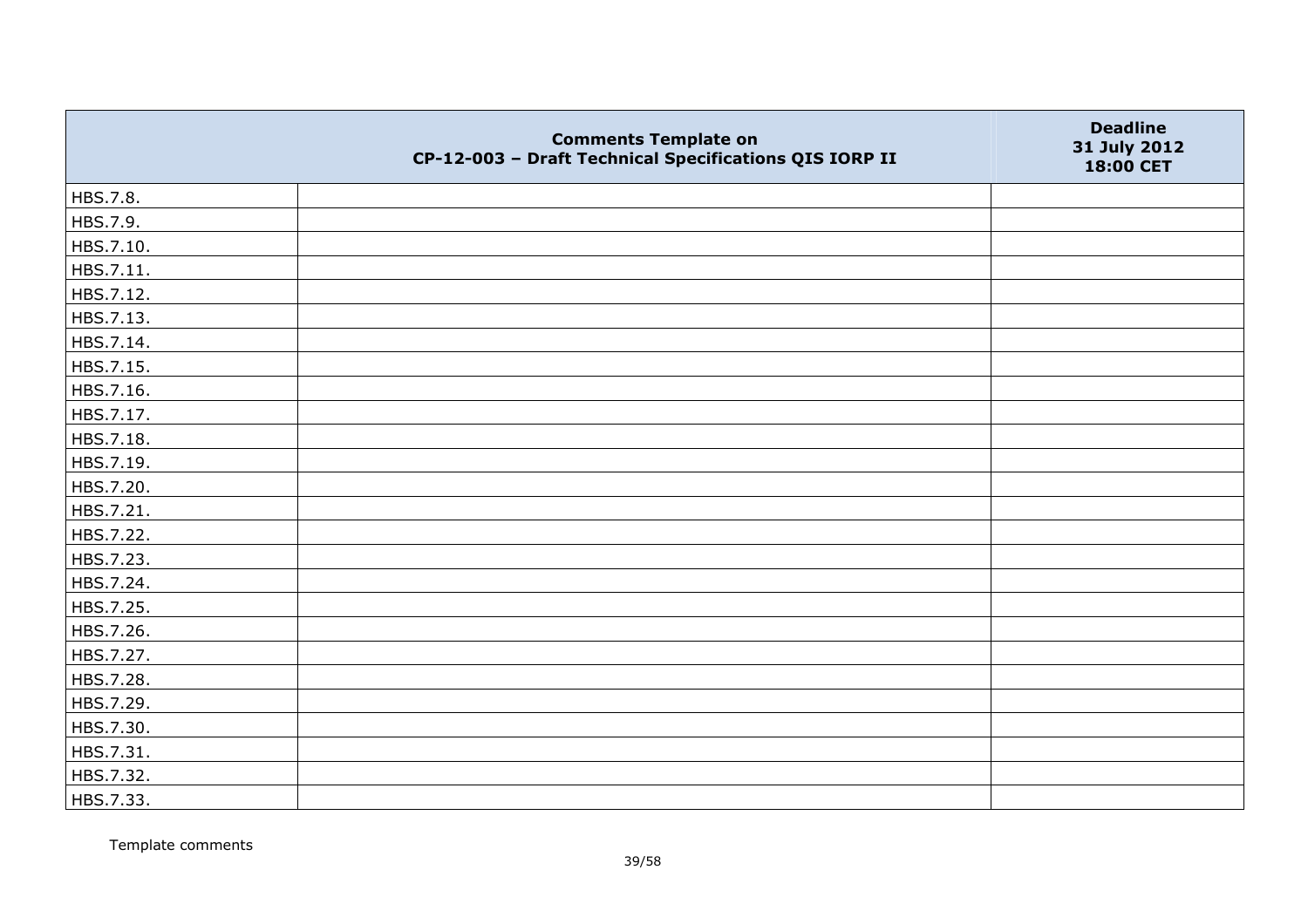|                 | <b>Comments Template on</b><br>CP-12-003 - Draft Technical Specifications QIS IORP II | <b>Deadline</b><br>31 July 2012<br>18:00 CET |
|-----------------|---------------------------------------------------------------------------------------|----------------------------------------------|
| HBS.7.34.       |                                                                                       |                                              |
| HBS.7.35.       |                                                                                       |                                              |
| HBS.7.36.       |                                                                                       |                                              |
| HBS.7.37.       |                                                                                       |                                              |
| HBS.7.38.       |                                                                                       |                                              |
| HBS.7.39.       |                                                                                       |                                              |
| HBS.7.40.       |                                                                                       |                                              |
| HBS.7.41.       |                                                                                       |                                              |
| HBS.7.42.       |                                                                                       |                                              |
| HBS.8.1.        |                                                                                       |                                              |
| HBS.8.2.        |                                                                                       |                                              |
| HBS.8.3.        |                                                                                       |                                              |
| HBS.8.4.        |                                                                                       |                                              |
| HBS.8.5.        |                                                                                       |                                              |
| HBS.8.6.        |                                                                                       |                                              |
| HBS.8.7.        |                                                                                       |                                              |
| <b>HBS.8.8.</b> |                                                                                       |                                              |
| HBS.8.9.        |                                                                                       |                                              |
| HBS.8.10.       |                                                                                       |                                              |
| HBS.8.11.       |                                                                                       |                                              |
| HBS.8.12.       |                                                                                       |                                              |
| HBS.8.13.       |                                                                                       |                                              |
| HBS.8.14.       |                                                                                       |                                              |
| HBS.8.15.       |                                                                                       |                                              |
| HBS.8.16.       |                                                                                       |                                              |
| HBS.8.17.       |                                                                                       |                                              |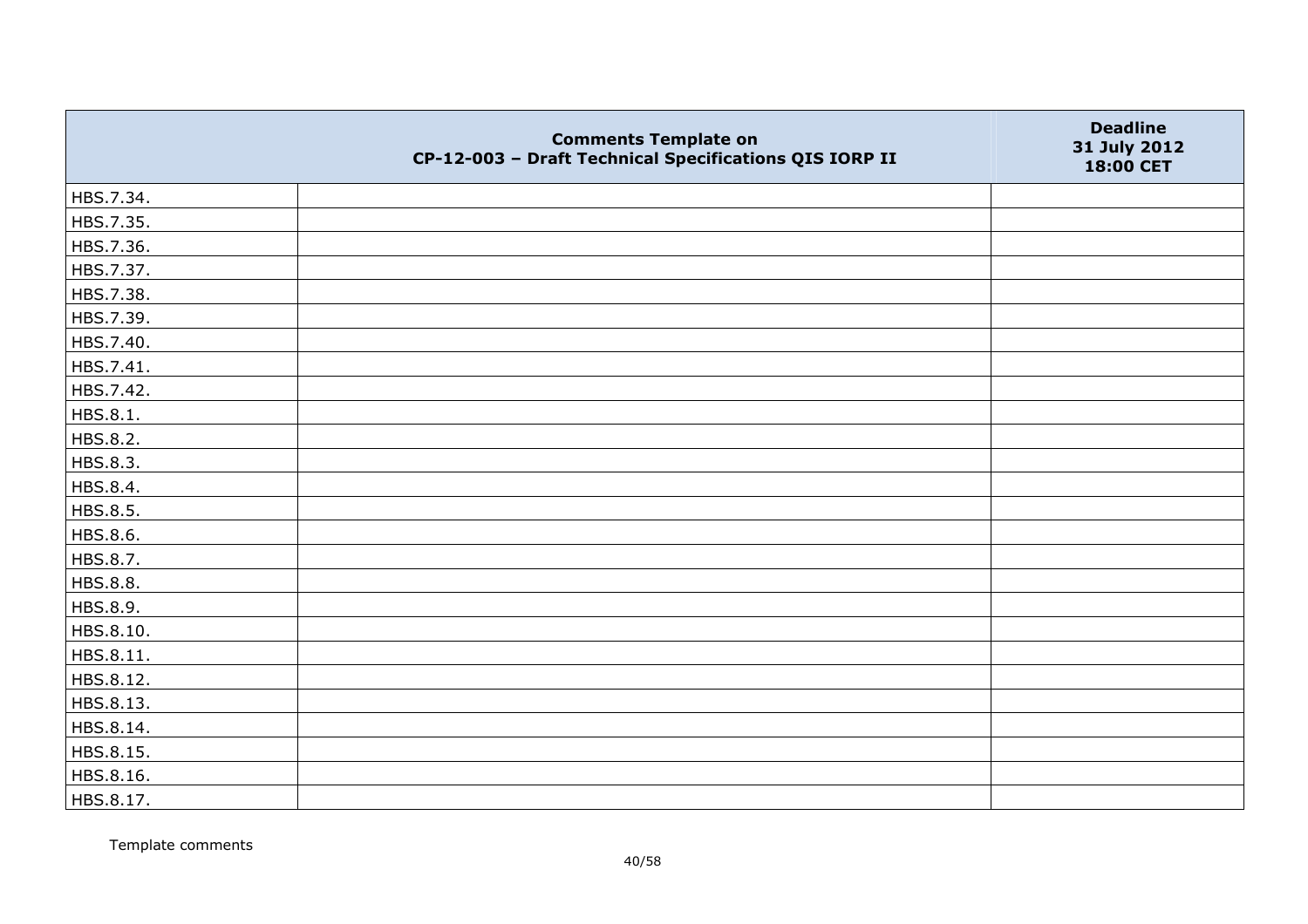|           | <b>Comments Template on</b><br>CP-12-003 - Draft Technical Specifications QIS IORP II | <b>Deadline</b><br>31 July 2012<br>18:00 CET |
|-----------|---------------------------------------------------------------------------------------|----------------------------------------------|
| HBS.8.18. |                                                                                       |                                              |
| HBS.8.19. |                                                                                       |                                              |
| HBS.8.20. |                                                                                       |                                              |
| HBS.8.21. |                                                                                       |                                              |
| HBS.8.22. |                                                                                       |                                              |
| HBS.8.23. |                                                                                       |                                              |
| HBS.8.24. |                                                                                       |                                              |
| HBS.9.1.  |                                                                                       |                                              |
| HBS.9.2.  |                                                                                       |                                              |
| HBS.9.3.  |                                                                                       |                                              |
| HBS.9.4.  |                                                                                       |                                              |
| HBS.9.5.  |                                                                                       |                                              |
| HBS.9.6.  |                                                                                       |                                              |
| HBS.9.7.  |                                                                                       |                                              |
| HBS.9.8.  |                                                                                       |                                              |
| HBS.9.9.  |                                                                                       |                                              |
| SCR.1.1.  |                                                                                       |                                              |
| SCR.1.2.  |                                                                                       |                                              |
| SCR.1.3.  |                                                                                       |                                              |
| SCR.1.4.  |                                                                                       |                                              |
| SCR.1.5.  |                                                                                       |                                              |
| SCR.1.6.  |                                                                                       |                                              |
| SCR.1.7.  |                                                                                       |                                              |
| SCR.1.8.  |                                                                                       |                                              |
| SCR.1.9.  |                                                                                       |                                              |
| SCR.1.10. |                                                                                       |                                              |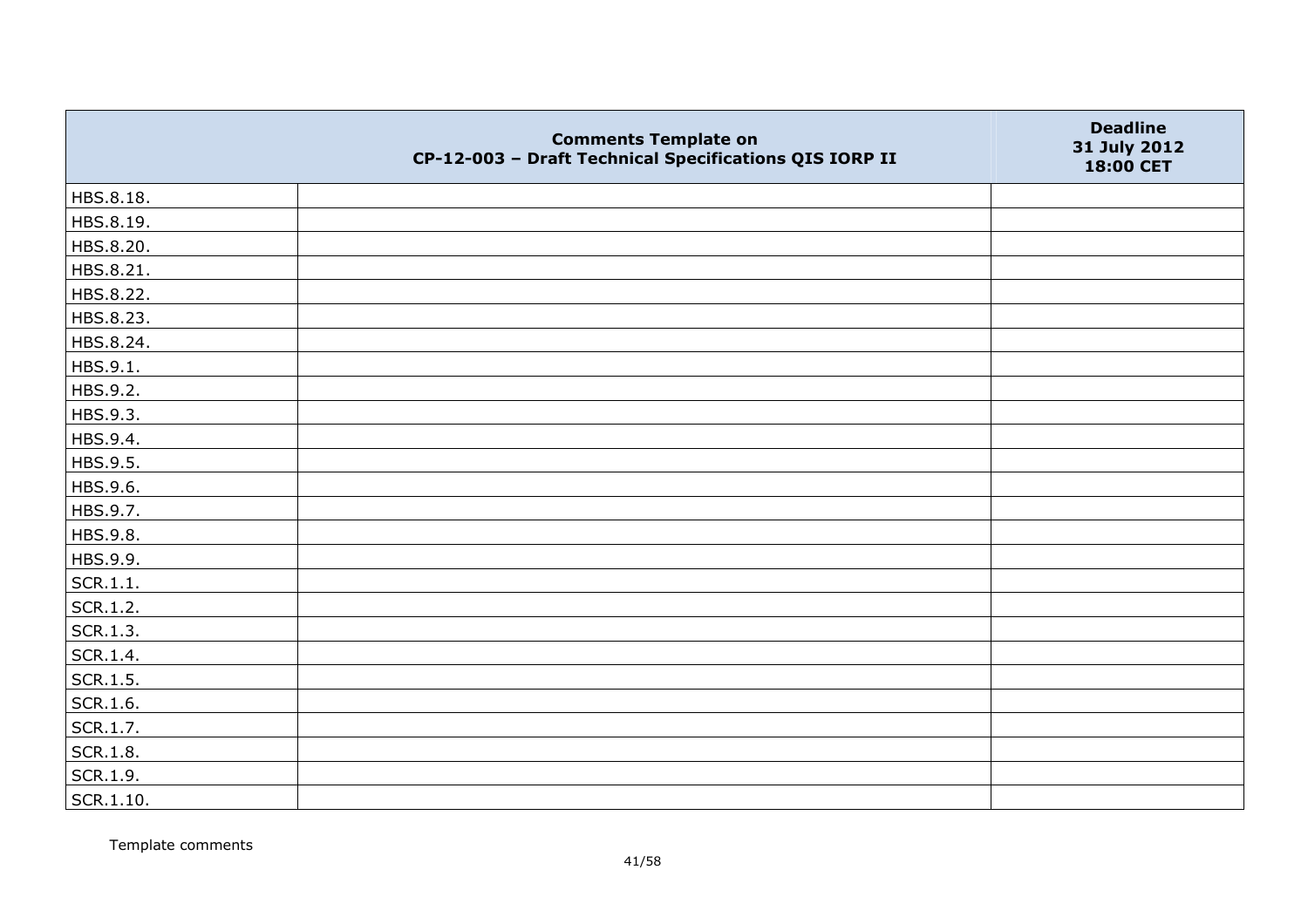|                   | <b>Comments Template on</b><br>CP-12-003 - Draft Technical Specifications QIS IORP II | <b>Deadline</b><br>31 July 2012<br>18:00 CET |
|-------------------|---------------------------------------------------------------------------------------|----------------------------------------------|
| $ $ SCR.1.11.     |                                                                                       |                                              |
| SCR.1.12.         |                                                                                       |                                              |
| SCR.1.13.         |                                                                                       |                                              |
| SCR.1.14.         |                                                                                       |                                              |
| SCR.1.15.         |                                                                                       |                                              |
| SCR.1.16.         |                                                                                       |                                              |
| $\vert$ SCR.1.17. |                                                                                       |                                              |
| SCR.1.18.         |                                                                                       |                                              |
| SCR.1.19.         |                                                                                       |                                              |
| SCR.1.20.         |                                                                                       |                                              |
| SCR.1.21.         |                                                                                       |                                              |
| SCR.1.22.         |                                                                                       |                                              |
| SCR.1.23.         |                                                                                       |                                              |
| SCR.1.24.         |                                                                                       |                                              |
| SCR.1.25.         |                                                                                       |                                              |
| SCR.2.1.          |                                                                                       |                                              |
| SCR.2.2.          |                                                                                       |                                              |
| SCR.2.3.          |                                                                                       |                                              |
| SCR.2.4.          |                                                                                       |                                              |
| SCR.2.5.          |                                                                                       |                                              |
| SCR.2.6.          |                                                                                       |                                              |
| SCR.2.7.          |                                                                                       |                                              |
| SCR.2.8.          |                                                                                       |                                              |
| SCR.2.9.          |                                                                                       |                                              |
| SCR.2.10.         |                                                                                       |                                              |
| SCR.2.11.         |                                                                                       |                                              |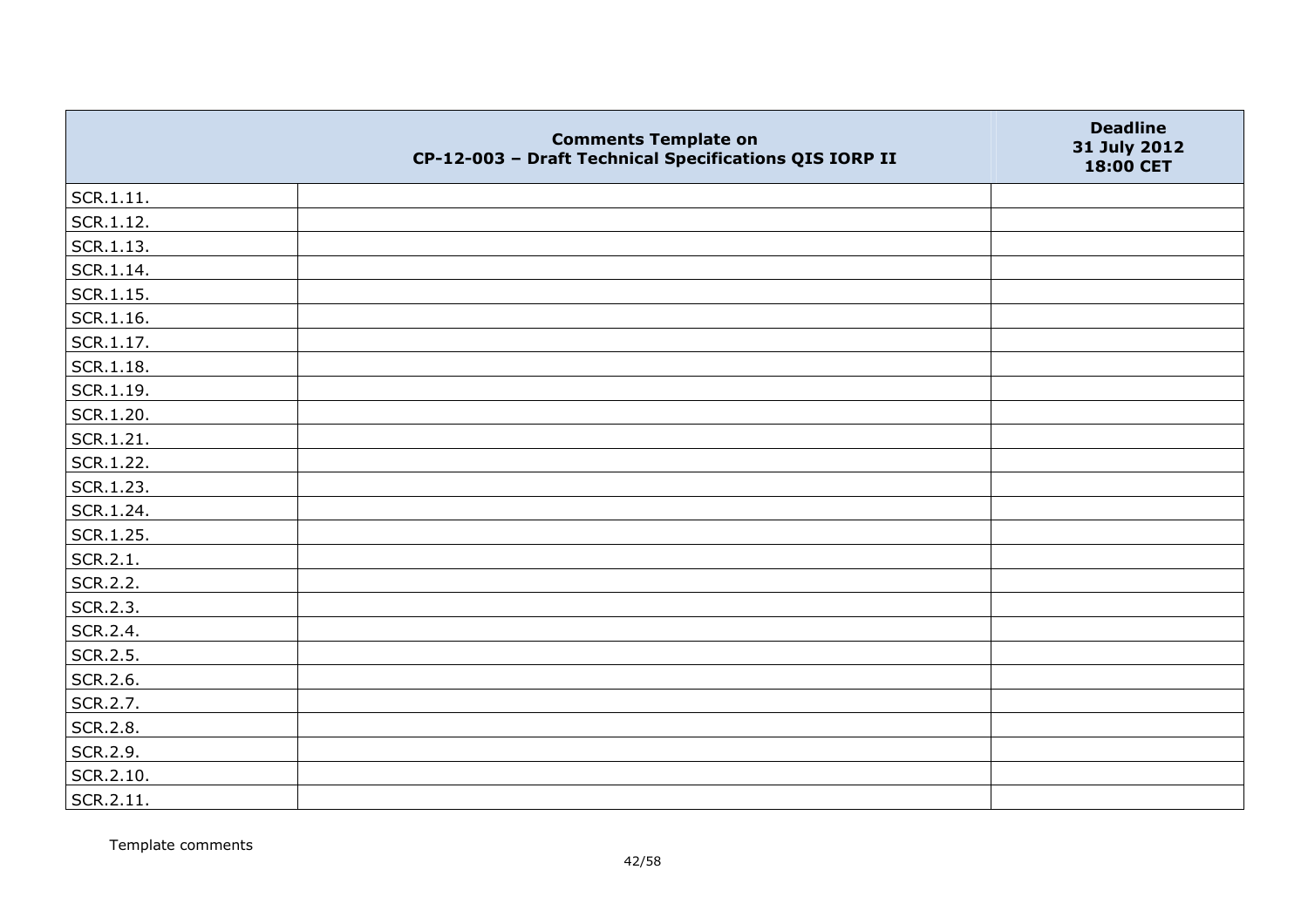|           | <b>Comments Template on</b><br>CP-12-003 - Draft Technical Specifications QIS IORP II | <b>Deadline</b><br>31 July 2012<br>18:00 CET |
|-----------|---------------------------------------------------------------------------------------|----------------------------------------------|
| SCR.2.12. |                                                                                       |                                              |
| SCR.2.13. |                                                                                       |                                              |
| SCR.2.14. |                                                                                       |                                              |
| SCR.2.15. |                                                                                       |                                              |
| SCR.2.16. |                                                                                       |                                              |
| SCR.2.17. |                                                                                       |                                              |
| SCR.2.18. |                                                                                       |                                              |
| SCR.2.19. |                                                                                       |                                              |
| SCR.2.20. |                                                                                       |                                              |
| SCR.2.21. |                                                                                       |                                              |
| SCR.2.22. |                                                                                       |                                              |
| SCR.2.23. |                                                                                       |                                              |
| SCR.2.24. |                                                                                       |                                              |
| SCR.2.25. |                                                                                       |                                              |
| SCR.2.26. |                                                                                       |                                              |
| SCR.2.27. |                                                                                       |                                              |
| SCR.2.28. |                                                                                       |                                              |
| SCR.2.29. |                                                                                       |                                              |
| SCR.2.30. |                                                                                       |                                              |
| SCR.2.31. |                                                                                       |                                              |
| SCR.2.32. |                                                                                       |                                              |
| SCR.2.33. |                                                                                       |                                              |
| SCR.2.34. |                                                                                       |                                              |
| SCR.2.35. |                                                                                       |                                              |
| SCR.3.1.  |                                                                                       |                                              |
| SCR.3.2.  |                                                                                       |                                              |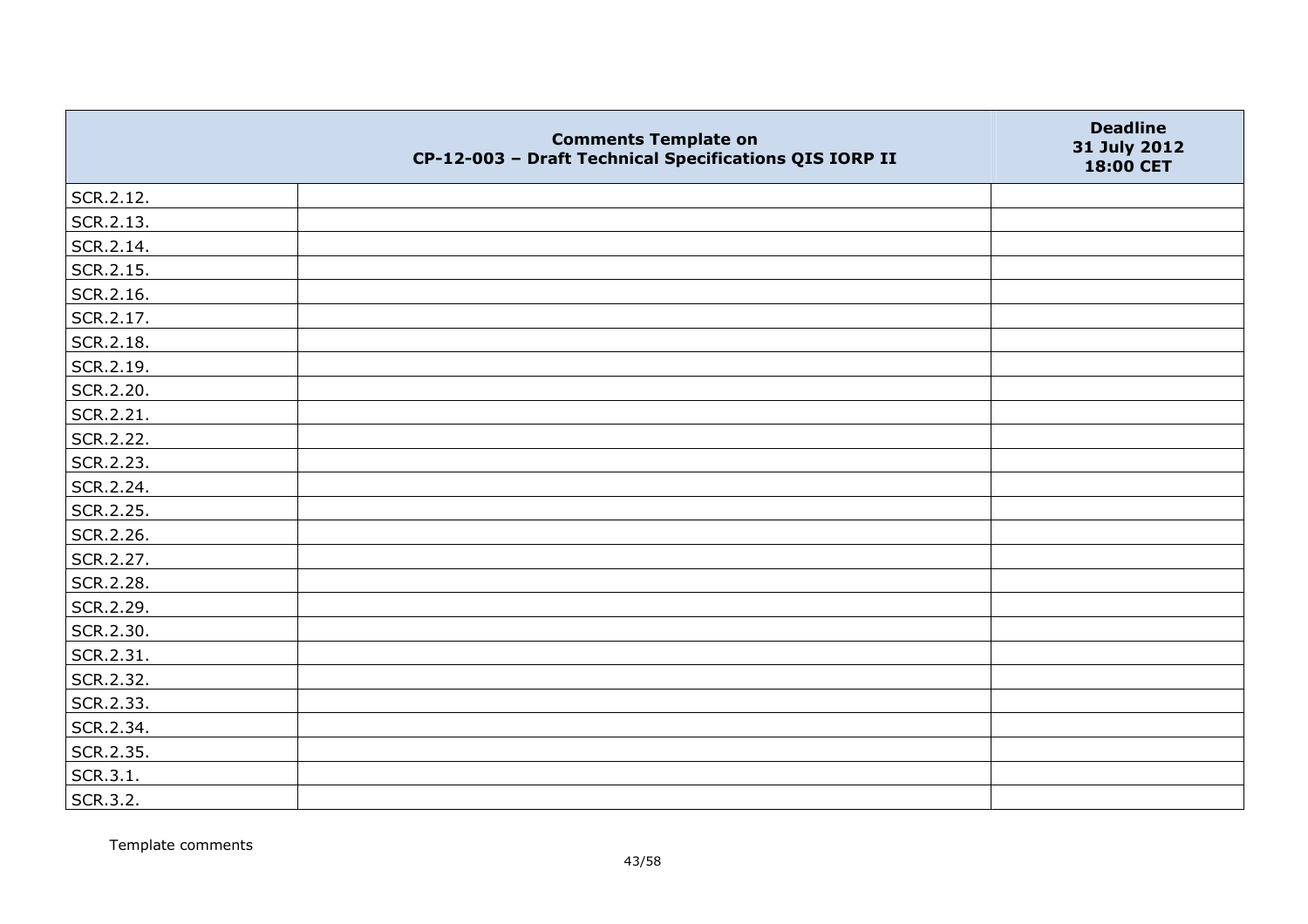|           | <b>Comments Template on</b><br>CP-12-003 - Draft Technical Specifications QIS IORP II | <b>Deadline</b><br>31 July 2012<br>18:00 CET |
|-----------|---------------------------------------------------------------------------------------|----------------------------------------------|
| SCR.3.3.  |                                                                                       |                                              |
| SCR.3.4.  |                                                                                       |                                              |
| SCR.3.5.  |                                                                                       |                                              |
| SCR.3.6.  |                                                                                       |                                              |
| SCR.4.1.  |                                                                                       |                                              |
| SCR.4.2.  |                                                                                       |                                              |
| SCR.4.3.  |                                                                                       |                                              |
| SCR.4.4.  |                                                                                       |                                              |
| SCR.5.1.  |                                                                                       |                                              |
| SCR.5.2.  |                                                                                       |                                              |
| SCR.5.3.  |                                                                                       |                                              |
| SCR.5.4.  |                                                                                       |                                              |
| SCR.5.5.  |                                                                                       |                                              |
| SCR.5.6.  |                                                                                       |                                              |
| SCR.5.7.  |                                                                                       |                                              |
| SCR.5.8.  |                                                                                       |                                              |
| SCR.5.9.  |                                                                                       |                                              |
| SCR.5.10. |                                                                                       |                                              |
| SCR.5.11. |                                                                                       |                                              |
| SCR.5.12. |                                                                                       |                                              |
| SCR.5.13. |                                                                                       |                                              |
| SCR.5.14. |                                                                                       |                                              |
| SCR.5.15. |                                                                                       |                                              |
| SCR.5.16. |                                                                                       |                                              |
| SCR.5.17. |                                                                                       |                                              |
| SCR.5.18. |                                                                                       |                                              |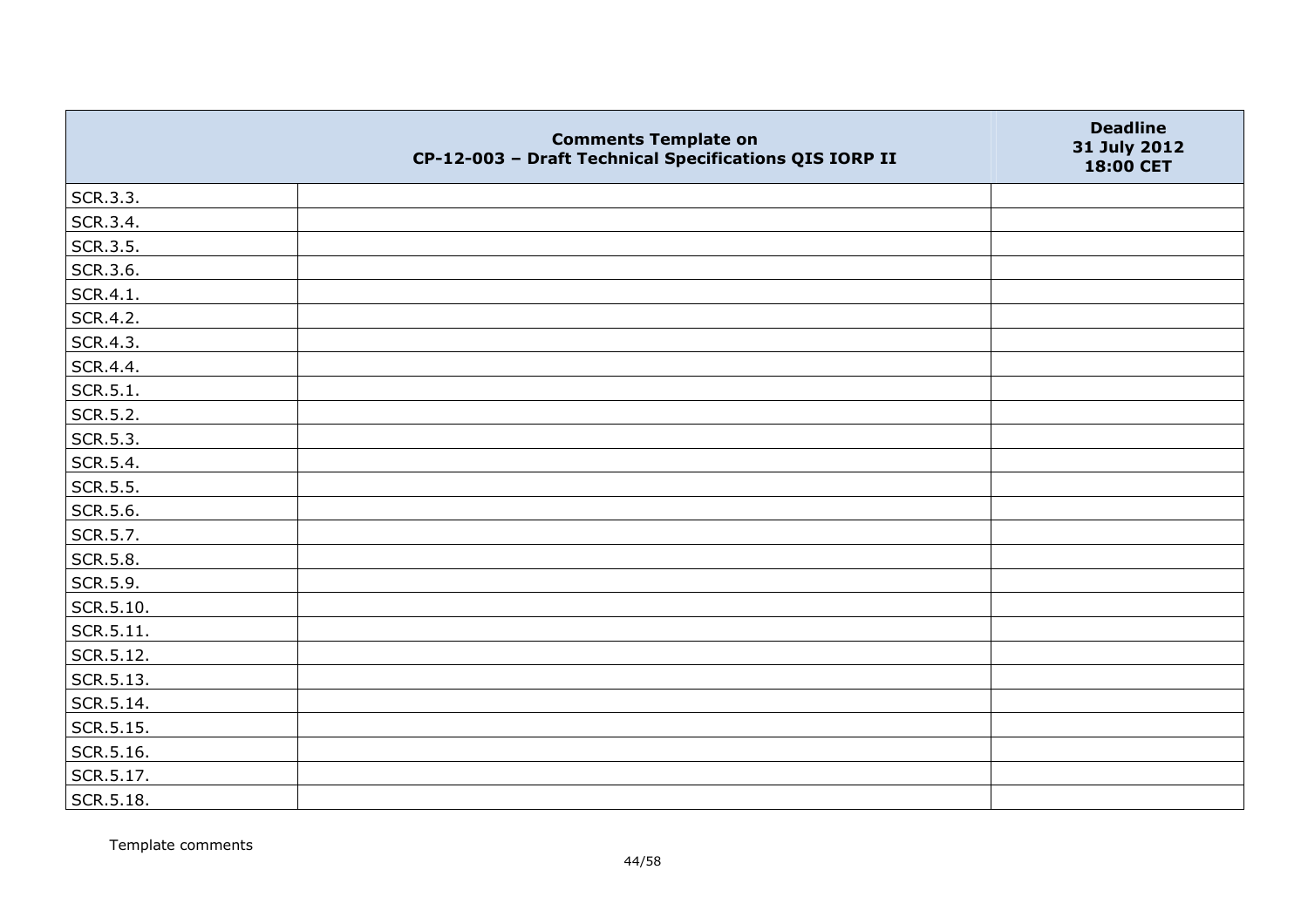|           | <b>Comments Template on</b><br>CP-12-003 - Draft Technical Specifications QIS IORP II | <b>Deadline</b><br>31 July 2012<br>18:00 CET |
|-----------|---------------------------------------------------------------------------------------|----------------------------------------------|
| SCR.5.19. |                                                                                       |                                              |
| SCR.5.20. |                                                                                       |                                              |
| SCR.5.21. |                                                                                       |                                              |
| SCR.5.22. |                                                                                       |                                              |
| SCR.5.23. |                                                                                       |                                              |
| SCR.5.24. |                                                                                       |                                              |
| SCR.5.25. |                                                                                       |                                              |
| SCR.5.26. |                                                                                       |                                              |
| SCR.5.27. |                                                                                       |                                              |
| SCR.5.28. |                                                                                       |                                              |
| SCR.5.29. |                                                                                       |                                              |
| SCR.5.30. |                                                                                       |                                              |
| SCR.5.31. |                                                                                       |                                              |
| SCR.5.32. |                                                                                       |                                              |
| SCR.5.33. |                                                                                       |                                              |
| SCR.5.34. |                                                                                       |                                              |
| SCR.5.35. |                                                                                       |                                              |
| SCR.5.36. |                                                                                       |                                              |
| SCR.5.37. |                                                                                       |                                              |
| SCR.5.38. |                                                                                       |                                              |
| SCR.5.39. |                                                                                       |                                              |
| SCR.5.40. |                                                                                       |                                              |
| SCR.5.41. |                                                                                       |                                              |
| SCR.5.42. |                                                                                       |                                              |
| SCR.5.43. |                                                                                       |                                              |
| SCR.5.44. |                                                                                       |                                              |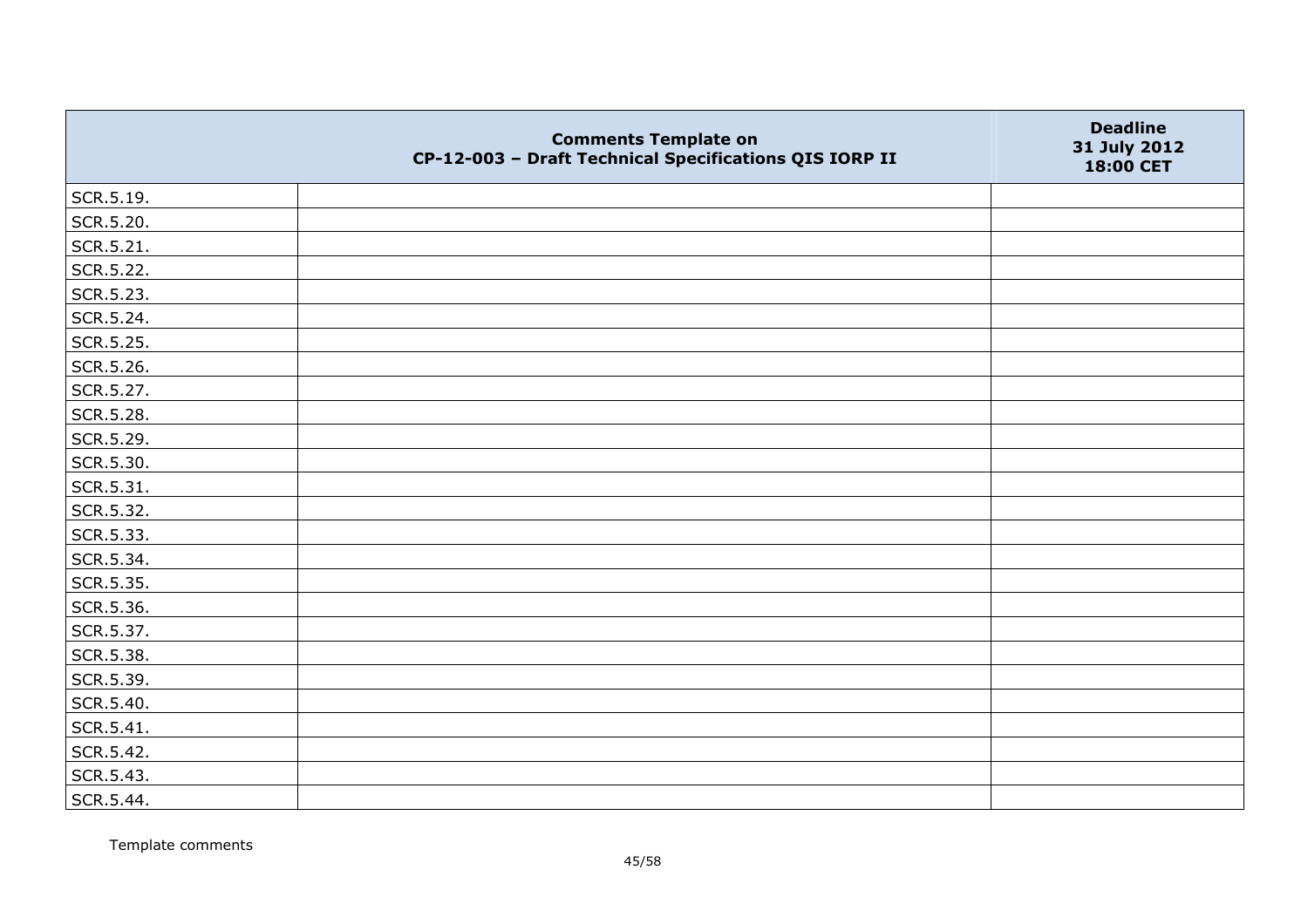|           | <b>Comments Template on</b><br>CP-12-003 - Draft Technical Specifications QIS IORP II | <b>Deadline</b><br>31 July 2012<br>18:00 CET |
|-----------|---------------------------------------------------------------------------------------|----------------------------------------------|
| SCR.5.45. |                                                                                       |                                              |
| SCR.5.46. |                                                                                       |                                              |
| SCR.5.47. |                                                                                       |                                              |
| SCR.5.48. |                                                                                       |                                              |
| SCR.5.49. |                                                                                       |                                              |
| SCR.5.50. |                                                                                       |                                              |
| SCR.5.51. |                                                                                       |                                              |
| SCR.5.52. |                                                                                       |                                              |
| SCR.5.53. |                                                                                       |                                              |
| SCR.5.54. |                                                                                       |                                              |
| SCR.5.55. |                                                                                       |                                              |
| SCR.5.56. |                                                                                       |                                              |
| SCR.5.57. |                                                                                       |                                              |
| SCR.5.58. |                                                                                       |                                              |
| SCR.5.59. |                                                                                       |                                              |
| SCR.5.60. |                                                                                       |                                              |
| SCR.5.61. |                                                                                       |                                              |
| SCR.5.62. |                                                                                       |                                              |
| SCR.5.63. |                                                                                       |                                              |
| SCR.5.64. |                                                                                       |                                              |
| SCR.5.65. |                                                                                       |                                              |
| SCR.5.66. |                                                                                       |                                              |
| SCR.5.67. |                                                                                       |                                              |
| SCR.5.68. |                                                                                       |                                              |
| SCR.5.69. |                                                                                       |                                              |
| SCR.5.70. |                                                                                       |                                              |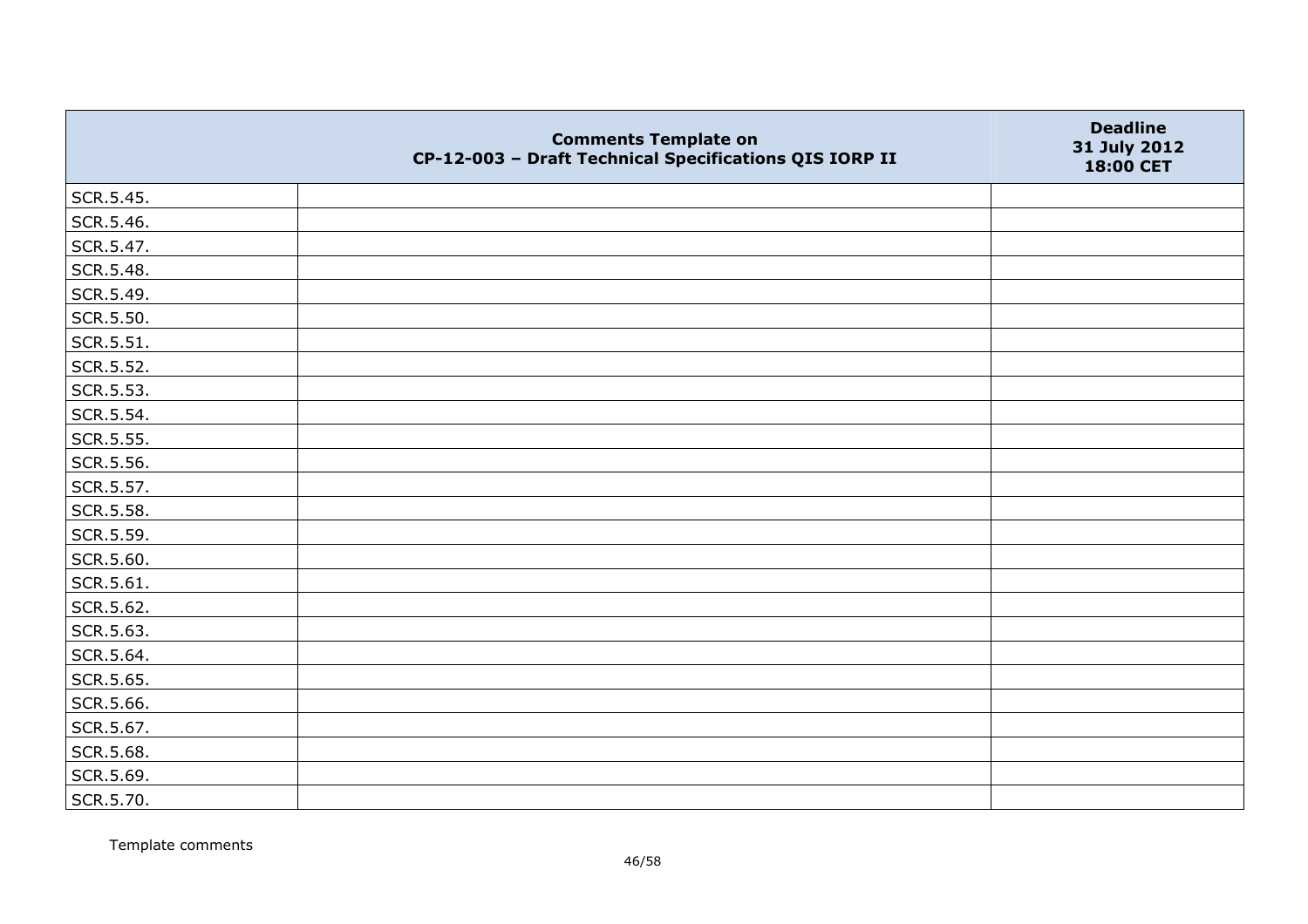|           | <b>Comments Template on</b><br>CP-12-003 - Draft Technical Specifications QIS IORP II | <b>Deadline</b><br>31 July 2012<br>18:00 CET |
|-----------|---------------------------------------------------------------------------------------|----------------------------------------------|
| SCR.5.71. |                                                                                       |                                              |
| SCR.5.72. |                                                                                       |                                              |
| SCR.5.73. |                                                                                       |                                              |
| SCR.5.74. |                                                                                       |                                              |
| SCR.5.75. |                                                                                       |                                              |
| SCR.5.76. |                                                                                       |                                              |
| SCR.5.77. |                                                                                       |                                              |
| SCR.5.78. |                                                                                       |                                              |
| SCR.5.79. |                                                                                       |                                              |
| SCR.5.80. |                                                                                       |                                              |
| SCR.5.81. |                                                                                       |                                              |
| SCR.5.82. |                                                                                       |                                              |
| SCR.5.83. |                                                                                       |                                              |
| SCR.5.84. |                                                                                       |                                              |
| SCR.5.85. |                                                                                       |                                              |
| SCR.5.86. |                                                                                       |                                              |
| SCR.5.87. |                                                                                       |                                              |
| SCR.5.88. |                                                                                       |                                              |
| SCR.5.89. |                                                                                       |                                              |
| SCR.5.90. |                                                                                       |                                              |
| SCR.5.91. |                                                                                       |                                              |
| SCR.5.92. |                                                                                       |                                              |
| SCR.5.93. |                                                                                       |                                              |
| SCR.5.94. |                                                                                       |                                              |
| SCR.5.95. |                                                                                       |                                              |
| SCR.5.96. |                                                                                       |                                              |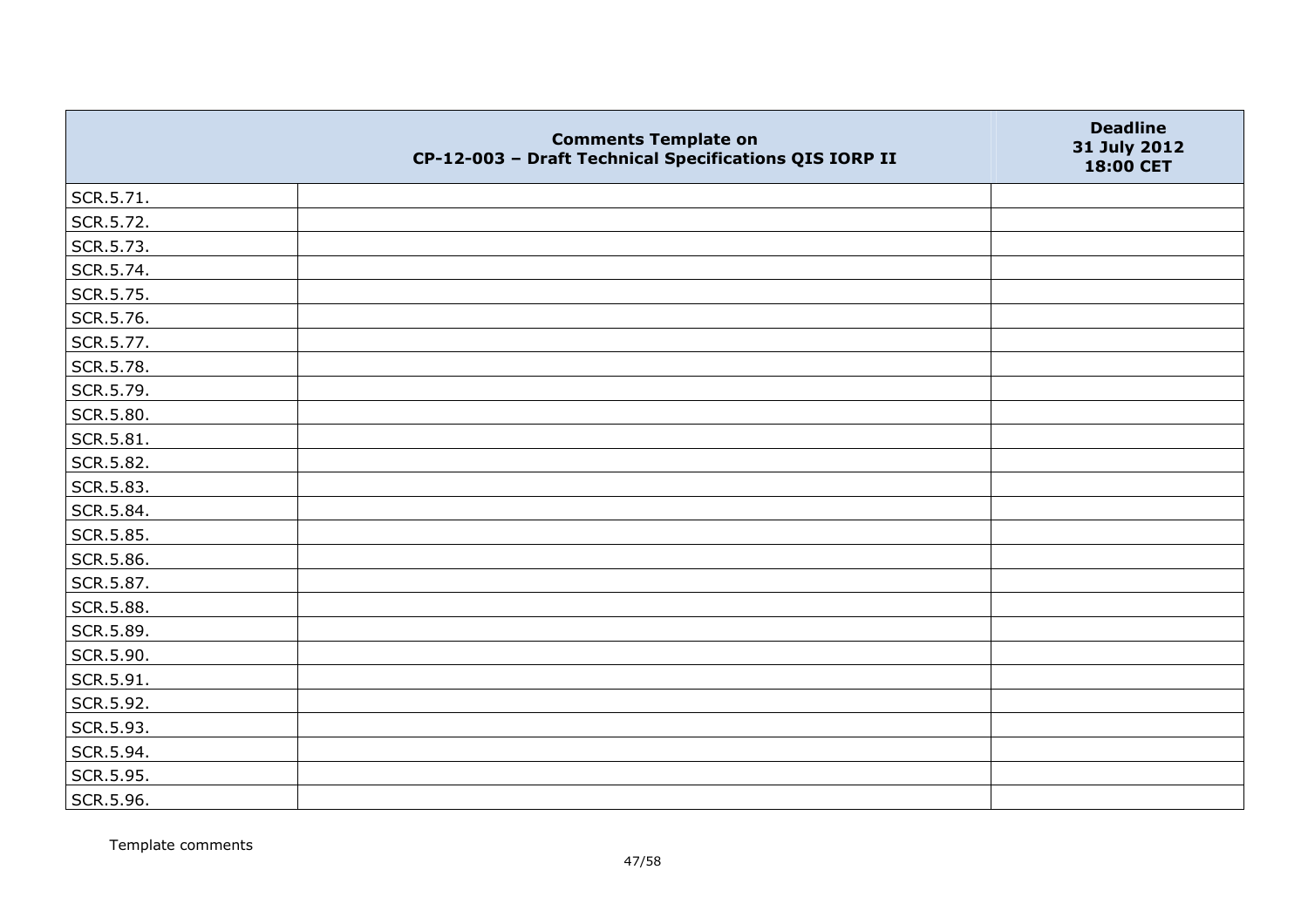|                | <b>Comments Template on</b><br>CP-12-003 - Draft Technical Specifications QIS IORP II | <b>Deadline</b><br>31 July 2012<br>18:00 CET |
|----------------|---------------------------------------------------------------------------------------|----------------------------------------------|
| SCR.5.97.      |                                                                                       |                                              |
| SCR.5.98.      |                                                                                       |                                              |
| SCR.5.99.      |                                                                                       |                                              |
| SCR.5.100.     |                                                                                       |                                              |
| SCR.5.101.     |                                                                                       |                                              |
| SCR.5.102.     |                                                                                       |                                              |
| SCR.5.103.     |                                                                                       |                                              |
| SCR.5.104.     |                                                                                       |                                              |
| SCR.5.105.     |                                                                                       |                                              |
| SCR.5.106.     |                                                                                       |                                              |
| SCR.5.107.     |                                                                                       |                                              |
| SCR.5.108.     |                                                                                       |                                              |
| SCR.5.109.     |                                                                                       |                                              |
| SCR.5.110.     |                                                                                       |                                              |
| $ $ SCR.5.111. |                                                                                       |                                              |
| SCR.5.112.     |                                                                                       |                                              |
| SCR.5.113.     |                                                                                       |                                              |
| SCR.5.114.     |                                                                                       |                                              |
| SCR.5.115.     |                                                                                       |                                              |
| SCR.5.116.     |                                                                                       |                                              |
| SCR.5.117.     |                                                                                       |                                              |
| SCR.5.118.     |                                                                                       |                                              |
| SCR.5.119.     |                                                                                       |                                              |
| SCR.5.120.     |                                                                                       |                                              |
| SCR.5.121.     |                                                                                       |                                              |
| SCR.5.122.     |                                                                                       |                                              |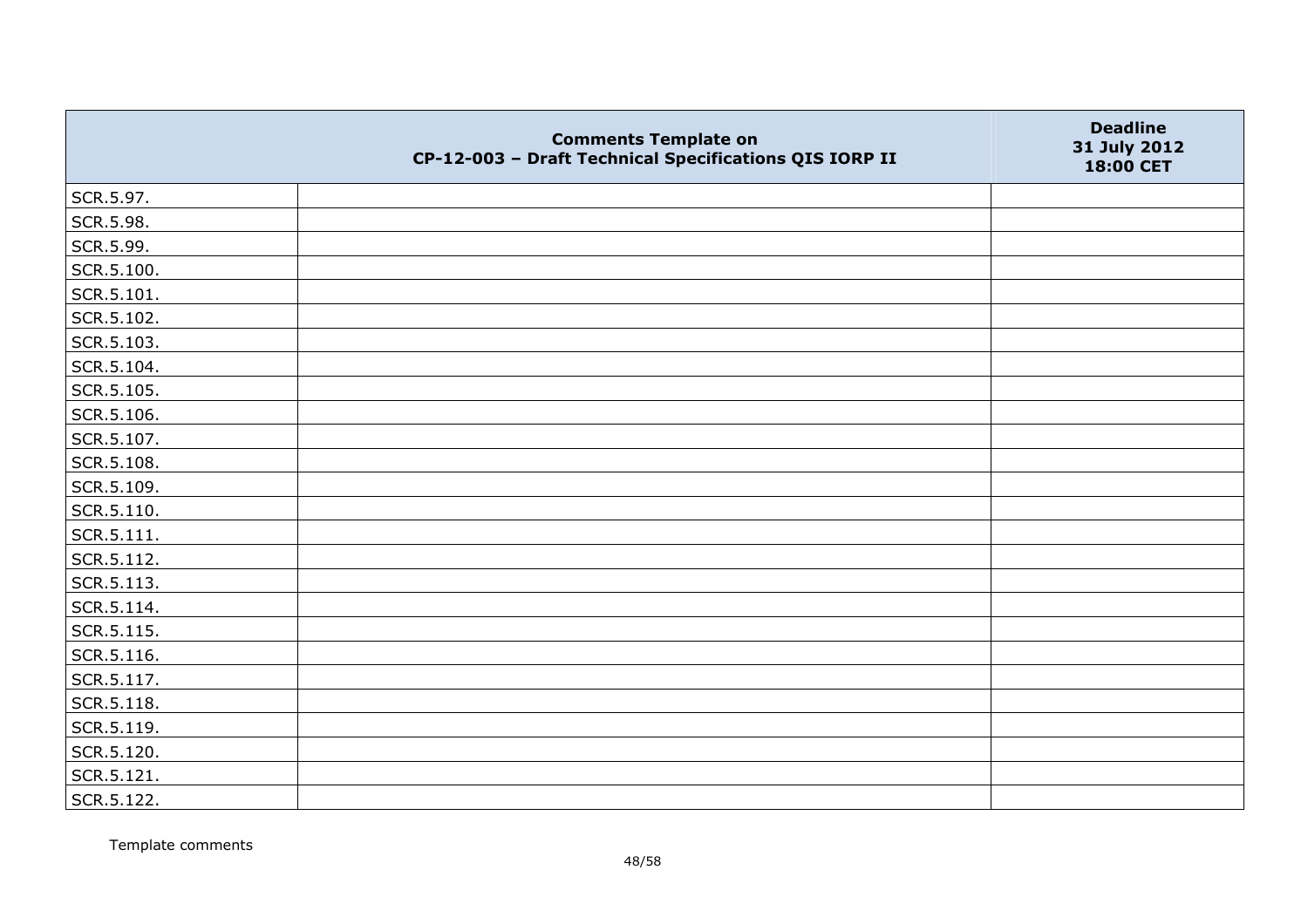|            | <b>Comments Template on</b><br>CP-12-003 - Draft Technical Specifications QIS IORP II | <b>Deadline</b><br>31 July 2012<br>18:00 CET |
|------------|---------------------------------------------------------------------------------------|----------------------------------------------|
| SCR.5.123. |                                                                                       |                                              |
| SCR.5.124. |                                                                                       |                                              |
| SCR.5.125. |                                                                                       |                                              |
| SCR.5.126. |                                                                                       |                                              |
| SCR.5.127. |                                                                                       |                                              |
| SCR.5.128. |                                                                                       |                                              |
| SCR.5.129. |                                                                                       |                                              |
| SCR.5.130. |                                                                                       |                                              |
| SCR.5.131. |                                                                                       |                                              |
| SCR.6.1.   |                                                                                       |                                              |
| SCR.6.2.   |                                                                                       |                                              |
| SCR.6.3.   |                                                                                       |                                              |
| SCR.6.4.   |                                                                                       |                                              |
| SCR.6.5.   |                                                                                       |                                              |
| SCR.6.6.   |                                                                                       |                                              |
| SCR.6.7.   |                                                                                       |                                              |
| SCR.6.8.   |                                                                                       |                                              |
| SCR.6.9.   |                                                                                       |                                              |
| SCR.6.10.  |                                                                                       |                                              |
| SCR.6.11.  |                                                                                       |                                              |
| SCR.6.12.  |                                                                                       |                                              |
| SCR.6.13.  |                                                                                       |                                              |
| SCR.6.14.  |                                                                                       |                                              |
| SCR.6.15.  |                                                                                       |                                              |
| SCR.6.16.  |                                                                                       |                                              |
| SCR.6.17.  |                                                                                       |                                              |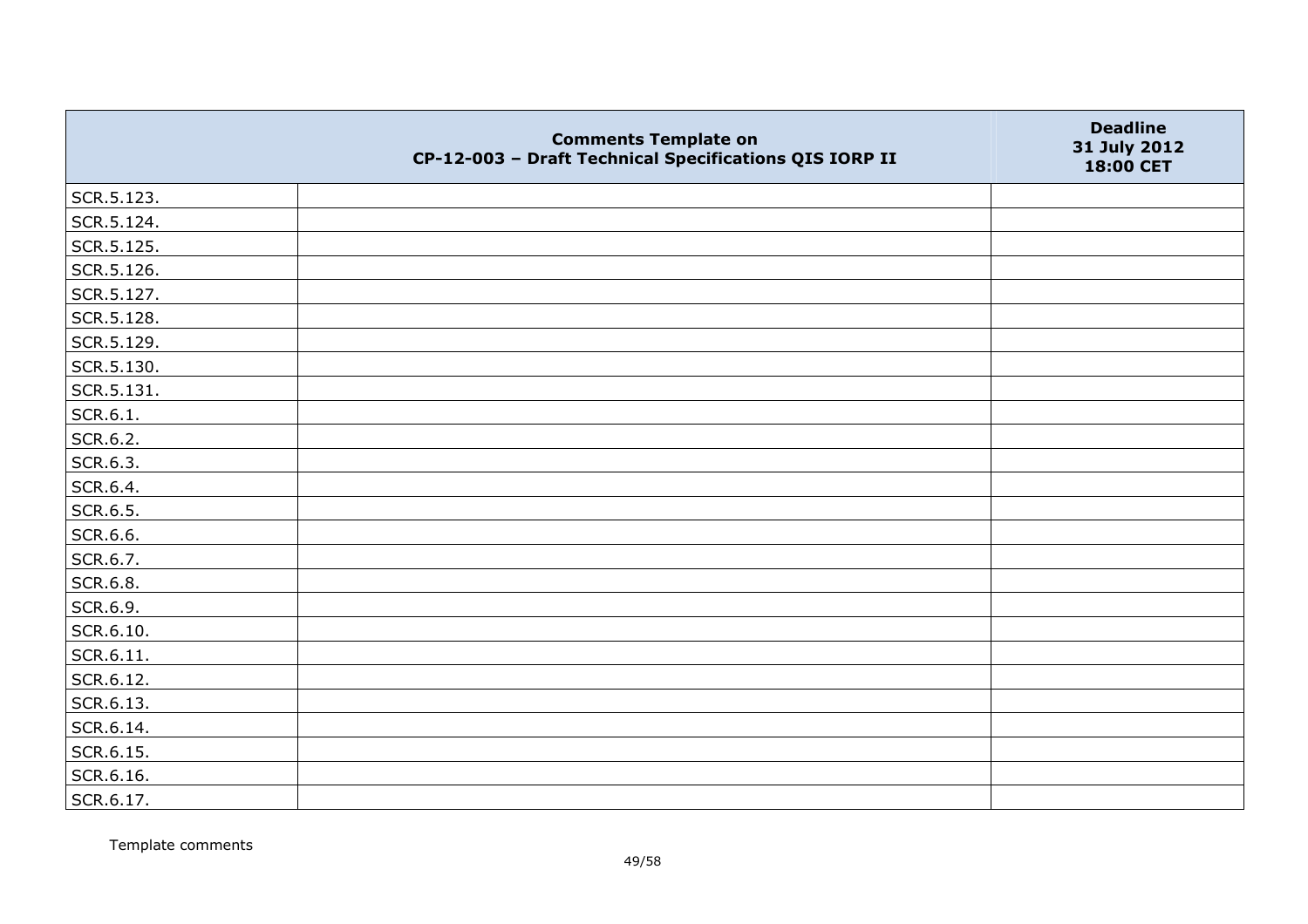|           | <b>Comments Template on</b><br>CP-12-003 - Draft Technical Specifications QIS IORP II | <b>Deadline</b><br>31 July 2012<br>18:00 CET |
|-----------|---------------------------------------------------------------------------------------|----------------------------------------------|
| SCR.6.18. |                                                                                       |                                              |
| SCR.6.19. |                                                                                       |                                              |
| SCR.6.20. |                                                                                       |                                              |
| SCR.6.21. |                                                                                       |                                              |
| SCR.6.22. |                                                                                       |                                              |
| SCR.6.23. |                                                                                       |                                              |
| SCR.6.24. |                                                                                       |                                              |
| SCR.6.25. |                                                                                       |                                              |
| SCR.6.26. |                                                                                       |                                              |
| SCR.6.27. |                                                                                       |                                              |
| SCR.6.28. |                                                                                       |                                              |
| SCR.6.29. |                                                                                       |                                              |
| SCR.6.30. |                                                                                       |                                              |
| SCR.6.31. |                                                                                       |                                              |
| SCR.6.32. |                                                                                       |                                              |
| SCR.7.1.  |                                                                                       |                                              |
| SCR.7.2.  |                                                                                       |                                              |
| SCR.7.3.  |                                                                                       |                                              |
| SCR.7.4.  |                                                                                       |                                              |
| SCR.7.5.  |                                                                                       |                                              |
| SCR.7.6.  |                                                                                       |                                              |
| SCR.7.7.  |                                                                                       |                                              |
| SCR.7.8.  |                                                                                       |                                              |
| SCR.7.9.  |                                                                                       |                                              |
| SCR.7.10. |                                                                                       |                                              |
| SCR.7.11. |                                                                                       |                                              |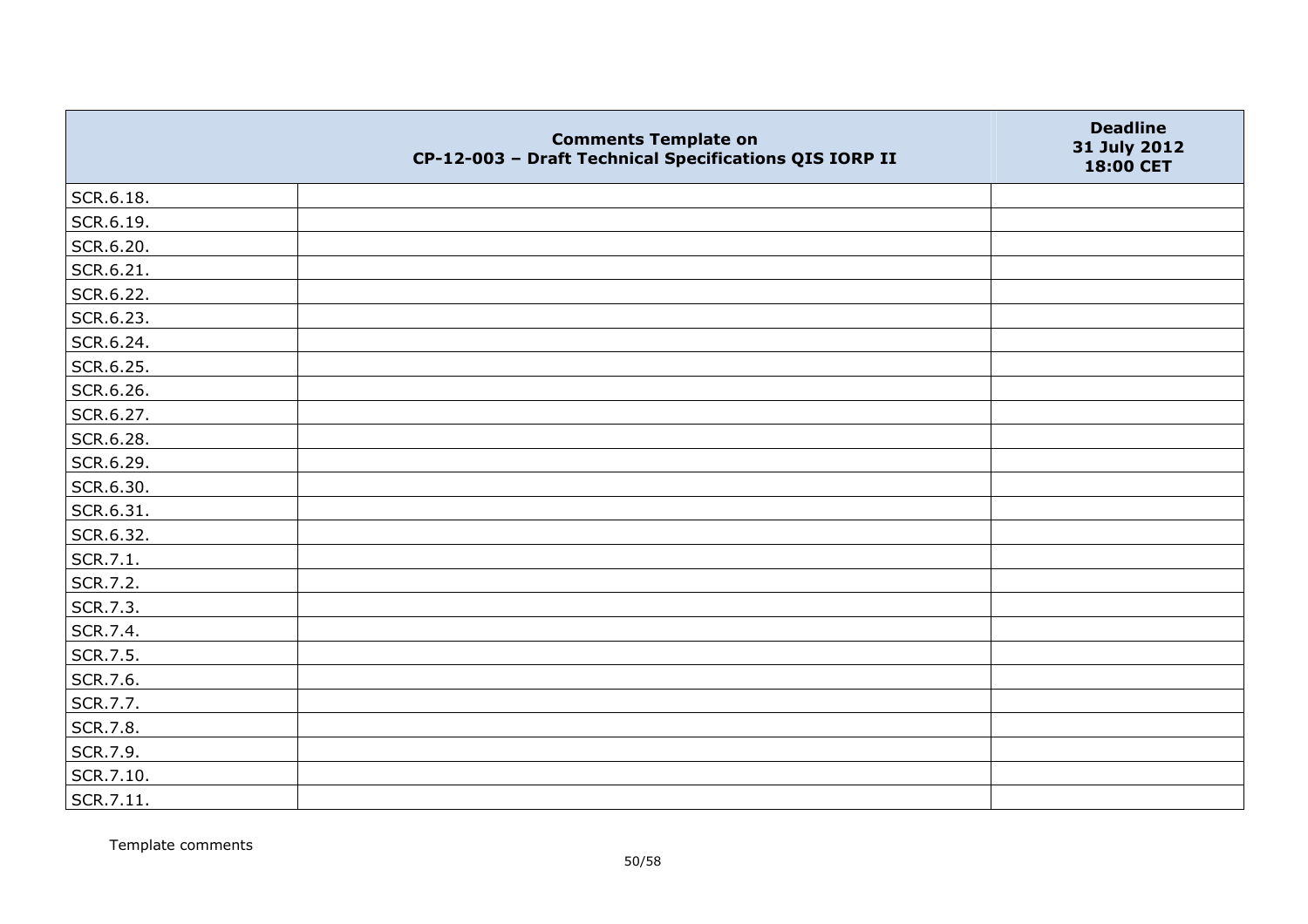|           | <b>Comments Template on</b><br>CP-12-003 - Draft Technical Specifications QIS IORP II | <b>Deadline</b><br>31 July 2012<br>18:00 CET |
|-----------|---------------------------------------------------------------------------------------|----------------------------------------------|
| SCR.7.12. |                                                                                       |                                              |
| SCR.7.13. |                                                                                       |                                              |
| SCR.7.14. |                                                                                       |                                              |
| SCR.7.15. |                                                                                       |                                              |
| SCR.7.16. |                                                                                       |                                              |
| SCR.7.17. |                                                                                       |                                              |
| SCR.7.18. |                                                                                       |                                              |
| SCR.7.19. |                                                                                       |                                              |
| SCR.7.20. |                                                                                       |                                              |
| SCR.7.21. |                                                                                       |                                              |
| SCR.7.22. |                                                                                       |                                              |
| SCR.7.23. |                                                                                       |                                              |
| SCR.7.24. |                                                                                       |                                              |
| SCR.7.25. |                                                                                       |                                              |
| SCR.7.26. |                                                                                       |                                              |
| SCR.7.27. |                                                                                       |                                              |
| SCR.7.28. |                                                                                       |                                              |
| SCR.7.29. |                                                                                       |                                              |
| SCR.7.30. |                                                                                       |                                              |
| SCR.7.31. |                                                                                       |                                              |
| SCR.7.32. |                                                                                       |                                              |
| SCR.7.33. |                                                                                       |                                              |
| SCR.7.34. |                                                                                       |                                              |
| SCR.7.35. |                                                                                       |                                              |
| SCR.7.36. |                                                                                       |                                              |
| SCR.7.37. |                                                                                       |                                              |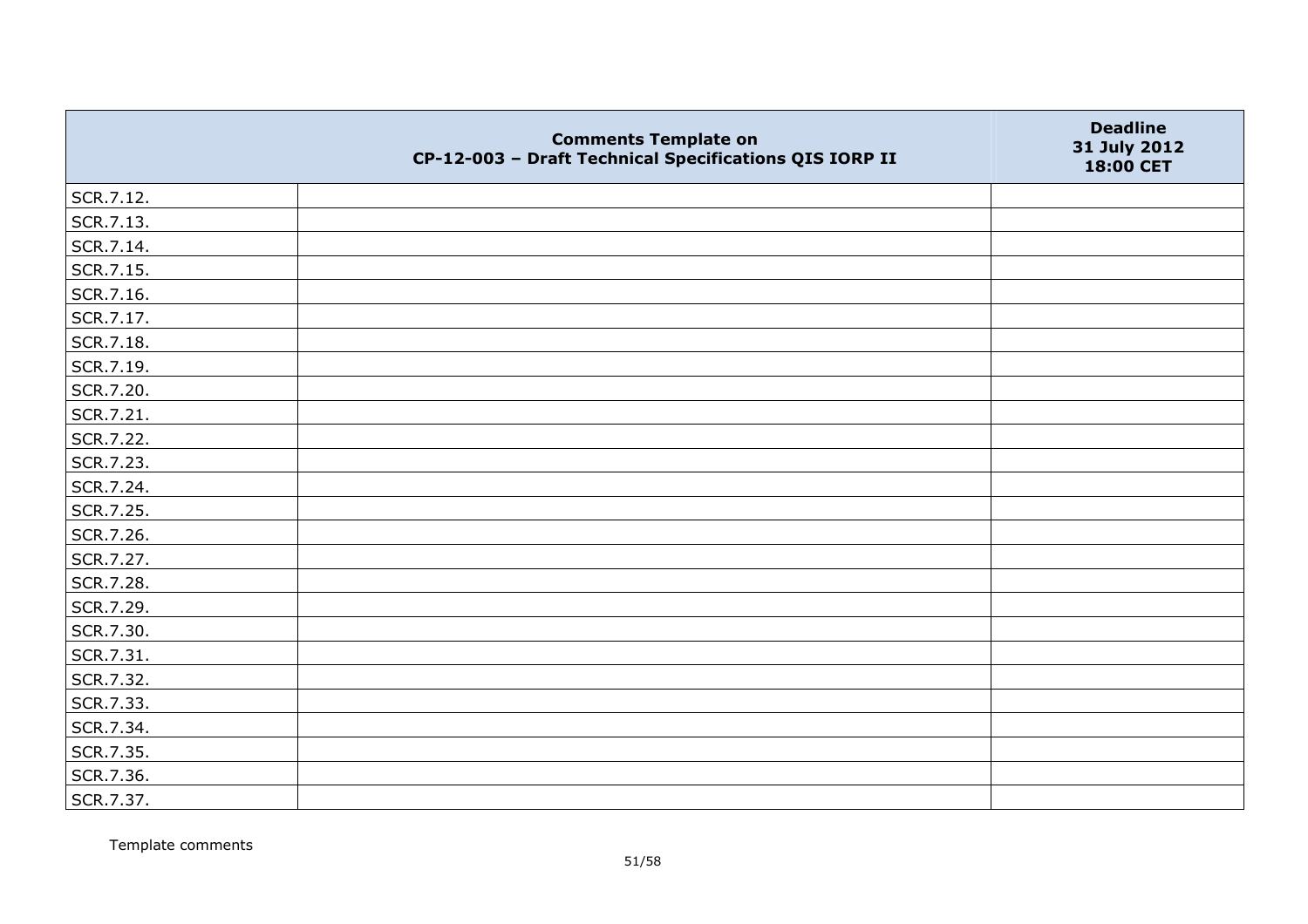|           | <b>Comments Template on</b><br>CP-12-003 - Draft Technical Specifications QIS IORP II | <b>Deadline</b><br>31 July 2012<br>18:00 CET |
|-----------|---------------------------------------------------------------------------------------|----------------------------------------------|
| SCR.7.38. |                                                                                       |                                              |
| SCR.7.39. |                                                                                       |                                              |
| SCR.7.40. |                                                                                       |                                              |
| SCR.7.41. |                                                                                       |                                              |
| SCR.7.42. |                                                                                       |                                              |
| SCR.7.43. |                                                                                       |                                              |
| SCR.7.44. |                                                                                       |                                              |
| SCR.7.45. |                                                                                       |                                              |
| SCR.7.46. |                                                                                       |                                              |
| SCR.7.47. |                                                                                       |                                              |
| SCR.7.48. |                                                                                       |                                              |
| SCR.7.49. |                                                                                       |                                              |
| SCR.7.50. |                                                                                       |                                              |
| SCR.7.51. |                                                                                       |                                              |
| SCR.7.52. |                                                                                       |                                              |
| SCR.7.53. |                                                                                       |                                              |
| SCR.7.54. |                                                                                       |                                              |
| SCR.7.55. |                                                                                       |                                              |
| SCR.7.56. |                                                                                       |                                              |
| SCR.7.57. |                                                                                       |                                              |
| SCR.7.58. |                                                                                       |                                              |
| SCR.7.59. |                                                                                       |                                              |
| SCR.7.60. |                                                                                       |                                              |
| SCR.7.61. |                                                                                       |                                              |
| SCR.7.62. |                                                                                       |                                              |
| SCR.7.63. |                                                                                       |                                              |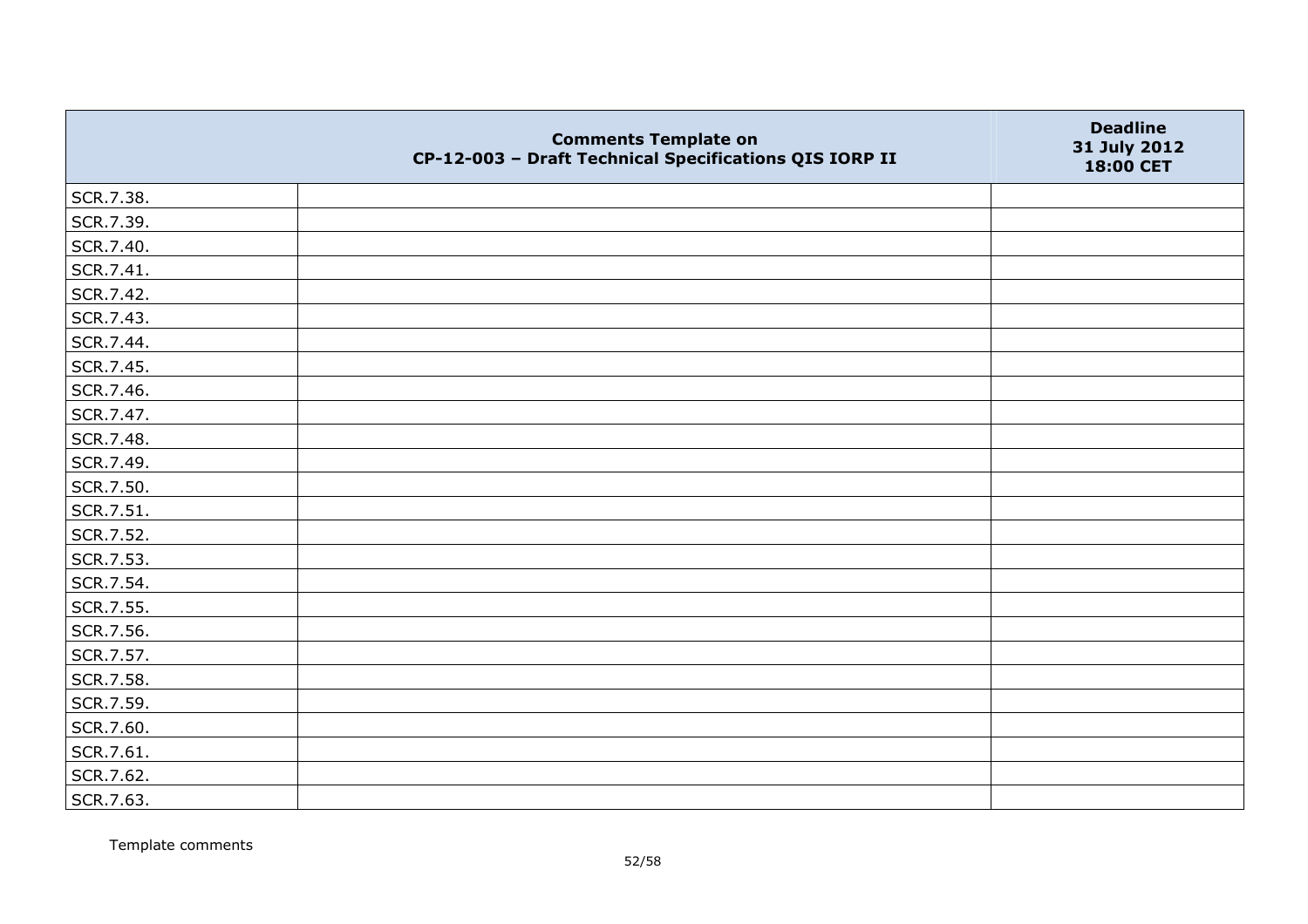|           | <b>Comments Template on</b><br>CP-12-003 - Draft Technical Specifications QIS IORP II | <b>Deadline</b><br>31 July 2012<br>18:00 CET |
|-----------|---------------------------------------------------------------------------------------|----------------------------------------------|
| SCR.7.64. |                                                                                       |                                              |
| SCR.7.65. |                                                                                       |                                              |
| SCR.7.66. |                                                                                       |                                              |
| SCR.7.67. |                                                                                       |                                              |
| SCR.7.68. |                                                                                       |                                              |
| SCR.7.69. |                                                                                       |                                              |
| SCR.7.70. |                                                                                       |                                              |
| SCR.7.71. |                                                                                       |                                              |
| SCR.7.72. |                                                                                       |                                              |
| SCR.7.73. |                                                                                       |                                              |
| SCR.7.74. |                                                                                       |                                              |
| SCR.7.75. |                                                                                       |                                              |
| SCR.7.76. |                                                                                       |                                              |
| SCR.7.77. |                                                                                       |                                              |
| SCR.7.78. |                                                                                       |                                              |
| SCR.7.79. |                                                                                       |                                              |
| SCR.7.80. |                                                                                       |                                              |
| SCR.7.81. |                                                                                       |                                              |
| SCR.7.82. |                                                                                       |                                              |
| SCR.7.83. |                                                                                       |                                              |
| SCR.7.84. |                                                                                       |                                              |
| SCR.7.85. |                                                                                       |                                              |
| SCR.7.86. |                                                                                       |                                              |
| SCR.7.87. |                                                                                       |                                              |
| SCR.8.1.  |                                                                                       |                                              |
| SCR.8.2.  |                                                                                       |                                              |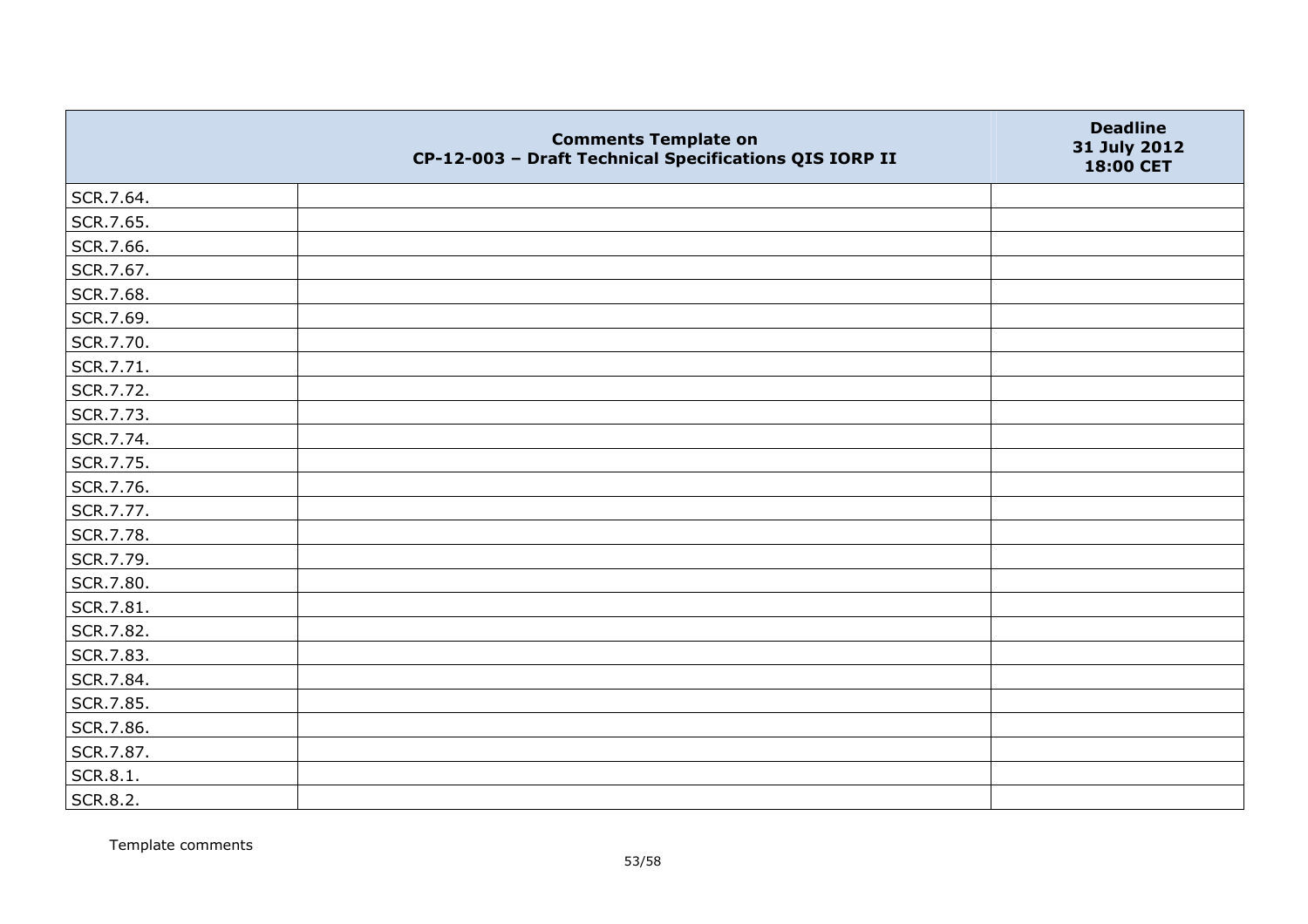|           | <b>Comments Template on</b><br>CP-12-003 - Draft Technical Specifications QIS IORP II | <b>Deadline</b><br>31 July 2012<br>18:00 CET |
|-----------|---------------------------------------------------------------------------------------|----------------------------------------------|
| SCR.8.3.  |                                                                                       |                                              |
| SCR.8.4.  |                                                                                       |                                              |
| SCR.8.5.  |                                                                                       |                                              |
| SCR.8.6.  |                                                                                       |                                              |
| SCR.8.7.  |                                                                                       |                                              |
| SCR.9.1.  |                                                                                       |                                              |
| SCR.9.2.  |                                                                                       |                                              |
| SCR.9.3.  |                                                                                       |                                              |
| SCR.9.4.  |                                                                                       |                                              |
| SCR.9.5.  |                                                                                       |                                              |
| SCR.9.6.  |                                                                                       |                                              |
| SCR.9.7.  |                                                                                       |                                              |
| SCR.9.8.  |                                                                                       |                                              |
| SCR.9.9.  |                                                                                       |                                              |
| SCR.9.10. |                                                                                       |                                              |
| SCR.9.11. |                                                                                       |                                              |
| SCR.9.12. |                                                                                       |                                              |
| SCR.9.13. |                                                                                       |                                              |
| SCR.9.14. |                                                                                       |                                              |
| SCR.9.15. |                                                                                       |                                              |
| SCR.9.16. |                                                                                       |                                              |
| SCR.9.17. |                                                                                       |                                              |
| SCR.9.18. |                                                                                       |                                              |
| SCR.9.19. |                                                                                       |                                              |
| SCR.9.20. |                                                                                       |                                              |
| SCR.9.21. |                                                                                       |                                              |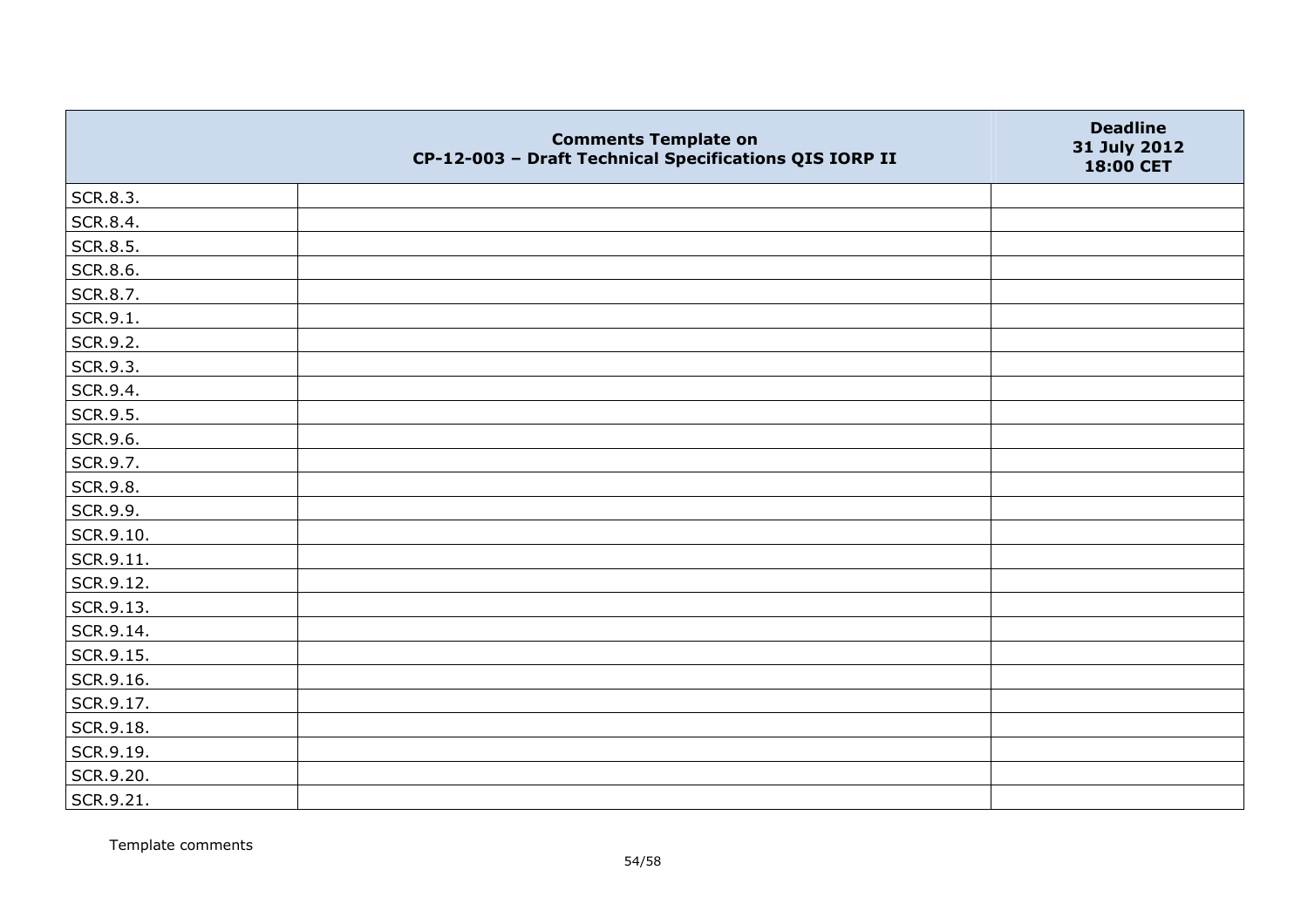|            | <b>Comments Template on</b><br>CP-12-003 - Draft Technical Specifications QIS IORP II | <b>Deadline</b><br>31 July 2012<br>18:00 CET |
|------------|---------------------------------------------------------------------------------------|----------------------------------------------|
| SCR.9.22.  |                                                                                       |                                              |
| SCR.9.23.  |                                                                                       |                                              |
| SCR.9.24.  |                                                                                       |                                              |
| SCR.9.25.  |                                                                                       |                                              |
| SCR.9.26.  |                                                                                       |                                              |
| SCR.9.27.  |                                                                                       |                                              |
| SCR.9.28.  |                                                                                       |                                              |
| SCR.9.29.  |                                                                                       |                                              |
| SCR.9.30.  |                                                                                       |                                              |
| SCR.9.31.  |                                                                                       |                                              |
| SCR.9.32.  |                                                                                       |                                              |
| SCR.9.33.  |                                                                                       |                                              |
| SCR.9.34.  |                                                                                       |                                              |
| SCR.10.1.  |                                                                                       |                                              |
| SCR.10.2.  |                                                                                       |                                              |
| SCR.10.3.  |                                                                                       |                                              |
| SCR.10.4.  |                                                                                       |                                              |
| SCR.10.5.  |                                                                                       |                                              |
| SCR.10.6.  |                                                                                       |                                              |
| SCR.10.7.  |                                                                                       |                                              |
| SCR.10.8.  |                                                                                       |                                              |
| SCR.10.9.  |                                                                                       |                                              |
| SCR.10.10. |                                                                                       |                                              |
| SCR.10.11. |                                                                                       |                                              |
| MCR.1.1.   |                                                                                       |                                              |
| MCR.2.1.   |                                                                                       |                                              |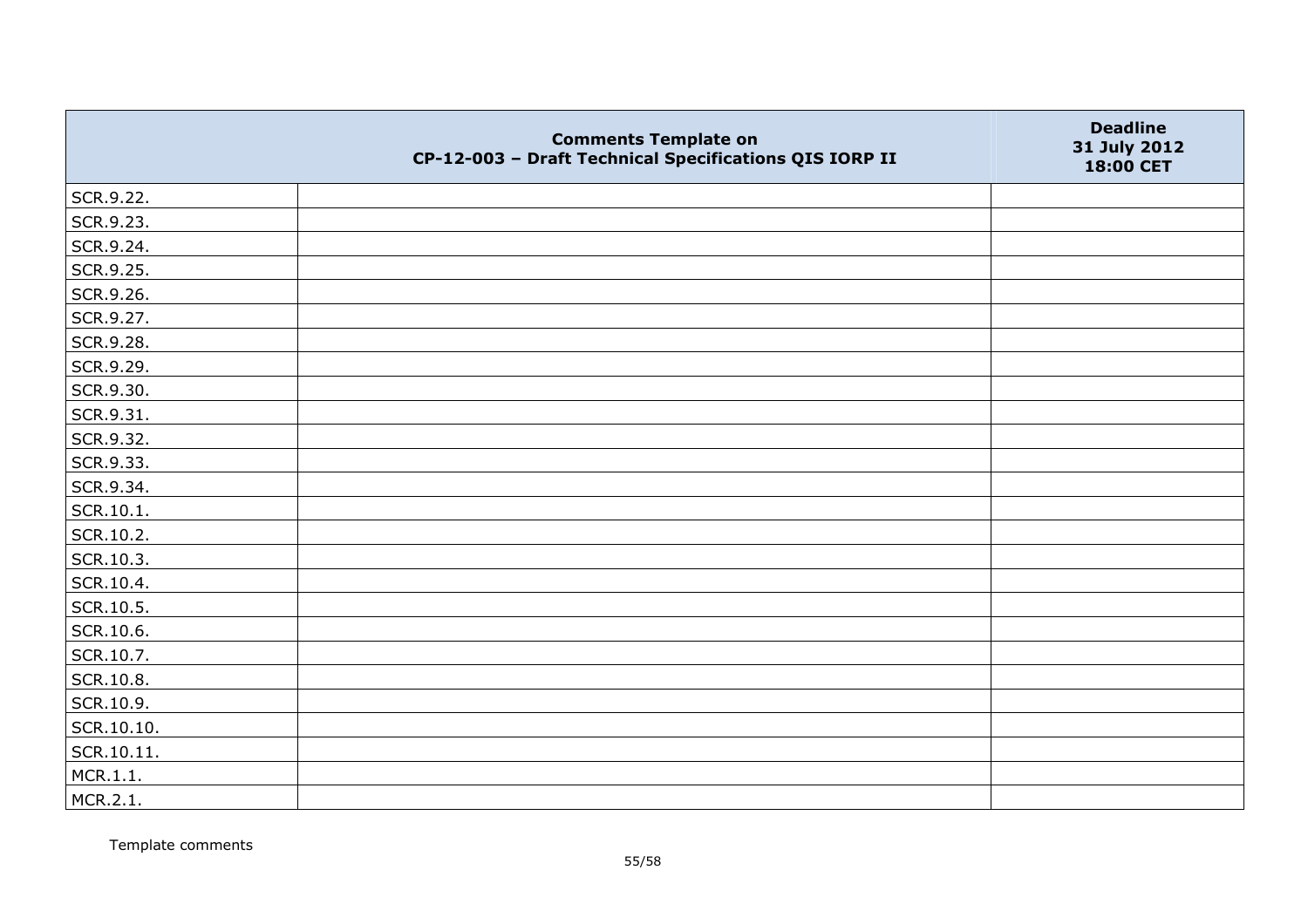|                 | <b>Comments Template on</b><br>CP-12-003 - Draft Technical Specifications QIS IORP II | <b>Deadline</b><br>31 July 2012<br>18:00 CET |
|-----------------|---------------------------------------------------------------------------------------|----------------------------------------------|
| MCR.2.2.        |                                                                                       |                                              |
| MCR.2.3.        |                                                                                       |                                              |
| MCR.2.4.        |                                                                                       |                                              |
| MCR.2.5.        |                                                                                       |                                              |
| MCR.2.6.        |                                                                                       |                                              |
| MCR.2.7.        |                                                                                       |                                              |
| MCR.2.8.        |                                                                                       |                                              |
| MCR.2.9.        |                                                                                       |                                              |
| PRO.1.1.        |                                                                                       |                                              |
| PRO.2.1.        |                                                                                       |                                              |
| <b>PRO.2.2.</b> |                                                                                       |                                              |
| <b>PRO.2.3.</b> |                                                                                       |                                              |
| PRO.2.4.        |                                                                                       |                                              |
| PRO.2.5.        |                                                                                       |                                              |
| PRO.2.6.        |                                                                                       |                                              |
| PRO.3.1.        |                                                                                       |                                              |
| PRO.3.2.        |                                                                                       |                                              |
| PRO.3.3.        |                                                                                       |                                              |
| PRO.3.4.        |                                                                                       |                                              |
| <b>PRO.3.5.</b> |                                                                                       |                                              |
| PRO.3.6.        |                                                                                       |                                              |
| PRO.3.7.        |                                                                                       |                                              |
| PRO.3.8.        |                                                                                       |                                              |
| PRO.3.9.        |                                                                                       |                                              |
| PRO.3.10.       |                                                                                       |                                              |
| PRO.3.11.       |                                                                                       |                                              |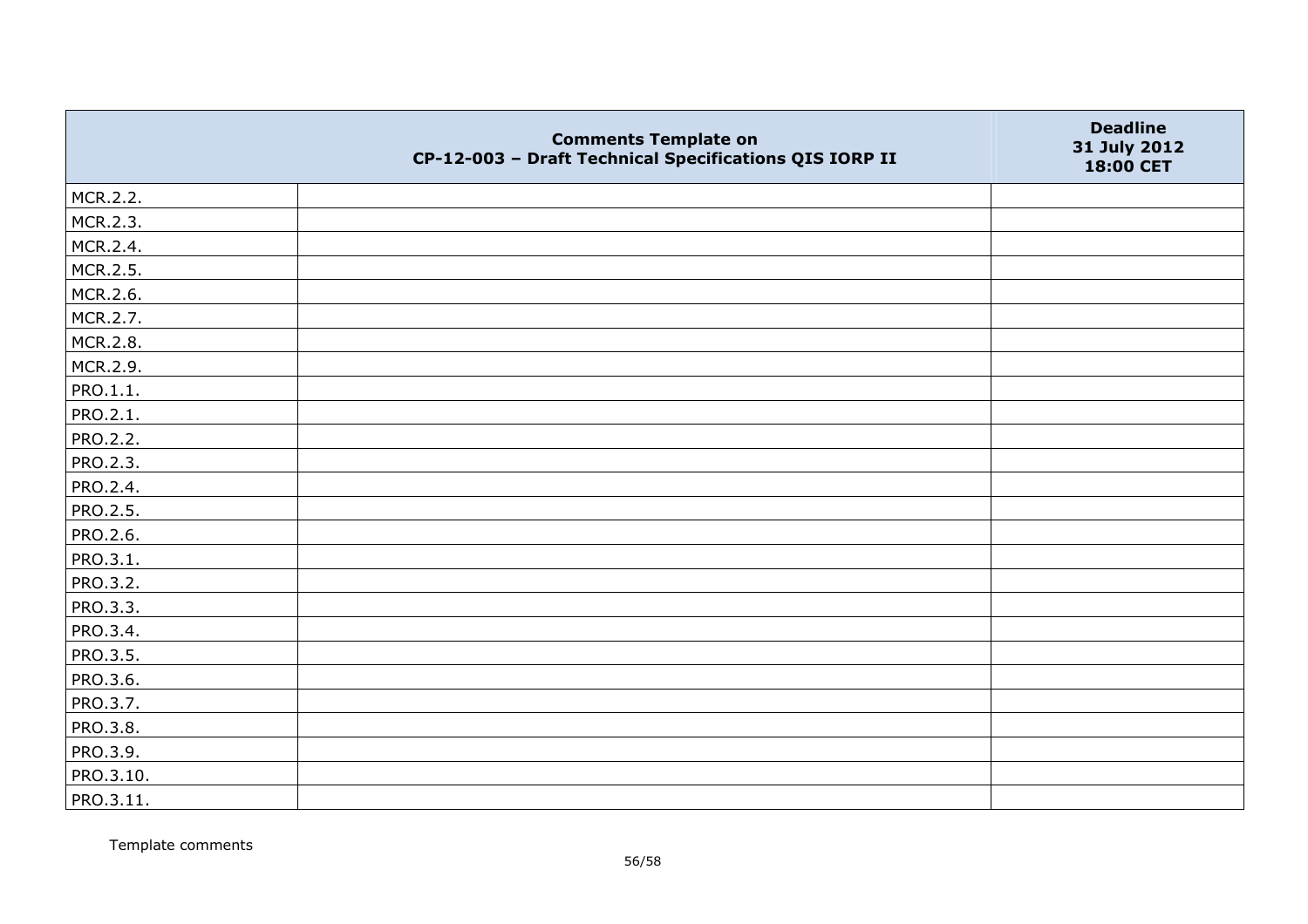|                 | <b>Comments Template on</b><br>CP-12-003 - Draft Technical Specifications QIS IORP II | <b>Deadline</b><br>31 July 2012<br>18:00 CET |
|-----------------|---------------------------------------------------------------------------------------|----------------------------------------------|
| PRO.3.12.       |                                                                                       |                                              |
| PRO.3.13.       |                                                                                       |                                              |
| PRO.3.14.       |                                                                                       |                                              |
| PRO.3.15.       |                                                                                       |                                              |
| PRO.3.16.       |                                                                                       |                                              |
| PRO.3.17.       |                                                                                       |                                              |
| PRO.3.18.       |                                                                                       |                                              |
| PRO.3.19.       |                                                                                       |                                              |
| PRO.3.20.       |                                                                                       |                                              |
| PRO.3.21.       |                                                                                       |                                              |
| PRO.3.22.       |                                                                                       |                                              |
| PRO.3.23.       |                                                                                       |                                              |
| PRO.3.24.       |                                                                                       |                                              |
| PRO.3.25.       |                                                                                       |                                              |
| PRO.3.26.       |                                                                                       |                                              |
| PRO.3.27.       |                                                                                       |                                              |
| PRO.3.28.       |                                                                                       |                                              |
| PRO.4.1.        |                                                                                       |                                              |
| PRO.4.2.        |                                                                                       |                                              |
| PRO.4.3.        |                                                                                       |                                              |
| PRO.4.4.        |                                                                                       |                                              |
| <b>PRO.4.5.</b> |                                                                                       |                                              |
| PRO.4.6.        |                                                                                       |                                              |
| PRO.4.7.        |                                                                                       |                                              |
| PRO.4.8.        |                                                                                       |                                              |
| PRO.4.9.        |                                                                                       |                                              |